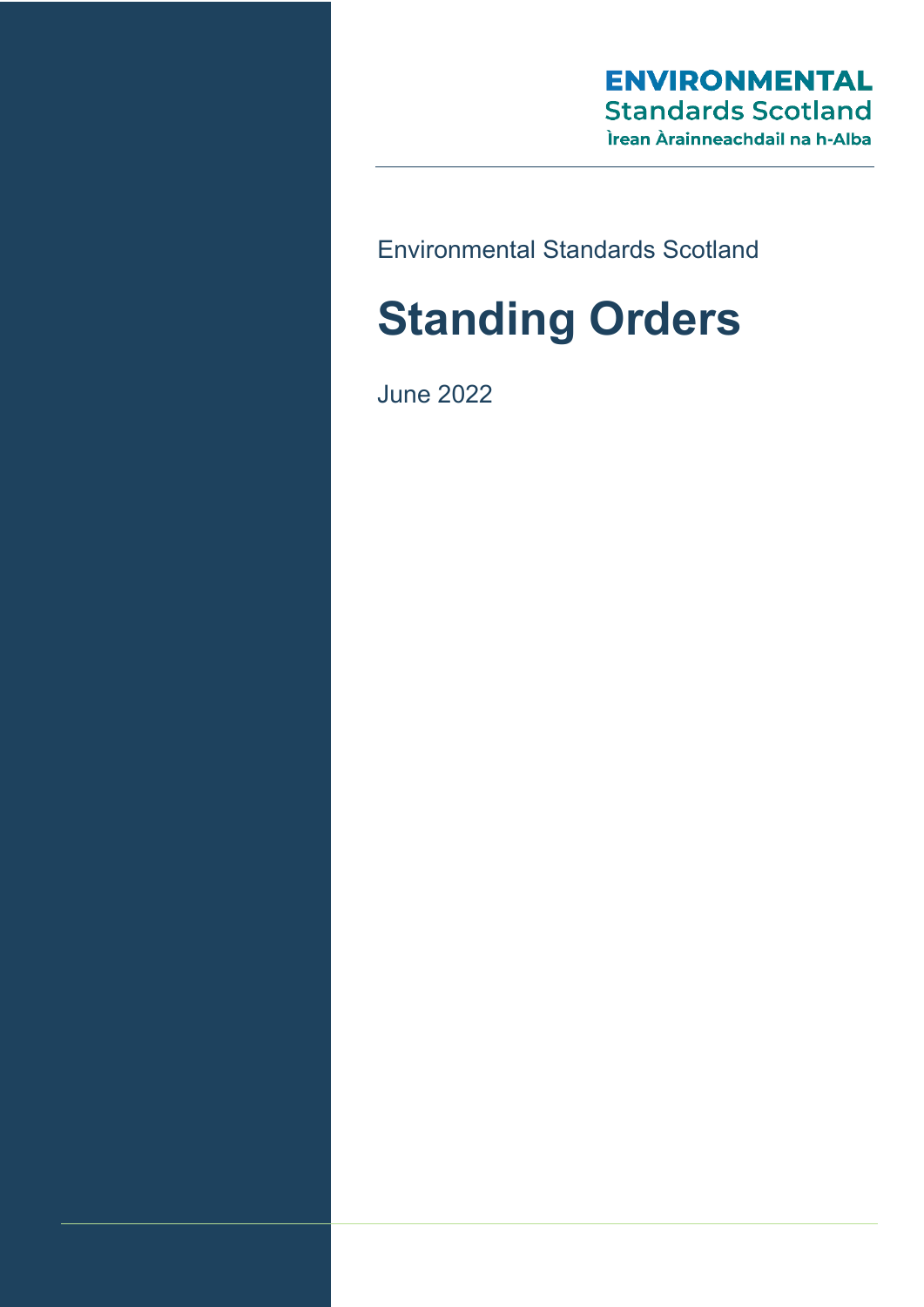**Table of Contents** 

| $\mathbf 1$ . |                                                         |  |
|---------------|---------------------------------------------------------|--|
| 2.            |                                                         |  |
| 3.            |                                                         |  |
| 4.            |                                                         |  |
| 5.            |                                                         |  |
| 6.            |                                                         |  |
| 7.            |                                                         |  |
| 8.            | Decisions Reserved for ESS and Scheme of Delegation  10 |  |
| 9.            |                                                         |  |
|               |                                                         |  |
|               |                                                         |  |
|               |                                                         |  |
|               |                                                         |  |
|               |                                                         |  |
|               |                                                         |  |
|               |                                                         |  |
|               |                                                         |  |
|               |                                                         |  |
|               |                                                         |  |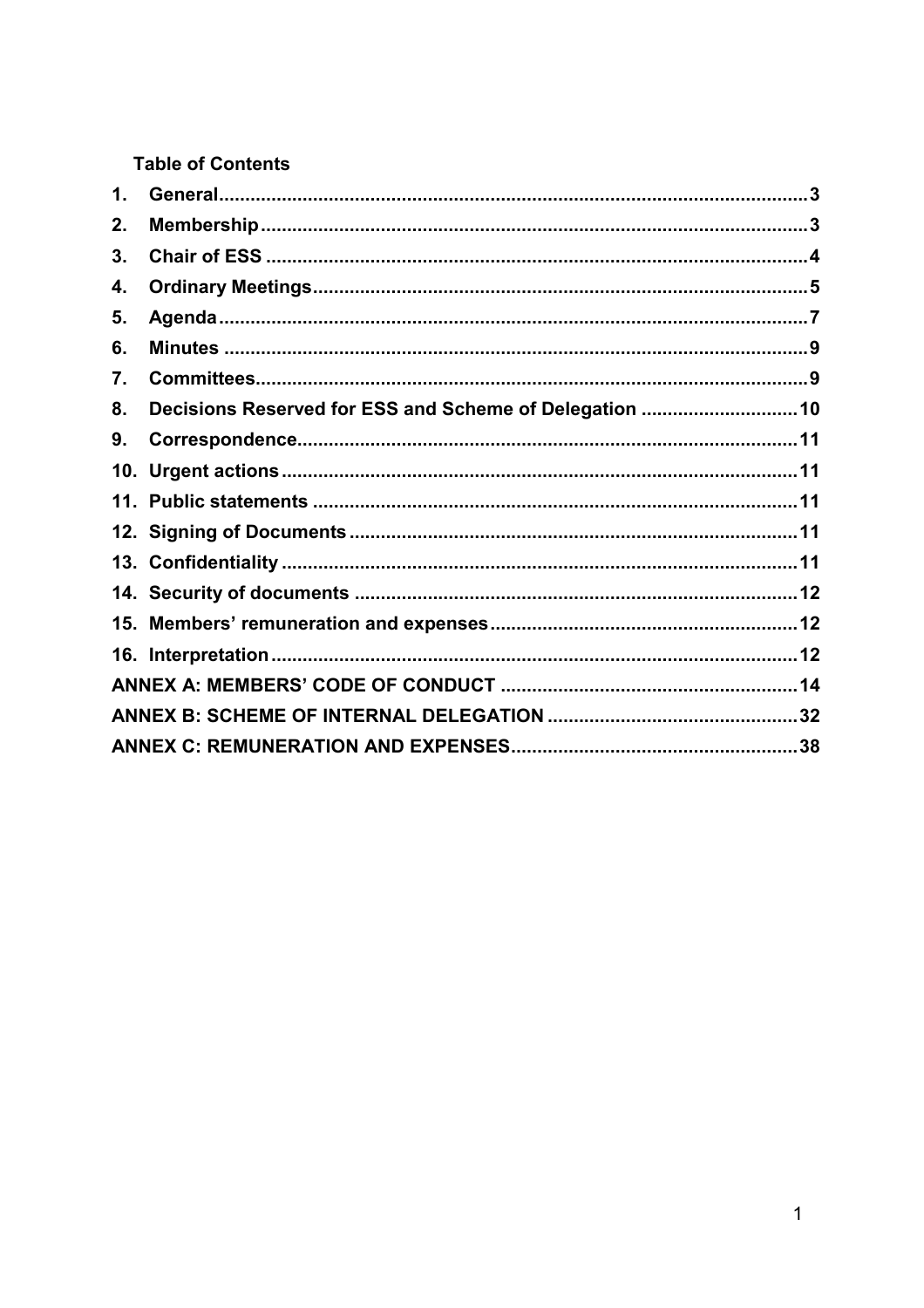# **Version control**

Reviewed and approved

|              | <b>Approved</b> | <b>Description of changes</b>                                                                                                                                                                                                                                                              |
|--------------|-----------------|--------------------------------------------------------------------------------------------------------------------------------------------------------------------------------------------------------------------------------------------------------------------------------------------|
| <b>Board</b> | 30 July 2021    | 1 April (6 months after vesting date)                                                                                                                                                                                                                                                      |
| <b>Board</b> | 27 August 2021  | Update at 7.9 to clarify handling of Committee                                                                                                                                                                                                                                             |
|              |                 | minutes.                                                                                                                                                                                                                                                                                   |
| <b>Board</b> | 21 October 2021 | Addition of agreed terms of office for Audit<br>and Risk Committee members at 7.8.                                                                                                                                                                                                         |
| <b>Board</b> | 20 May 2022     | Update to standing agenda items at 5.2.<br>Update to process of publishing draft minutes<br>at $6.2$ .<br>Addition of Registration of Interests categories<br>and update to remuneration items within<br>Annex C.<br>New Code of Conduct attached.<br>General formatting and logo updates. |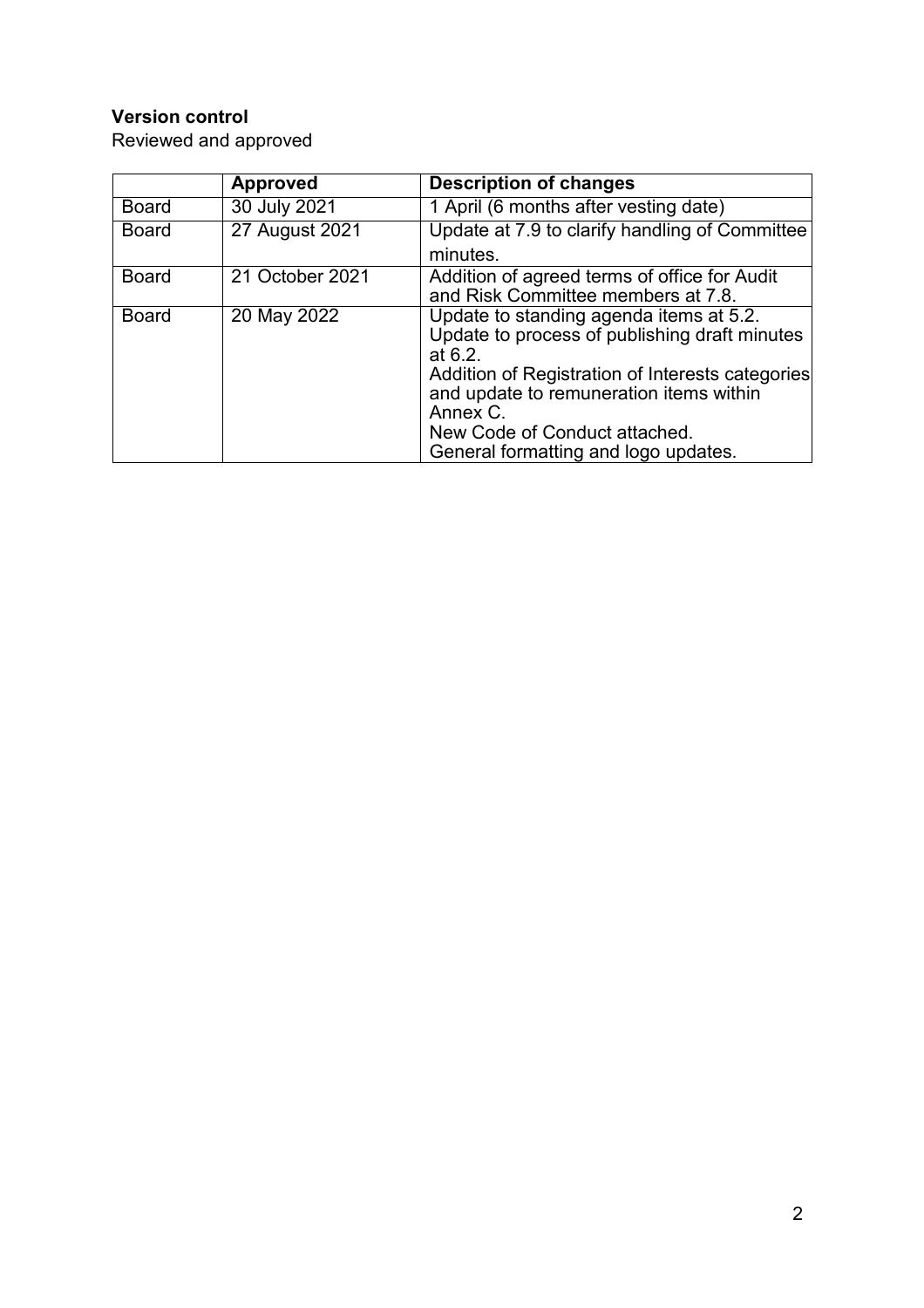## <span id="page-3-0"></span>**1. General**

1.1 Environmental Standards Scotland (ESS) (in Gaelic, Ìrean Àrainneachdail na h-Alba) is a body corporate established under Schedule 1 of the UK Withdrawal from the European Union (Continuity) (Scotland) Act 2021 ('the Continuity Act'). ESS is the holder of a non- ministerial office within the Scottish Administration.

1.2 These standing orders, for regulation of the conduct and proceedings of ESS, are made under sections 2 to 10 of Schedule 1 of the Continuity Act.

1.3 No standing order is to be made, read, applied or suspended in such a manner that contravenes any rule of law, legislative provision, or the terms of the ESS Framework Agreement.

1.4 These standing orders are made by and can be altered or suspended, in whole or in part, by a majority of the ESS Board members.

1.5 These standing orders and their Annexes should be reviewed at least every three years.

1.6 Where these standing orders do not make specific provision, the Chair of ESS, in consultation with the Chief Executive, will have discretion to determine all questions of procedure for the conduct and proceedings of ESS. The Chair and Chief Executive are obliged to inform the Board of any determination of questions that has taken place.

## <span id="page-3-1"></span>**2. Membership**

2.1 ESS Board members are appointed to and hold office in ESS in accordance with the provisions of section 2 (1) of the Continuity Act. The collective membership of ESS will be known as, and may be referred to as, "ESS".

2.2 The ESS Secretariat will maintain a register of ESS Board members and ensure appropriate public access to information regarding membership is provided.

2.3 Membership is not representational of any personal or professional group or any professional body. ESS Board members are expected to subscribe to and comply with the code of conduct set out at Annex A.

2.4 ESS Board members will require to register their interests as defined in Annex A, within one month of the date of their appointment to ESS, in a register kept by ESS Secretariat for that purpose. This register will be available for public inspection.

2.5 Where there is any dispute as to whether a conflict of interest arises in respect of any member, the following procedure will apply:

a. in the event of the potential conflict arising during the course of a meeting, the Chair of ESS will have the power to rule as to whether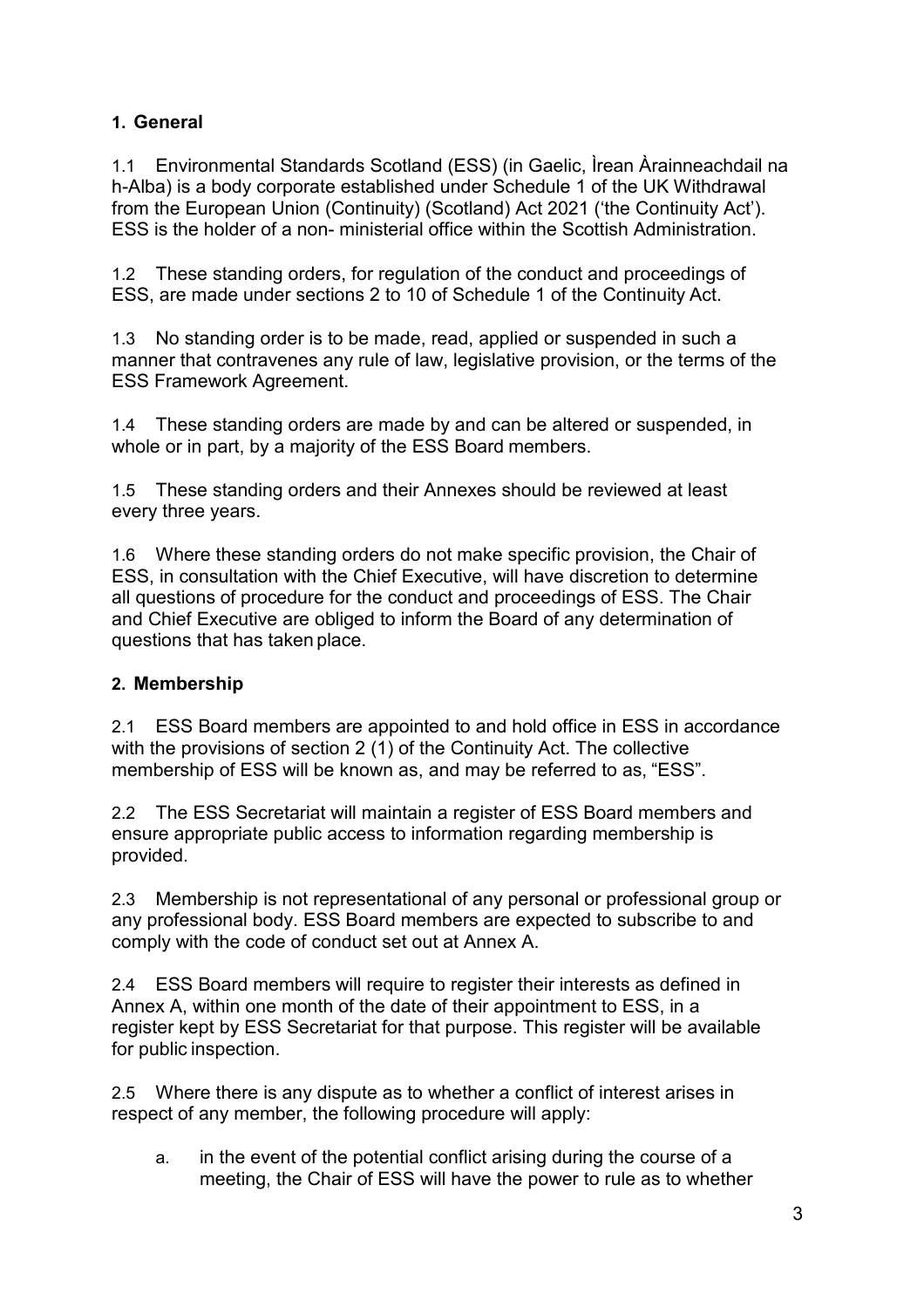such a conflict exists. In the event of a positive ruling, the member concerned will not be permitted to be further involved in that part of the meeting affected by the conflict;

- b. in the event that the potential conflict arises outwith a meeting, then the Chair of ESS will have power to rule as to whether such a conflict exists. In the event of a positive ruling, the member concerned will not be permitted to be furtherinvolved in the business affected by the conflict;
- c. before ruling in either of the circumstances set out in (a) or (b) above, the Chair of ESS may take views of other ESS Board members, as he or she deems necessary;
- d. a record of the area of potential conflict, the ruling reached and by whom will be retained.
- 2.6 The Chair has personal responsibility to identify and declare conflicts of interest.

## <span id="page-4-0"></span>**3. Chair of ESS**

3.1 The Chair of ESS, or in the Chair's absence their nominated deputy, will preside at meetings of the Board in accordance with these standing orders. Any power or duty assigned to the Chair in relation to the conduct of a Board meeting may be exercised by the nominated deputy presiding at the meeting.

3.2 In the event that the Chair is unable to attend a meeting, and no deputy has been nominated or any nominated deputy is also unable to attend, a temporary deputy will be selected by the ESS Board members present. Any power or duty assigned to the Chair in relation to the conduct of a Board meeting may be exercised by the temporary deputy atthe meeting.

3.3 The Chair will regulate discussion and debate at Board meetings and will ensure that all have an equal opportunity to express their views.

3.4 If in the opinion of the Chair any person present at a meeting is incapacitated, behaving inappropriately or without due consideration for other members or persons present, the Chair may require that person to leave the meeting.

3.5 The Chair is bound, in the same way as all other ESS Board members, by the provisions of the Code of Conduct and of standing orders 2.3 and 2.4 in respect of the registration and declaration of interests. Where a conflict of interest arises during the course of a meeting, the Chair will not be further involved in that part of the meeting affected by the conflict, and his or her nominated deputy will preside at that part of the meeting until conclusion of the relevant business. Where a conflict of interest for the Chair arises outwith a Board meeting, the Chair will not be involved in the business affected by the conflict, whether in discussion, in secure electronic communication, or by any other means. Before reaching a conclusion in either of these circumstances, the Chair may consult other ESS Board members as he or she considers necessary and appropriate. The Chair can be challenged on their interpretation of their conflict of interest by the Chair of the Audit and Risk Committee. A record of the area of potential conflict and of the action taken will be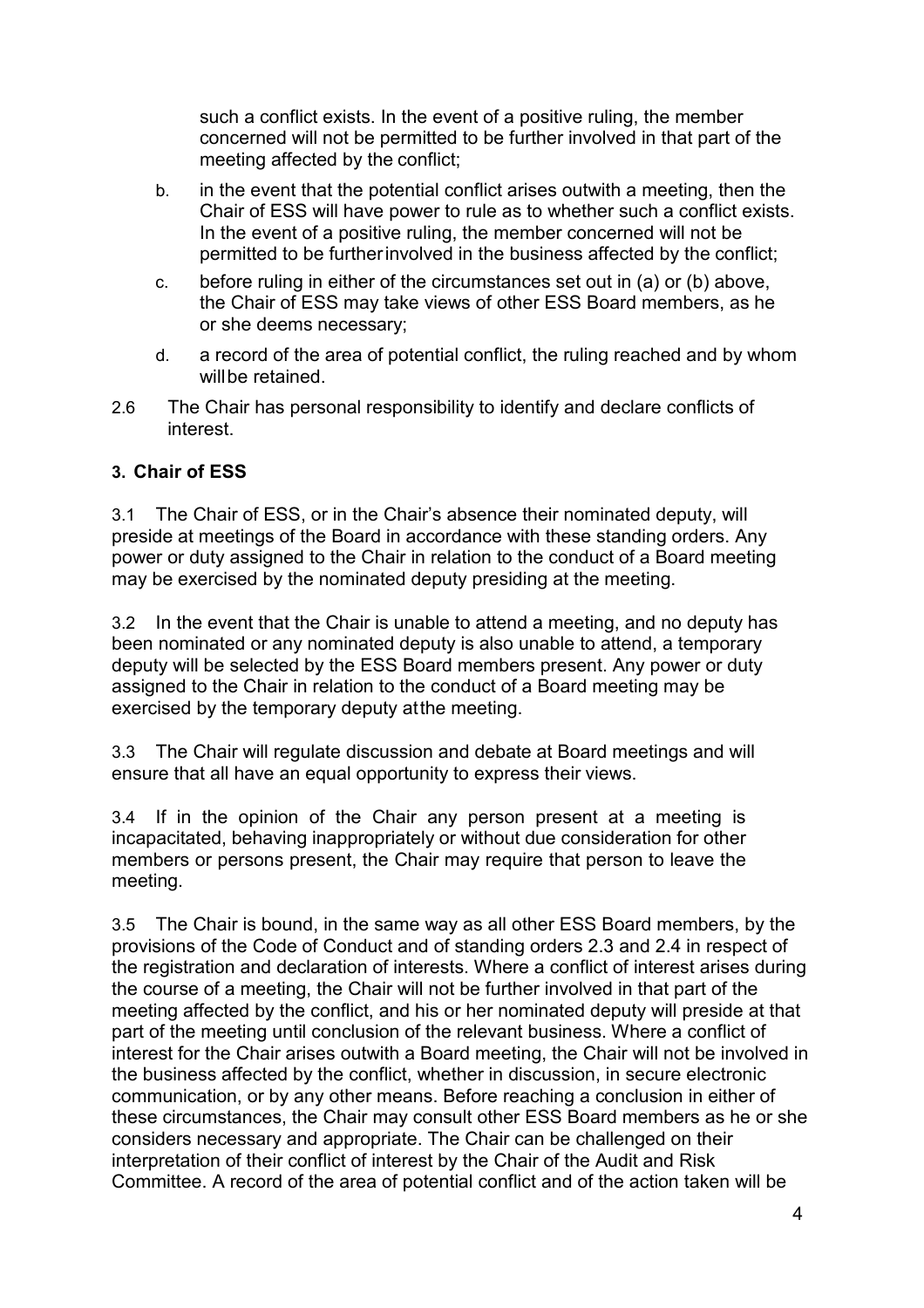retained by the ESS Secretariat.

## <span id="page-5-0"></span>**4. Ordinary Meetings**

4.1 The Board will meet at least four times in each financial year on dates and at times and places determined by ESS Board members and specified in the notice calling the meeting. Meetings may be via teleconference or videoconference. No period longer than three months should elapse between ordinary meetings.

4.2 Provisional dates for ordinary meetings will usually be set at least three months ahead of the proposed meeting date to assist with diary planning.

4.3 Not less than seven calendar days prior to the date of a Board meeting the following documents will be issued electronically by the ESS Secretariat to each ESS Boardmember:

- a. a notice convening the meeting (detailing final confirmed date, time and location);
- b. an agenda detailing the business to be transacted (with each item clearly indicating whether the matter is for decision, or for scrutiny); and
- c. reports and other documents referred to in, or to be read with, the agenda (specifying whether documents are for decision, scrutiny or information).

4.4 Late papers will be issued or tabled only in exceptional circumstances and at the discretion of the Chair or his or her nominated deputy.

4.5 Papers for Board and Committee meetings will usually be issued by secure electronic transfer. Any ESS Board member who wishes to receive notice of all or any meetings and/or the agenda and papers for those meetings in paper copy, must ensure that this is agreed with the ESS Secretariat in time for the ESS Secretariat to meet the requirements of standing order 4.3.

4.6 Subject to the agreement of the Board, failure to comply with standing order 4.3 above will not affect the validity of a meeting.

4.7 Where business to be transacted has not been completed within the time allotted for a Board meeting:

- a. those present may resolve to continue the meeting in order to deal with the business; or
- b. the Board may adjourn any meeting to another date, time and place by majority agreement of Board members present; or
- c. any business not completed may become part of the agenda for a subsequent Board meeting.
- 4.8 All decisions will be made by the Board, unless the issues concerned are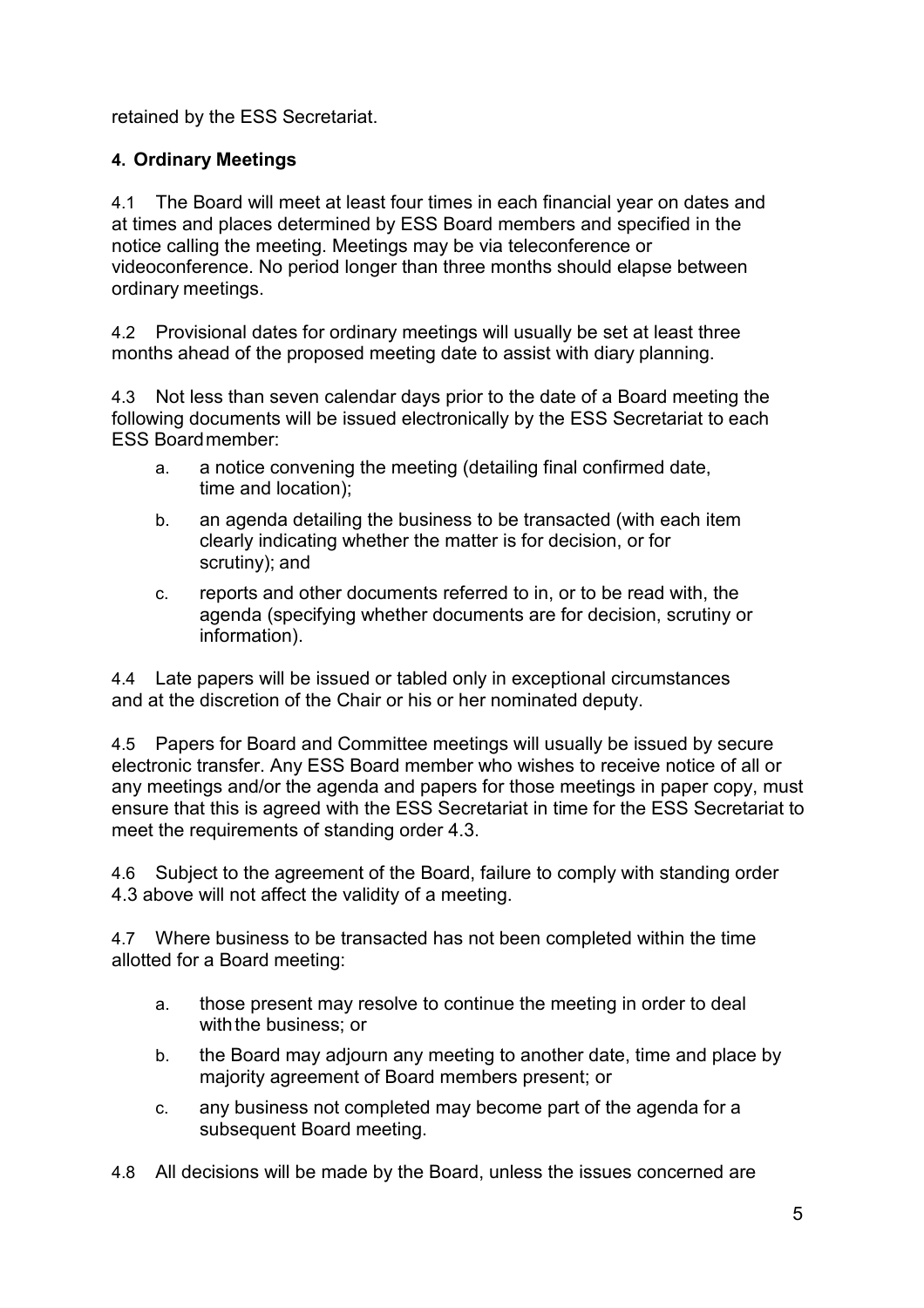delegated to another individual, group or Committee in line with the provisions of paragraph 8 of Schedule 1 of the Continuity Act. Where issues are delegated, the Board retains overall responsibility and will put appropriate arrangements in place for scrutiny of performance.

4.9 Decisions of the Board will normally be by consensus of those present at Board meetings.

4.10 If consensus cannot be reached on a particular issue by ESS Board members attending, the Chair or another ESS Board member may ask for a vote to be taken. Any matter put to the vote is decided by a simple majority of ESS Board members present. In the event of a tie, the Chair, or in his or her absence a nominated deputy, has a second or casting vote. Voting will be by a show of hands. Only ESS Board members present at a meeting may vote and proxy voting is not allowed.

4.11 ESS Board members departing early will be treated as non-attending for the purpose of any decision taken after the time of departure.

<span id="page-6-0"></span>4.12 Decisions of the Board are binding on all ESS Board members and staff.

4.13 A member may have their dissent to a decision of the Board recorded provided they have attended for the whole of the discussion and decision, and ask to record their dissent immediately after the decision is concluded. The recording of any such dissent shall not affect standing order [4.12.](#page-6-0)

<span id="page-6-2"></span>4.14 As paragraph 2(1) of schedule 1 of the Continuity Act provides for some variation in the number of members, and as vacancies will from time to time arise, the number of members for a quorum at a meeting of the ESS Board will be  $\left|\frac{n+1}{2}\right|$ , where  $nn$  is the number of currently serving Board members (including the Chair, if not vacant) and [] indicates that the number should be rounded up to the nearest whole number.

4.15 Apologies for absence should be tendered to the ESS Secretariat and will be noted.

4.16 Should an ESS Board member fail to attend two consecutive meetings of the Board without reasonable excuse, or miss three meetings of the Board in a twelvemonth period, the Chair may discuss with the ESS Board member the circumstances surrounding their absence and whether the ESS Board member will be likely to have sufficient time available to carry out their Board role in future. If there is doubt about the Board member's future ability to meet the expectations of the role, the Chair may raise with the Scottish Ministers the potential removal of that member. Paragraph 2(a) of Schedule 1 of the Continuity Bill gives Scottish Ministers power to remove a member who has been absent, without permission or reasonable excuse, from Board meetings of ESS for a period of longer than three consecutive months.

<span id="page-6-1"></span>4.17 The Chair, or in his or her absence a nominated deputy, may agree to hold a Board meeting by way of either tele- or video-conferencing, or permit one or more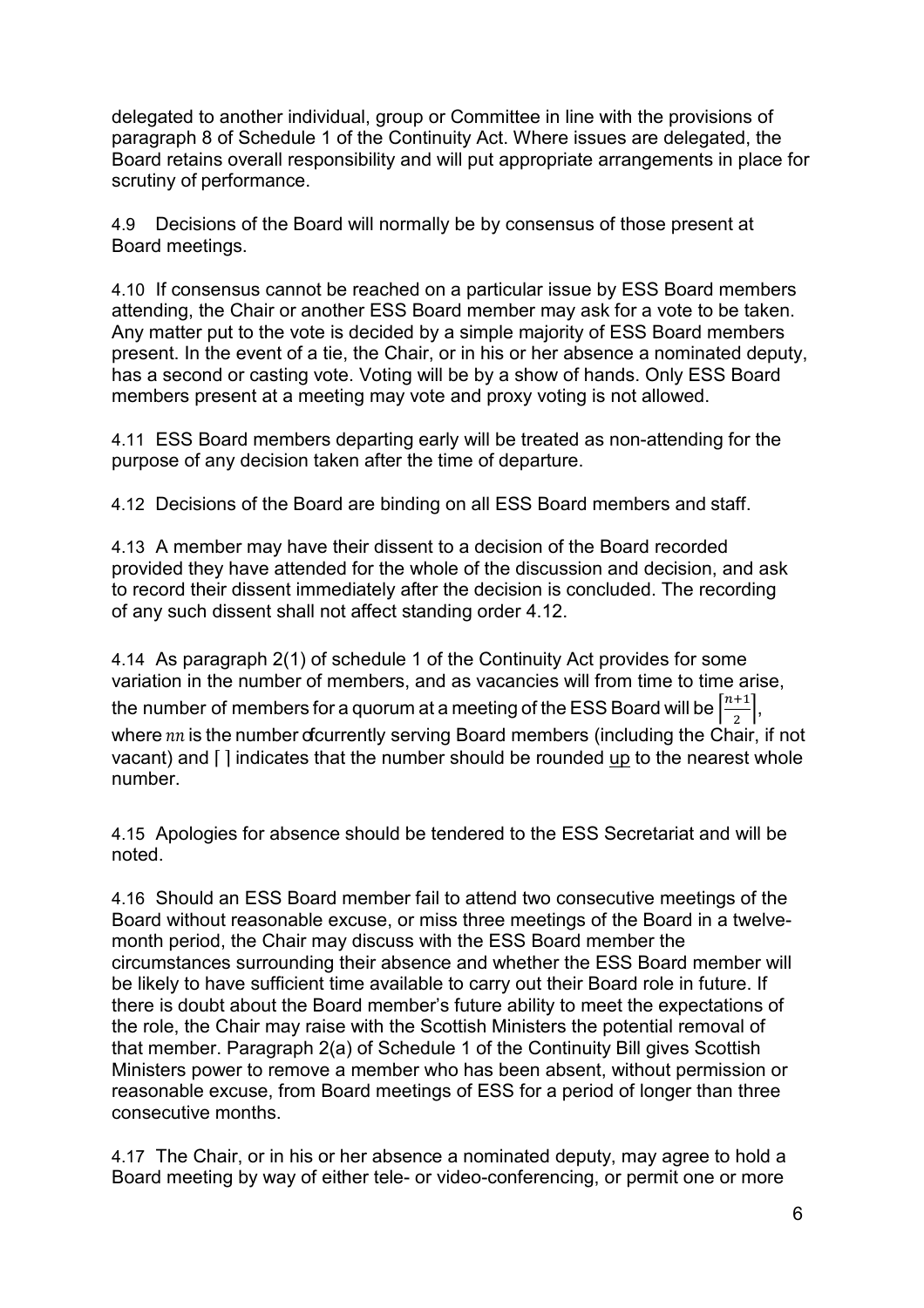ESS Board members to join a meeting in this way when the Board is meeting in person. Where an ESS Board member attends a meeting in this way, he or she will be regarded as being present for the purposes of constituting a quorum and will be entitled to vote.

4.18 The Board (or its Committees) may invite individuals, bodies or organisations to attend its meetings or parts of its meetings, provide information and/or make representations to it about particular issues. The ESS Board (or its Committees) may also invite individuals, bodies or organisations to provide written submissions for consideration in advance of meetings of the Board (or its Committees).

4.19 All members of the ESS Executive Team will normally attend Board meetings. Any other ESS staff and/or substitutes may attend at the discretion of the ChiefExecutive.

4.20 The Chief Executive will ensure that the work of all Board and Committees is supported and serviced by appropriate staff.

## <span id="page-7-0"></span>**5. Agenda**

5.1 Advised by the Chief Executive (or any officer acting on behalf of the Chief Executive) and the Secretariat to the Board, the agenda for a meeting shall be agreed by the Chair of the Board, or Committee, at least ten working days in advance of the meeting. It will be circulated to ESS Board members by post and/or e-mail at least five working days prior to the meeting.

5.2 The following will be standing items on the agenda of Ordinary meetings of ESS:

- a. Declarations of interest
- b. Apologies for absence
- c. Minutes of last meeting and issues arising
- d. ESS Board Decision/Milestone Tracker
- e. Verbal report by the Chair
- f. Verbal or written report by the Chief Executive
- g. Corporate/Business Plan reports, reports on matters under investigation and highlight reports of any major change projects or programmes.

5.3 The following will be items on the agenda of ordinary meetings of the ESS at least twice a year, or whenever there are significant developments which need to be brought to the attention of the Board:

- a. Finance report
- b. Corporate risk register
- c. Staffing update

5.4 Following meetings of Board Committees, the Board will consider oral and/or written updates from the Committee on the areas of the Committee's delegated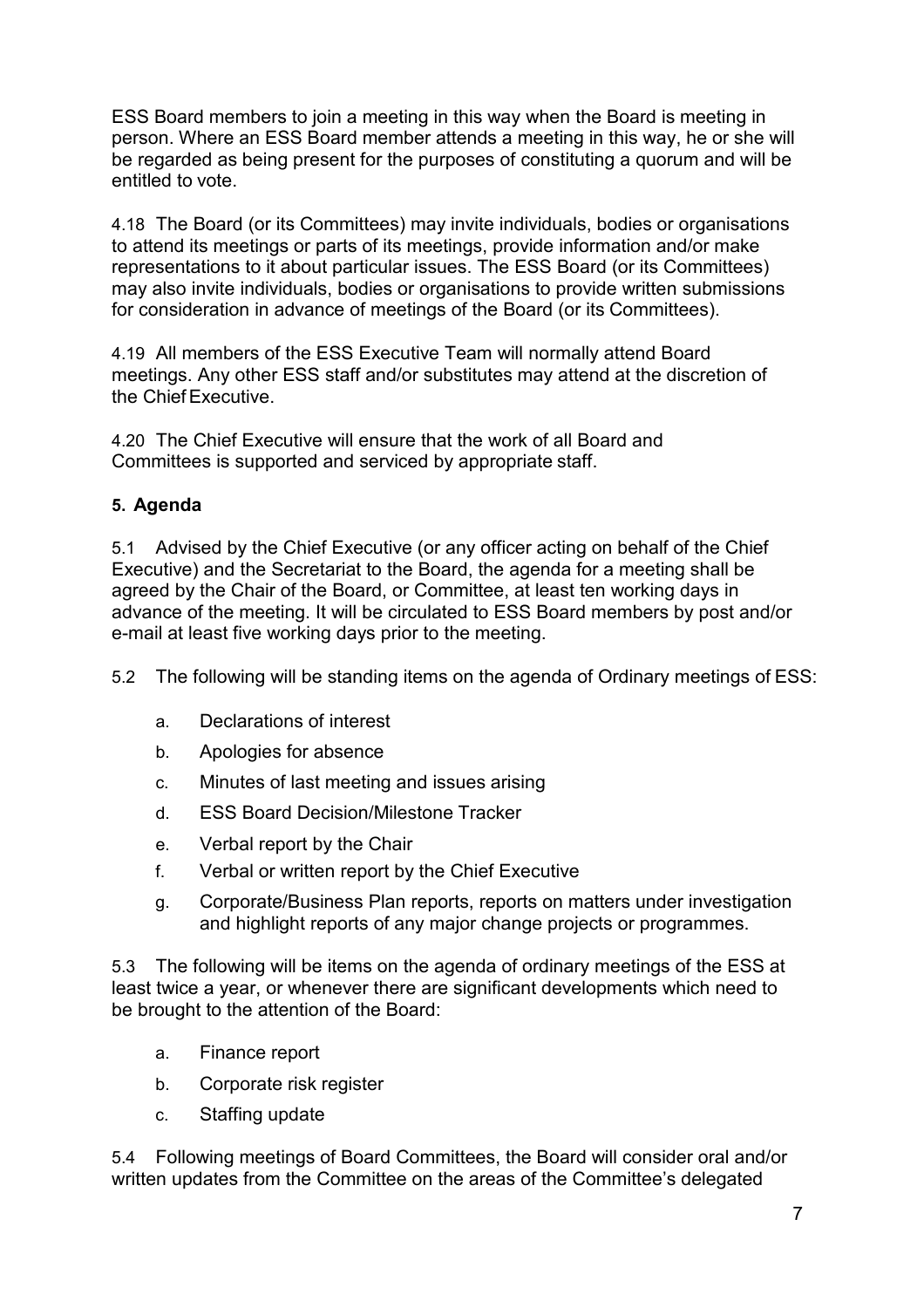responsibility at the next Ordinary Board meeting. Minutes of meetings of Committees will also be circulated to the Board, and the Board will receive an annual written report from each Committee.

5.5 Any ESS Board member may propose an item for the Agenda of an ordinary Board meeting by contacting the ESS Secretariat, copying the proposal to the Chair, not less than 14 calendar days before the date of the meeting. The Chair of the meeting will consider the request, taking advice from the Chief Executive (or any officer acting on behalf of the Chief Executive) and the secretariat to the Board. If the Chair decides not to include the item on the Agenda, the member will be advised and the Board, or Committee, informed during the Chair's opening remarks.

5.6 Exceptionally and only with the agreement of the Board, changes may be made to the Agenda to deal with urgent business. Where an agenda changes, a revised agenda should be circulated to members or, if not practicable, tabled at the beginning of the meeting.

Special Meetings of the Board and Board decisions outwith meetings

<span id="page-8-0"></span>5.7 The Chair, an ESS Board member or ESS Board members, or the Chief Executive may at any time propose a special meeting of the Board to deal with urgent business. The Chair or Chief Executive will call a special meeting of the Board on receipt of a formal request which specifies the business to be transacted at the meeting and which has the support of no fewer than 3 members of the Board. Formal requests under this standing order will be sent to the ESS Secretariat.

5.8 Where a formal request is received in accordance with standing order [6.1,](#page-8-0) the meeting shall be held within fourteen days of receipt of the request and no business shall be transacted at that meeting other than that specified in the request.

5.9 Special meetings may be held by tele- or video-conference, or individual ESS Board members may with the permission of the Chair or their nominated deputy use tele- or video- conferencing to attend an in-person Special meeting of the Board, in line with arrangements for Ordinary meetings (standing order [4.17\)](#page-6-1).

5.10 Decisions of the Board and transaction of business at Special meetings will be subject to the same quorum requirements (standing order [4.14\)](#page-6-2) as Ordinary meetings.

<span id="page-8-1"></span>5.11 When there is urgent business that does not require a Special meeting of the Board, or when holding a Special meeting is not practical, the Chair or their nominated deputy may agree to transact Board business by secure electronic communication (e.g. secure email). Decisions made by the Board in this way will only be valid if explicitly supported in the electronic correspondence by a majority of ESS Board members.

5.12 On every occasion on which any of standing orders [5.7](#page-8-0) to [5.11](#page-8-1) is invoked, the circumstances will be reported to all ESS Board Members and the ESS Secretariat at the earliest opportunity. All such actions will be reported at the next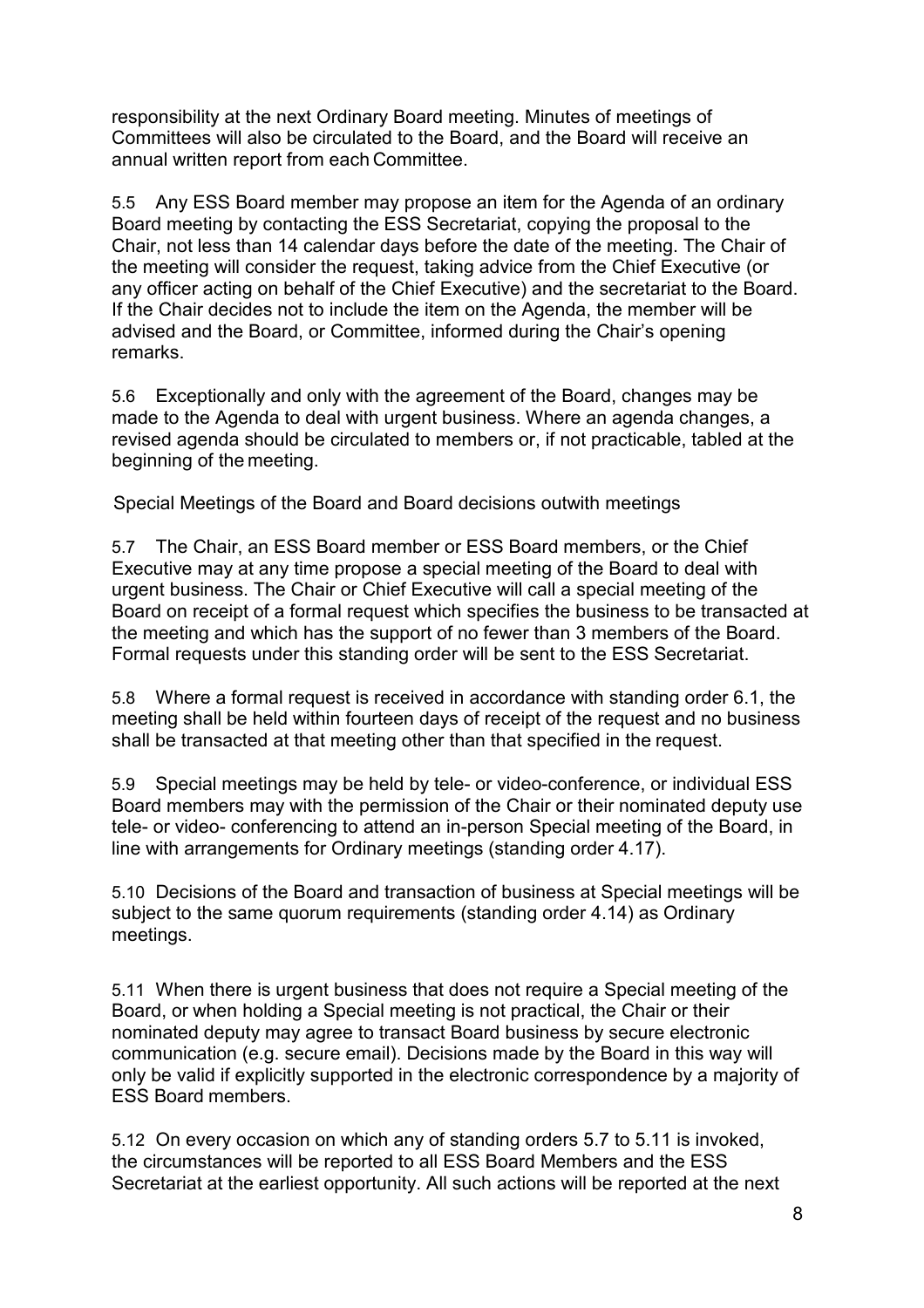## Ordinary meeting of the Board.

5.13 The Board or its Committees may organise, as appropriate, discussions on longer- term issues or in-depth explorations of particular topics. Such meetings will be discursive rather than decision-taking. Decisions on whether it is appropriate to take minutes of such discussions will be made on a case-by-case basis. Decisions will also be taken on a case- by-case basis on whether to publish any minutes or output of the discussion. Output from any such discussions will be referred to the Board or to the appropriate Committee for consideration or decision.

## <span id="page-9-0"></span>**6. Minutes**

6.1 Minutes will be kept of each ESS Board and Committee meeting, recording the members present, staff in attendance, apologies tendered and accepted for nonattendance, issues considered, decisions reached and actions agreed.

6.2 Within 15 working days of a meeting, draft minutes will be approved by the Chair and published on the ESS website as draft copy. These draft minutes will then be included on the agenda at the next Ordinary meeting for final approval.

<span id="page-9-3"></span>6.3 Where those present at a meeting of ESS or any of its committees determine that any part of the business conducted is confidential, that part of the proceedings will be minuted separately and will not be published under standing order [6.4.](#page-9-2)

<span id="page-9-2"></span>6.4 Minutes will be published on the ESS website in final form within seven calendar days of the meeting at which they were approved. Minutes will be made available on the ESS website for two years following the date of the meeting after which time they will be removed and placed in an electronic archive by the ESS Secretariat.

6.5 Decisions on issues of immediate importance to operational staff may be disseminated to them, in advance of the minutes of the meeting recording the decision being approved or published, but only with approval of the person chairing the meeting.

## <span id="page-9-1"></span>**7. Committees**

7.1 Committees are established under paragraph 7 of Schedule 1 to the Continuity Act and will operate strictly in accordance with the terms of their remit.

- 7.2 When establishing Committees, ESS will:
	- a. determine the chair, membership and period(s) of appointment;
	- b. in consultation with the Committee, establish the terms of reference and the frequency of meetings; and
	- c. determine procedures, including the Committee's quorum and which of these standing orders will apply to the conduct of the Committee
- 7.3 Committees may comprise ESS Board members and individuals who are not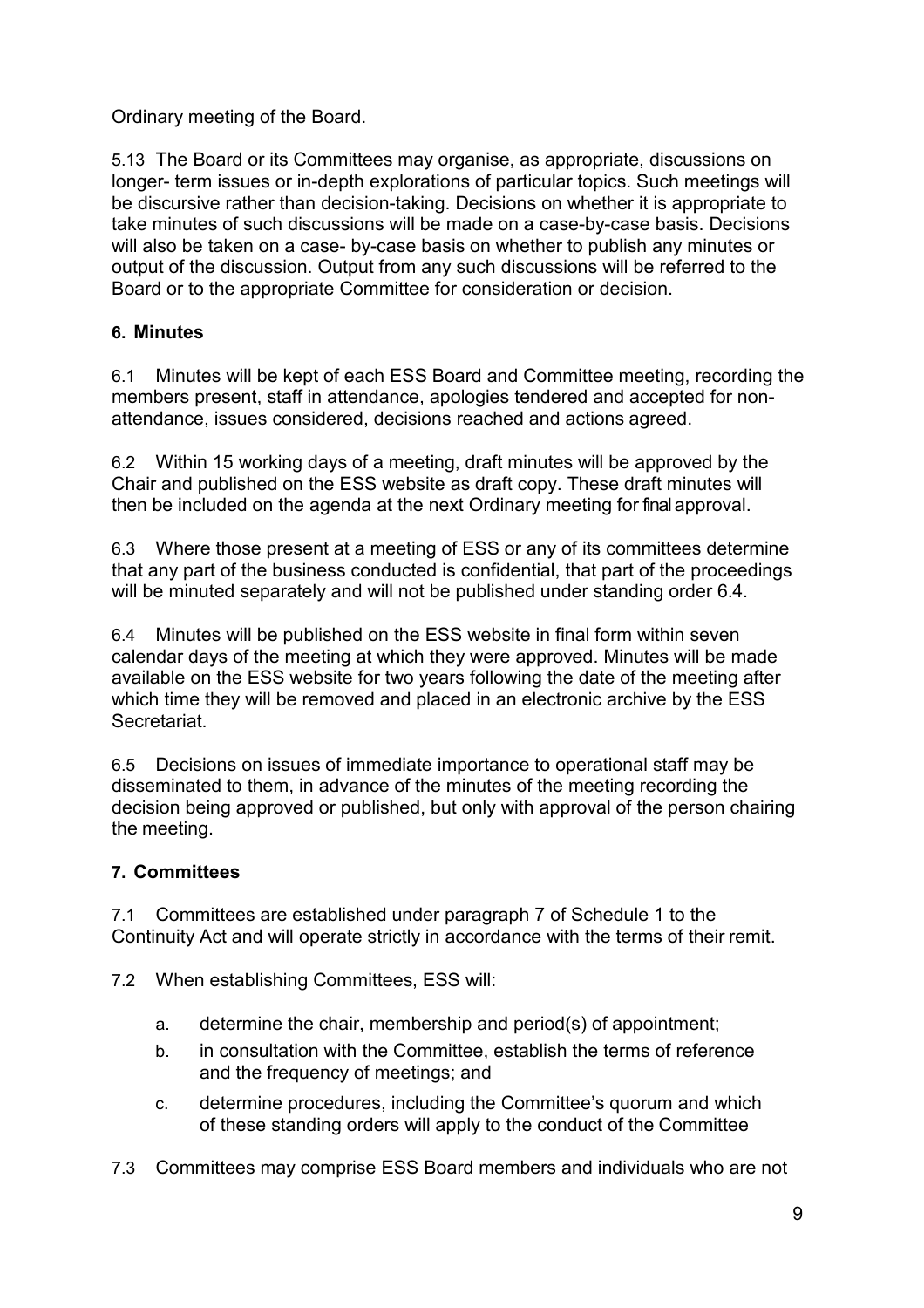ESS Board members. The membership of each Committee must include at least two ESS Board members. The quorum for the Committee must require at least one ESS Board member to be present for any Committee business to be transacted.

7.4 Members of a Committee who are not ESS Board members are not entitled to vote at meetings of the Committee.

7.5 Members of a Committee who are not ESS Board members are nevertheless bound by the provisions of the Environmental Standards Scotland Code of Conduct.

7.6 The Board may delegate to its Committees such of its functions as it considers appropriate. The Board, however, remains responsible for the performance of itsfunctions.

7.7 The following will be standing committees of ESS:

- a. Audit and Risk Committee.
- 7.8 All members of the Audit and Risk Committee will be appointed for a term of four years (subject to their continued membership of the Board if they are ESS Board members), with membership reviewed and reconfirmed annually by the Board.
- 7.9 ESS will review its Committee structure at least once every three years.

7.10 The minutes and decisions of Committees will be reviewed and approved at each subsequent Board meeting. Minutes will be published on the ESS website in final formwithin seven calendar days of the Board meeting at which they were approved.

#### <span id="page-10-0"></span>**8. Decisions Reserved for ESS and Scheme of Delegation**

- <span id="page-10-1"></span>8.1 The following matters are reserved for the ESS Board:
	- a. approval of a strategy that sets out how ESS intends to exercise its functions under section 22 and Schedule 2 of the Continuity Act;
	- b. the decision to issue an improvement report under section 29 of the Continuity Act, and the content of any improvement report;
	- c. the decision to issue a compliance notice under section 31 of the ContinuityAct, and the content of any compliance notice;
	- d. the decision to apply for or participate in judicial review under section 38 of the Continuity Act;
	- e. the decision to establish any Committee acting on behalf of ESS, and the remit and reporting arrangements for such a Committee;
	- f. corporate financial and audit reporting arrangements;
	- g. corporate performance management reporting arrangements;
	- h. approval of annual accounts; and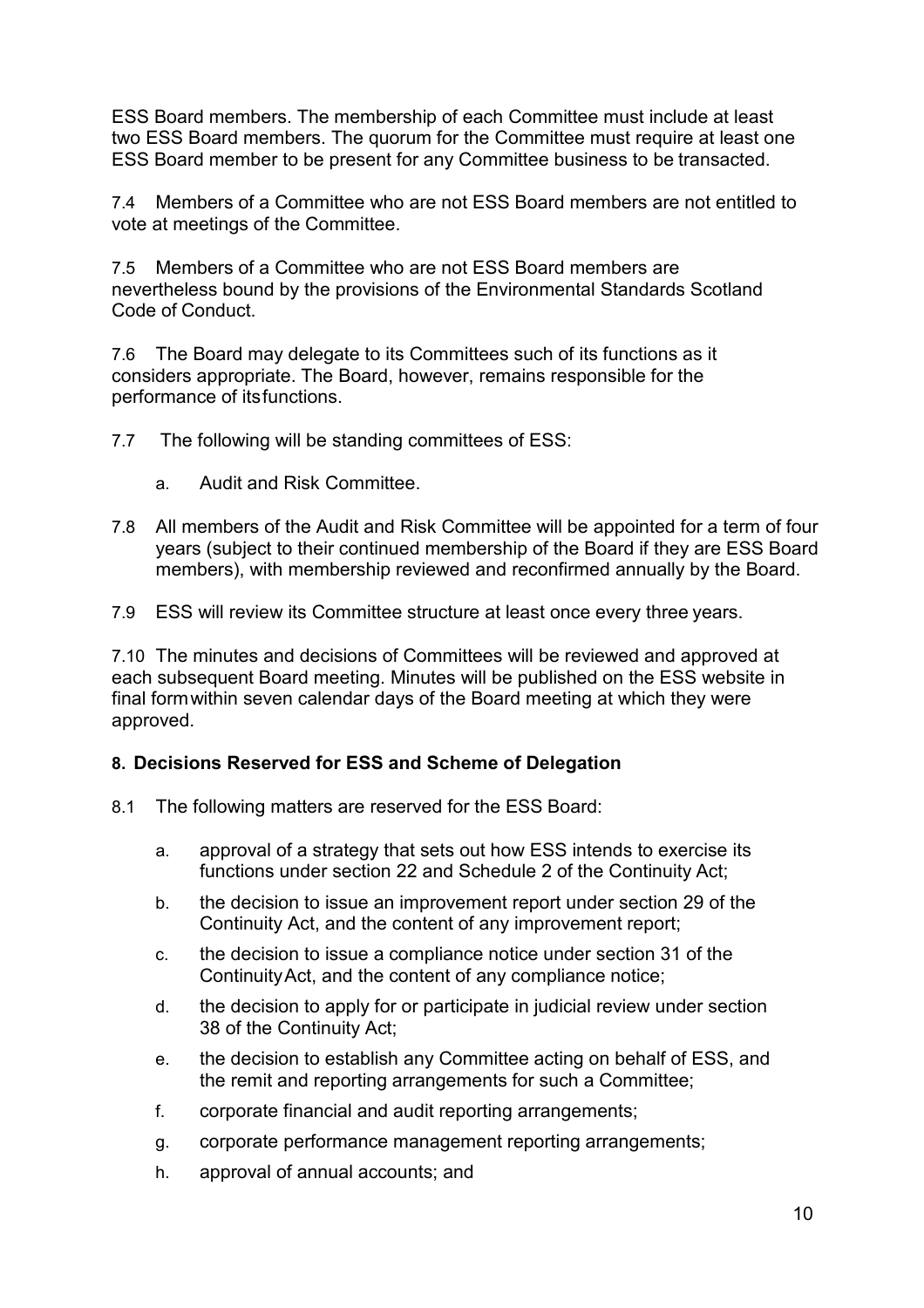i. standing orders, including a scheme of delegation.

The Board has agreed a scheme of delegation setting out responsibility for other matters, which is included at Annex B. The scheme of delegation will be reviewed by the Board at least once per year.

## <span id="page-11-0"></span>**9. Correspondence**

9.1 It is essential that ESS as a body corporate has an overview of all correspondence, including any correspondence with individual members. The ESS Secretariat will receive and log all official correspondence to and from ESS body corporate. Any such correspondence received or sent by an individual member in relation to ESS will be copied to the ESS Secretariat for this purpose. The Chief Executive will, as part of their delegated responsibilities, ensure that any important or contentious issues arising from correspondence are highlighted to the Board as appropriate.

## <span id="page-11-1"></span>**10. Urgent actions**

10.1 The Chief Executive will usually deal with all matters that are not reserved exclusively to the Board under standing order [9.1,](#page-10-1) including any urgent matters, and will keep the Board informed as required.

10.2 Where urgent action is required on any matter that is reserved exclusively to the ESS Board under standing order 9.1, the Chair has the authority to deal with the issue. The Chair will in such circumstances inform the Board of the action taken at the earliest opportunity, and certainly no later than at the next meeting of the Board.

## <span id="page-11-2"></span>**11. Public statements**

11.1 Public statements concerning ESS will normally be made by the Chair, another ESS Board member, the Chief Executive or by another member of staff authorised by the Chair or the Chief Executive.

## <span id="page-11-3"></span>**12. Signing of Documents**

12.1 Where any documents are required to be executed on behalf of ESS, they shall be signed:

- a. by the Chair (or their nominated deputy), plus one other ESS Board member; or
- b. by any person operating within their remit under the scheme of delegation.

## <span id="page-11-4"></span>**13. Confidentiality**

<span id="page-11-5"></span>13.1 All ESS Board members, the ESS Secretariat and any other person present at a meeting of the ESS Board have a duty:

a. not to discuss items of business agreed under standing order [7.3](#page-9-3)  to be confidential with any person who was not present at that meeting unless authorised to do so by the Chair of ESS or the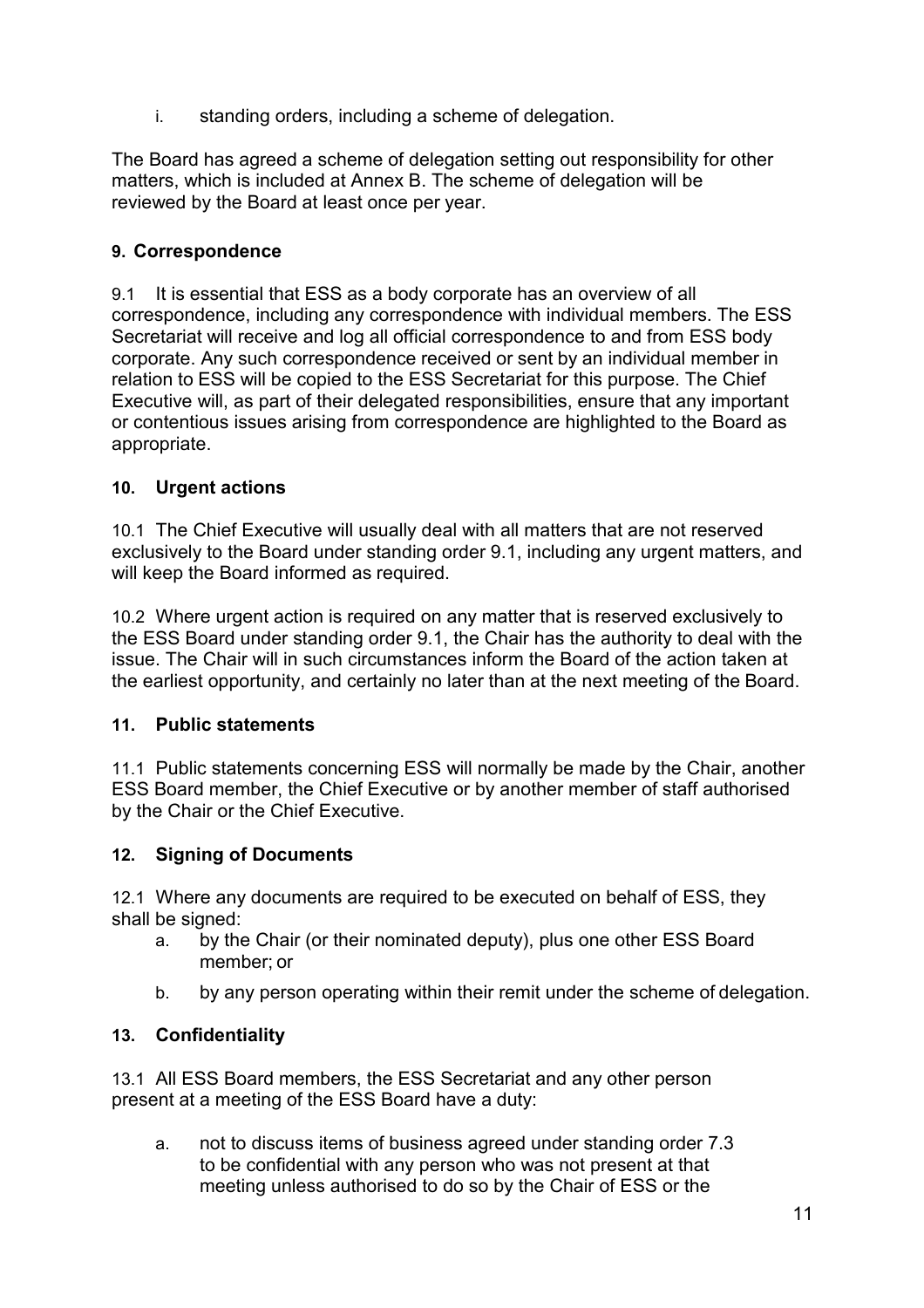Chief Executive; and

b. not to comment on any matter in any way that undermines the principleof collective responsibility for decisions reached at such meetings.

13.2 The duty set out in standing order [14.1 i](#page-11-5)s in addition to the statutory obligation on confidentiality of proceedings under section 40 of the Continuity Act.

13.3 This standing order is without prejudice to the terms of the Public Interest Disclosure Act 1998.

## <span id="page-12-0"></span>**14. Security of documents**

14.1 ESS Board members will be held personally responsible for the safe custody of any papers or documents which have been received by or entrusted to them in the course of their duties. The loss of any such documents must be reported immediately to the Chief Executive, the Senior Information Risk Owner (SIRO) and, in the absence of either theChief Executive or the SIRO, the ESS Secretariat.

## <span id="page-12-1"></span>**15. Members' remuneration and expenses**

15.1 ESS will remunerate ESS Board members, and any other persons appointed to any Committee established by the Board, in accordance with the scales set out in Annex C, provided that the person is not already in receipt of a publicly-funded salary or payment for the time they expend on ESS business.

15.2 ESS will reimburse expenses incurred by ESS Board members, and any other persons appointed to any Committee established by the Board, in accordance with the scales set out in Annex C.

15.3 The scales for remuneration and reimbursement of expenses will be reviewed annually by ESS, and any proposed changes will be agreed with Scottish Ministers as required by paragraph 4 of Schedule 1 of the Continuity Act.

## <span id="page-12-2"></span>**16. Interpretation**

16.1 In these standing orders and accompanying annexes:

"a non-ministerial office holder within the Scottish Administration" means a body named as such in Section 126 (8)(a) of the Scotland Act 1998 as amended by an Order of Council made by Her Majesty under subsection (b) of that section;

"ESS Secretariat" means any officer or officers appointed by the CEO of ESS to act in this capacity;

"financial year" means the period beginning with the establishment of ESS and ending on 31 March next occurring and each subsequent period of a year ending on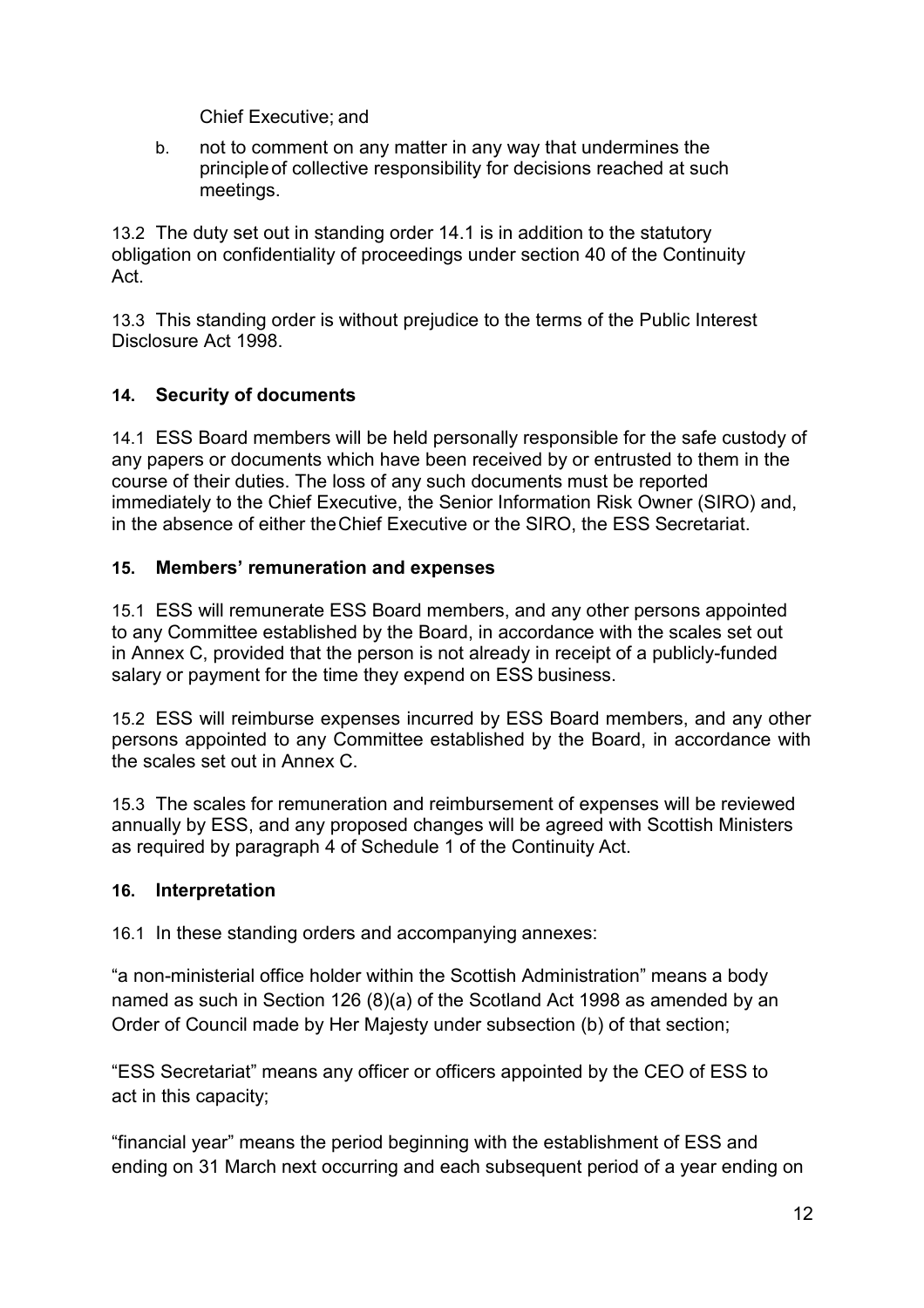31 March;

"ESS website" means [www.environmentalstandards.scot.](http://www.environmentalstandards.scot/)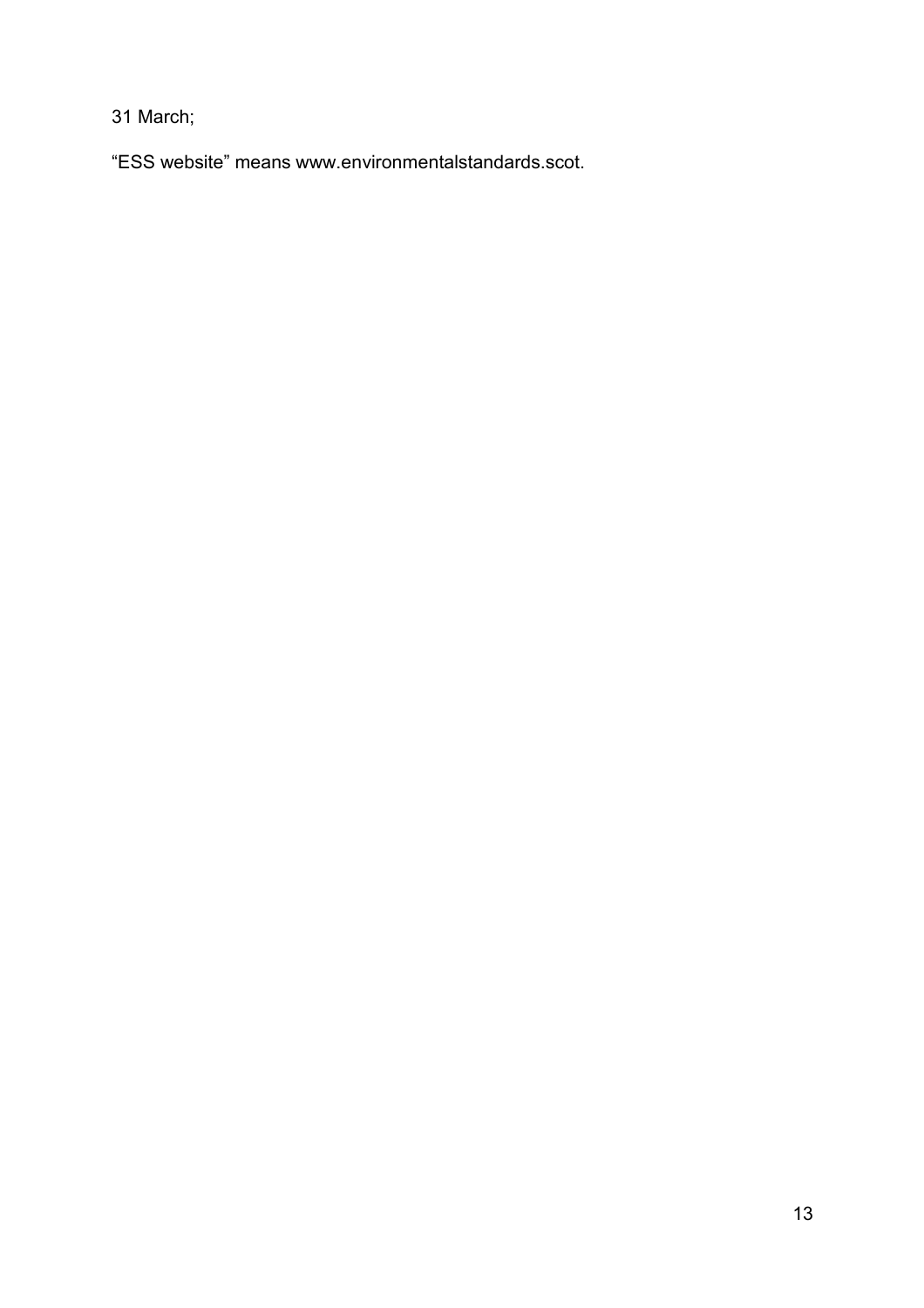## <span id="page-14-0"></span>**ANNEX A: MEMBERS' CODE OF CONDUCT**

The Board has agreed a Mission Statement, a Vision and a set of values and principles that demonstrate what we hope to achieve and will guide the way that we will work.

#### **Our Mission Statement is that:**

We ensure that Scotland's environmental laws and standards are complied with, and their effectiveness improved – to achieve Scotland's ambitions for the environment and climate change.

#### **Our Vision is that:**

Scotland's communities benefit from a high quality environment and are protected from harm through the consistent application of effective environmental laws, which are recognised internationally as setting high standards.

#### **Our Values – that we will strive to be judged by are:**

We are independent We are transparent We are trusted We are effective

#### **Our Principles – that will guide the way we work are:**

We will target our efforts and resources where we can add most value – focusing where our contribution is needed most or will make most difference.

We will seek to resolve issues through agreement wherever possible – having recourse to our formal powers where we judge it is necessary to deliver the outcome expected.

We will be evidence driven – seeking a wide range of inputs and expertise to inform our work and to support our decisions and advice.

We will be open and transparent – keeping people informed about the progress of our work and providing opportunities to input to and influence it.

We will seek opportunities to work in partnership with others – working closely with all relevant stakeholders to ensure that our collective efforts deliver benefits for environmental protection and enhancement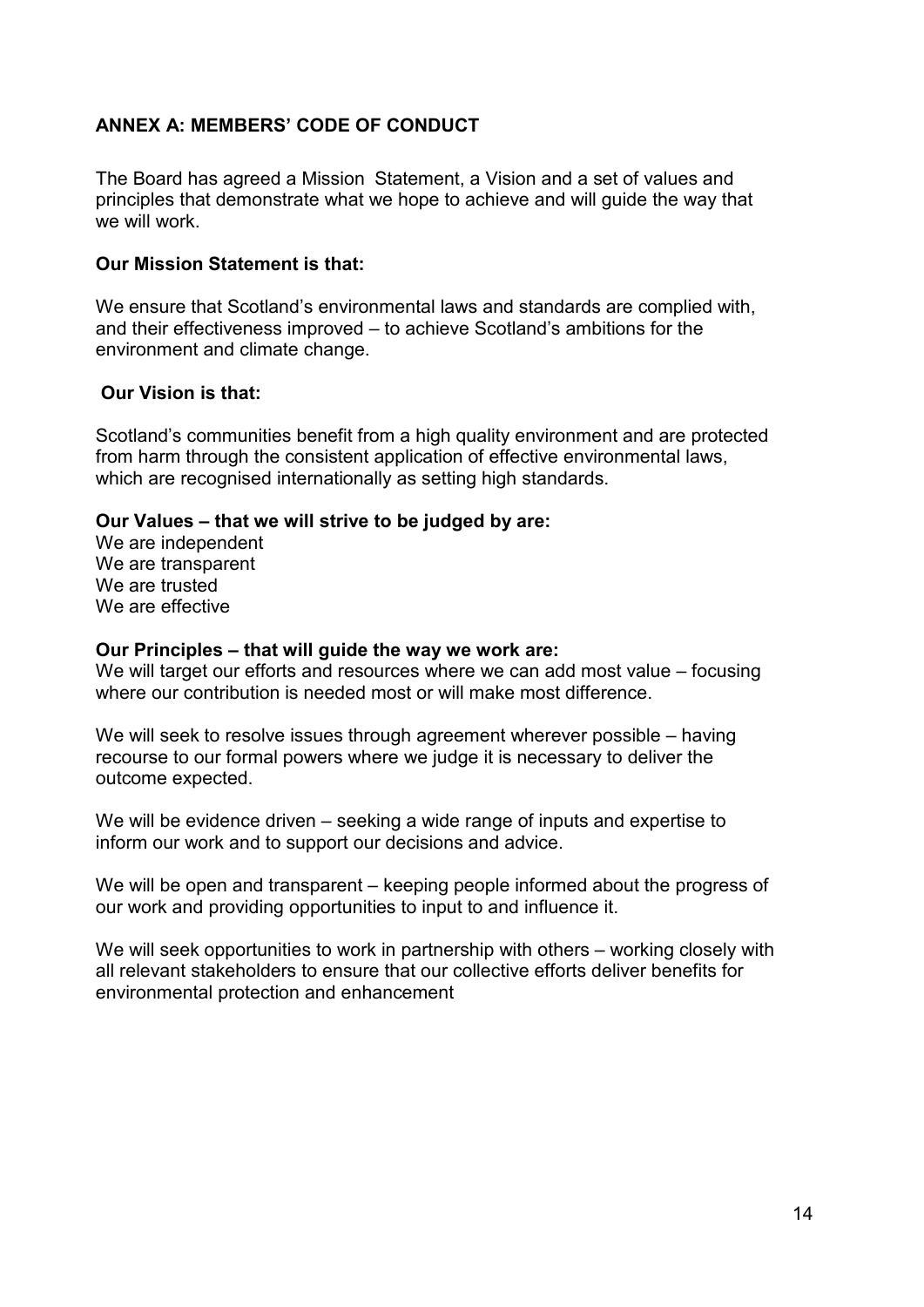# **Section 1: Introduction to the Code of Conduct**

1.1 This Code has been issued by the Scottish Ministers, with the approval of the Scottish Parliament, as required by the [Ethical Standards in Public Life](https://www.legislation.gov.uk/asp/2000/7/contents)  [etc. \(Scotland\) Act 2000 \(the](https://www.legislation.gov.uk/asp/2000/7/contents) "Act").

1.2 The purpose of the Code is to set out the conduct expected of those who serve on the boards of public bodies in Scotland.

1.3 The Code has been developed in line with the nine key principles of public life in Scotland. The principles are listed in Section 2 and set out how the provisions of the Code should be interpreted and applied in practice.

# **My Responsibilities**

1.4 I understand that the public has a high expectation of those who serve on the boards of public bodies and the way in which they should conduct themselves in undertaking their duties. I will always seek to meet those expectations by ensuring that I conduct myself in accordance with the Code.

1.5 I will comply with the substantive provisions of this Code, being sections 3 to 6 inclusive, in all situations and at all times where I am acting as a board member of my public body, have referred to myself as a board member or could objectively be considered to be acting as a board member.

1.6 I will comply with the substantive provisions of this Code, being sections 3 to 6inclusive, in all my dealings with the public, employees and fellow board members, whether formal or informal.

1.7 I understand that it is my personal responsibility to be familiar with the provisions of this Code and that I must also comply with the law and my public body's rules, standing orders and regulations. I will also ensure that I am familiar with any guidance or advice notes issued by the Standards Commission for Scotland ("Standards Commission") and my public body, and endeavour to take part in any training offered on the Code.

1.8 I will not, at any time, advocate or encourage any action contrary to this Code.

1.9 I understand that no written information, whether in the Code itself or the associated Guidance or Advice Notes issued by the Standards Commission, can provide for all circumstances. If I am uncertain about how the Code applies, I will seek advice from the Standards Officer of my public body, failing whom the Chair or Chief Executive of my public body. I note that I may also choose to seek external legal advice on how to interpret the provisions of the Code.

# **Enforcement**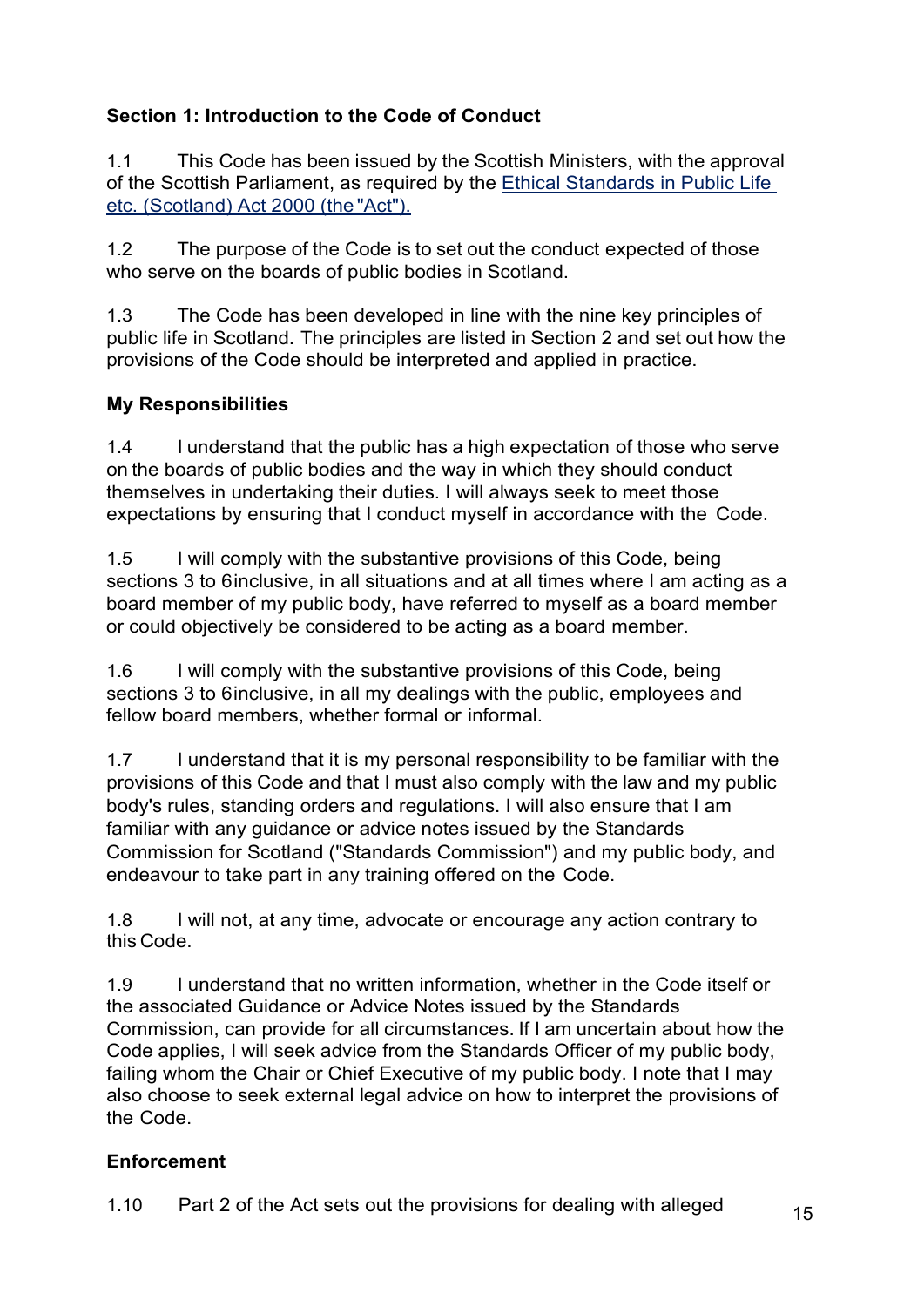breaches of the Code, including the sanctions that can be applied if the Standards Commission finds that there has been a breach of the Code. More information on how complaints are dealt with and the sanctions available can be found at **Annex A1.**

## **Section 2: Key Principles of the Code of Conduct**

2.1 The Code has been based on the following key principles of public life. I will behave in accordance with these principles and understand that they should be used for guidance and interpreting the provisions in the Code.

2.2 I note that a breach of one or more of the key principles does not in itself amount to a breach of the Code. I note that, for a breach of the Code to be found, there must also be a contravention of one or more of the provisions in sections 3 to6 inclusive of the Code.

The key principles are:

#### **Duty**

I have a duty to uphold the law and act in accordance with the law and the public trust placed in me. I have a duty to act in the interests of the public body of which I am a member and in accordance with the core functions and duties of that body.

#### **Selflessness**

I have a duty to take decisions solely in terms of public interest. I must not act in order to gain financial or other material benefit for myself, family or friends.

## **Integrity**

I must not place myself under any financial, or other, obligation to any individual or organisation that might reasonably be thought to influence me in the performance of my duties.

## **Objectivity**

I must make decisions solely on merit and in a way that is consistent with the functions of my public body when carrying out public business including making appointments, awarding contracts or recommending individuals for rewards and benefits.

## **Accountability and Stewardship**

I am accountable to the public for my decisions and actions. I have a duty to consider issues on their merits, taking account of the views of others and I must ensure that my public body uses its resources prudently and in accordance with the law.

#### **Openness**

I have a duty to be as open as possible about my decisions andactions, giving reasons for my decisions and restricting information only when the wider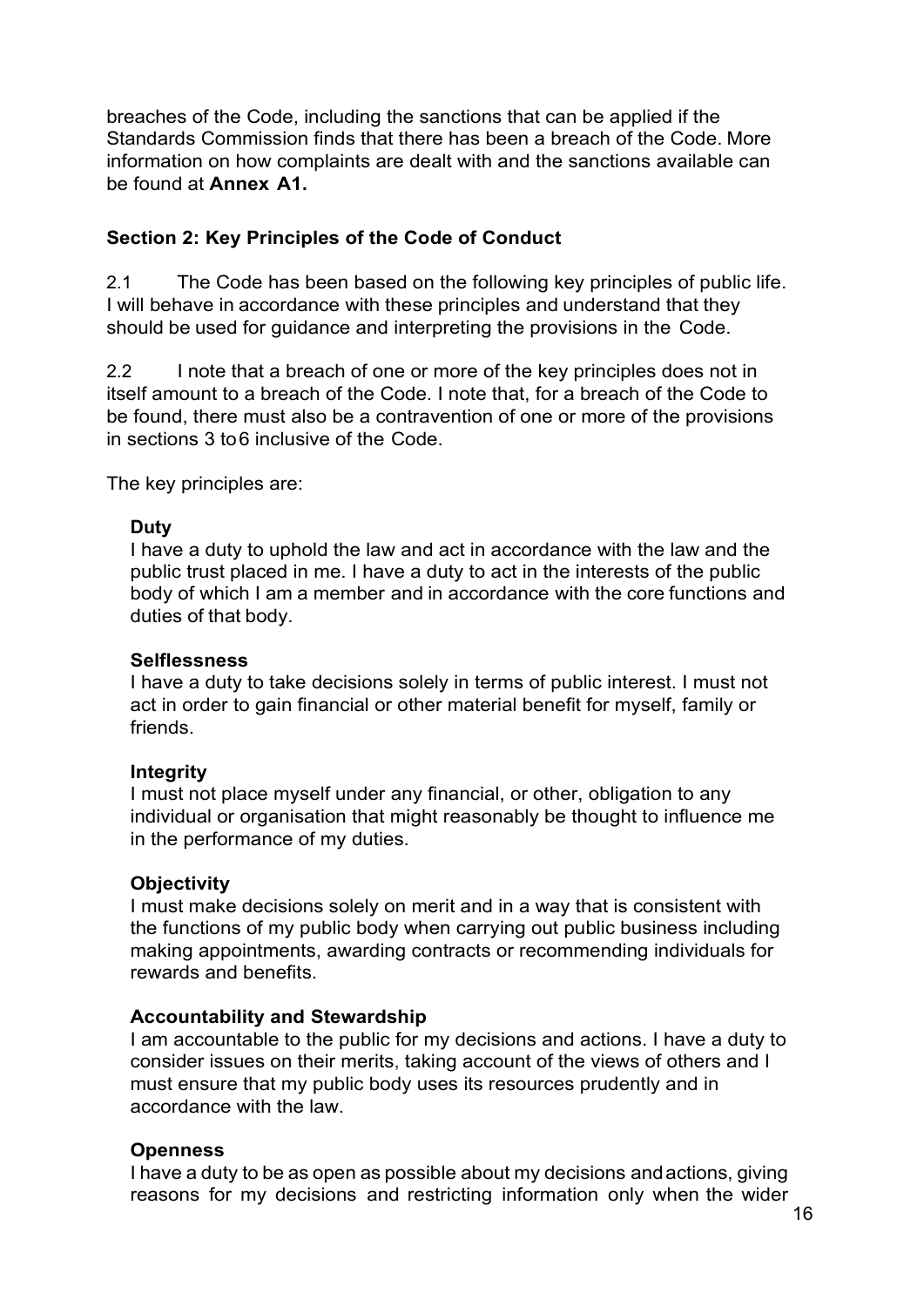public interest clearly demands.

## **Honesty**

I have a duty to act honestly. I must declare any private interests relating to my public duties and take steps to resolve any conflicts arising in a way that protects the public interest.

## **Leadership**

I have a duty to promote and support these principles by leadership and example, and to maintain and strengthen the public's trust and confidence in the integrity of my public body and its members in conducting public business.

## **Respect**

I must respect all other board members and all employees of my public body and the role they play, treating them with courtesy at all times. Similarly, I must respect members of the public when performing my duties as a board member.

## **Section 3: General Conduct**

## **Respect and Courtesy**

3.1 I will treat everyone with courtesy and respect. This includes in person, in writing, at meetings, when I am online and when I am using social media.

3.2 I will not discriminate unlawfully on the basis of race, age, sex, sexual orientation, gender reassignment, disability, religion or belief, marital status or pregnancy/maternity; I will advance equality of opportunity and seek to foster good relations between different people.

3.3 I will not engage in any conduct that could amount to bullying or harassment (which includes sexual harassment). I accept that such conduct is completely unacceptable and will be considered to be a breach of this Code.

3.4 I accept that disrespect, bullying and harassment can be:

- a) a one-off incident,
- b) part of a cumulative course of conduct; or
- c) a pattern of behaviour.

3.5 I understand that how, and in what context, I exhibit certain behaviours can be as important as what I communicate, given that disrespect, bullying and harassment can be physical, verbal and non-verbal conduct.

3.6 I accept that it is my responsibility to understand what constitutes bullying and harassment and I will utilise resources, including the Standards Commission's guidance and advice notes, my public body's policies and training material (where appropriate) to ensure that my knowledge and understanding is up to date.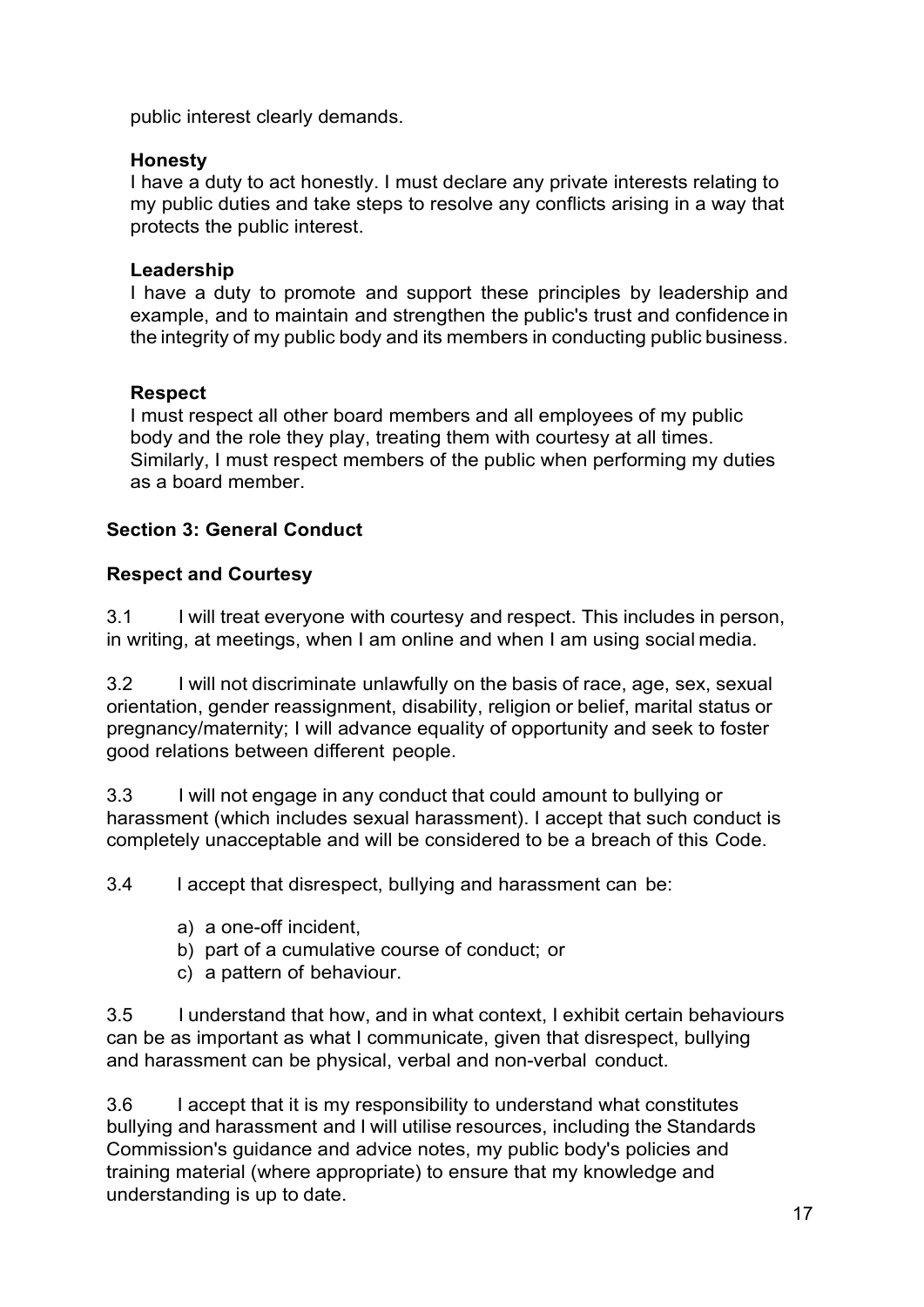3.7 Except where it is written into my role as Board member, and/ or at the invitation of the Chief Executive, I will not become involved in operational management of my public body. I acknowledge and understand that operational management is the responsibility of the Chief Executive and ExecutiveTeam.

3.8 I will not undermine any individual employee or group of employees, or raise concerns about their performance, conduct or capability in public. I will raise any concerns I have on such matters in private with senior management as appropriate.

3.9 I will not take, or seek to take, unfair advantage of my position in my dealings with employees of my public body or bring any undue influence to bear on employees to take a certain action. I will not ask or direct employees to do something which I know, or should reasonably know, could compromise them or prevent them from undertaking their duties properly and appropriately.

3.10 I will respect and comply with rulings from the Chair during meetings of:

- a) my public body, its committees; and
- b) any outside organisations that I have been appointed or nominated to by my public body or on which I represent my public body.

3.11 I will respect the principle of collective decision-making and corporate responsibility. This means that once the Board has made a decision, I will support that decision, even if I did not agree with it or vote for it.

## **Remuneration, Allowances andExpenses**

3.12 I will comply with the rules, and the policies of my public body, on the payment of remuneration, allowances and expenses.

## **Gifts and Hospitality**

3.13 I understand that I may be offered gifts (including money raised via crowdfunding or sponsorship), hospitality, material benefits or services ("gift or hospitality") that may be reasonably regarded by a member of the public with knowledge of the relevant facts as placing me under an improper obligation or being capable of influencing my judgement.

- 3.14 I will never **ask for or seek** any gift or hospitality.
- 3.15 I will refuse any gift or hospitality, unless it is:
	- a) a minor item or token of modest intrinsic value offered on an infrequent basis;
	- b) a gift being offered to my public body;
	- c)  $\,$  hospitality which would reasonably be associated with my duties as  $_{18}$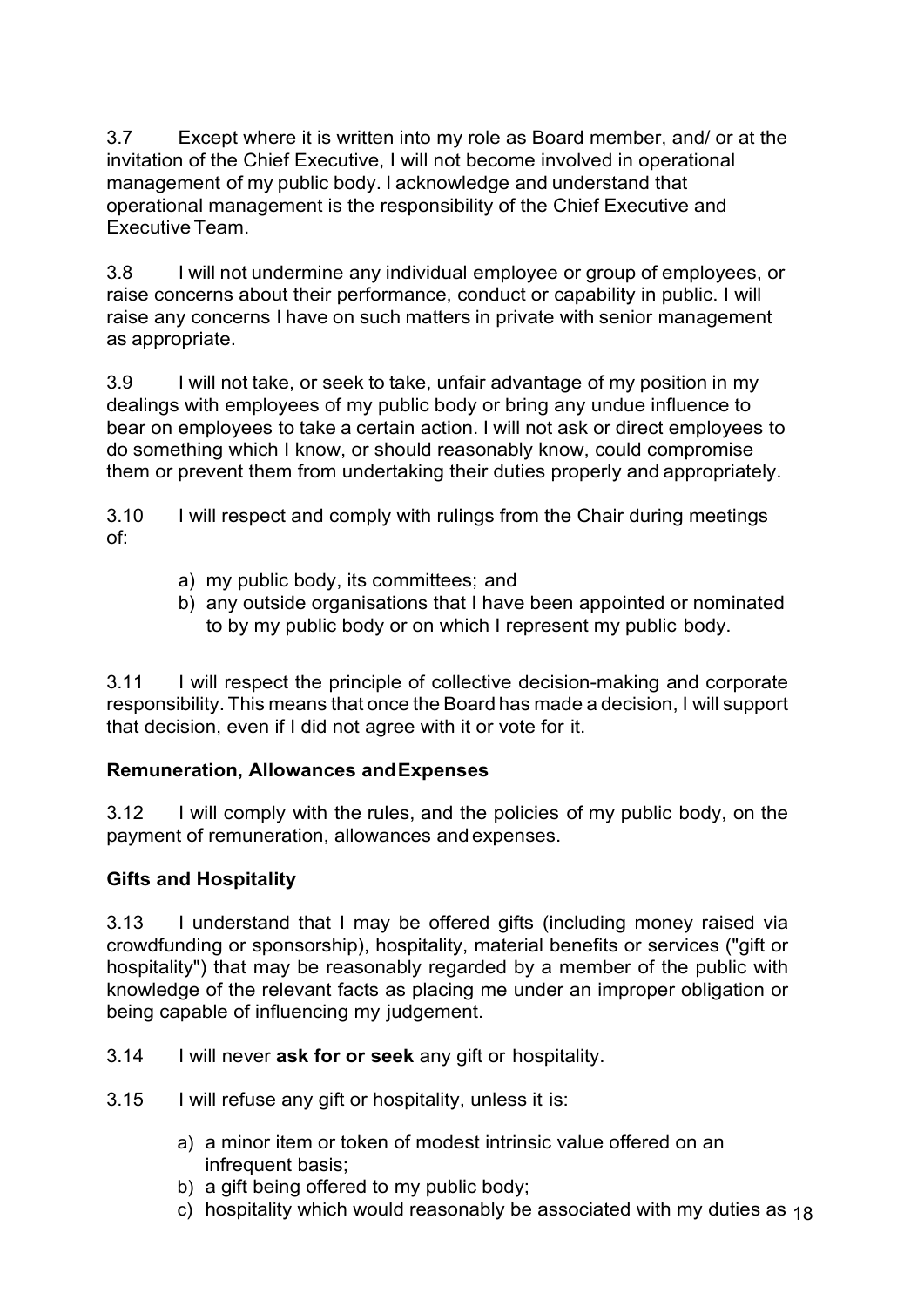a board member; or

d) hospitality which has been approved in advance by my public body.

3.16 I will consider whether there could be a reasonable perception that any gift or hospitality received by a person or body connected to me could or would influence my judgement.

3.17 I will not allow the promise of money or other financial advantage to induce me to act improperly in my role as a board member. I accept that the money or advantage (including any gift or hospitality) does not have to be given to me directly. The offer of monies or advantages to others, including community groups, may amount to bribery, if the intention is to induce me to improperly perform a function.

3.18 I will never accept any gift or hospitality from any individual or applicant who is awaiting a decision from, or seeking to do business with, my public body.

3.19 If I consider that declining an offer of a gift would cause offence, I will accept it and hand it over to my public body at the earliest possible opportunity and ask for it to be registered.

3.20 I will promptly advise my public body's Standards Officer if I am offered (but refuse) any gift or hospitality of any significant value and/ or if I am offered any gift or hospitality from the same source on a repeated basis, so that my public body can monitor this.

3.21 I will familiarise myself with the terms of the [Bribery Act 2010,](https://www.legislation.gov.uk/ukpga/2010/23/contents) which provides for offences of bribing another person and offences relating to being bribed.

## **Confidentiality**

3.22 I will not disclose confidential information or information which should reasonably be regarded as being of a confidential or private nature, without the express consent of a person or body authorised to give such consent, or unless required to do so by law. I note that if I cannot obtain such express consent, I should assume it is not given.

3.23 I accept that confidential information can include discussions, documents, and information which is not yet public or never intended to be public, and information deemed confidential by statute.

3.24 I will only use confidential information to undertake my duties as a board member. I will not use it in any way for personal advantage or to discredit my public body (even if my personal view is that the information should be publicly available).

3.25 I note that these confidentiality requirements do not apply to protected whistleblowing disclosures made to the prescribed persons and bodies as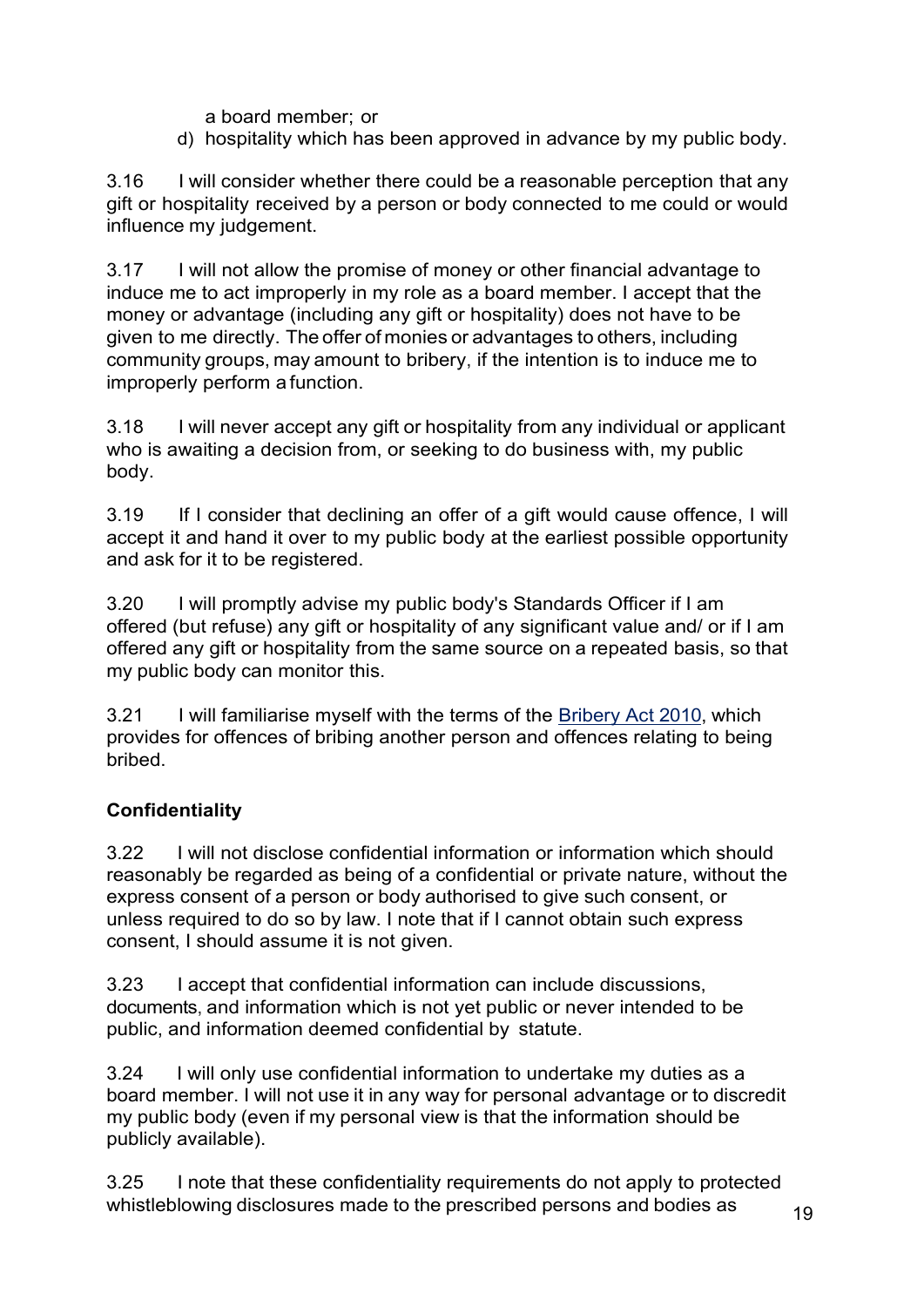identified in statute.

## **Use of Public Body Resources**

3.26 I will only use my public body's resources, including employee assistance, facilities, stationery and IT equipment, for carrying out duties on behalf of the public body, in accordance with its relevant policies.

3.27 I will not use, or in any way enable others to use, my public body's resources:

- a) imprudently (without thinking about the implications or consequences);
- b) unlawfully;
- c) for any political activities or matters relating to these; or
- d) improperly.

## **Dealing with my Public Body and Preferential Treatment**

3.28 I will not use, or attempt to use, my position or influence as a board member to:

- a)improperly confer on or secure for myself, or others, an advantage; b)avoid a disadvantage for myself, or create a disadvantage for others or
- c) improperly seek preferential treatment or access for myself or others.

3.29 I will avoid any action which could lead members of the public to believe that preferential treatment or access is being sought.

3.30 I will advise employees of any connection, as defined at Section 5, I may have to a matter, when seeking information or advice or responding to a request for information or advice fromthem.

## **Appointments to Outside Organisations**

3.31 If I am appointed, or nominated by my public body, as a member of another body or organisation, I will abide by the rules of conduct and will act in the best interests of that body or organisation while acting as a member of it. I will also continue to observe the rules of this Code when carrying out the duties of that body or organisation.

3.32 I accept that if I am a director or trustee (or equivalent) of a company or a charity, I will be responsible for identifying, and taking advice on, any conflicts of interest that may arise between the company or charity and my public body.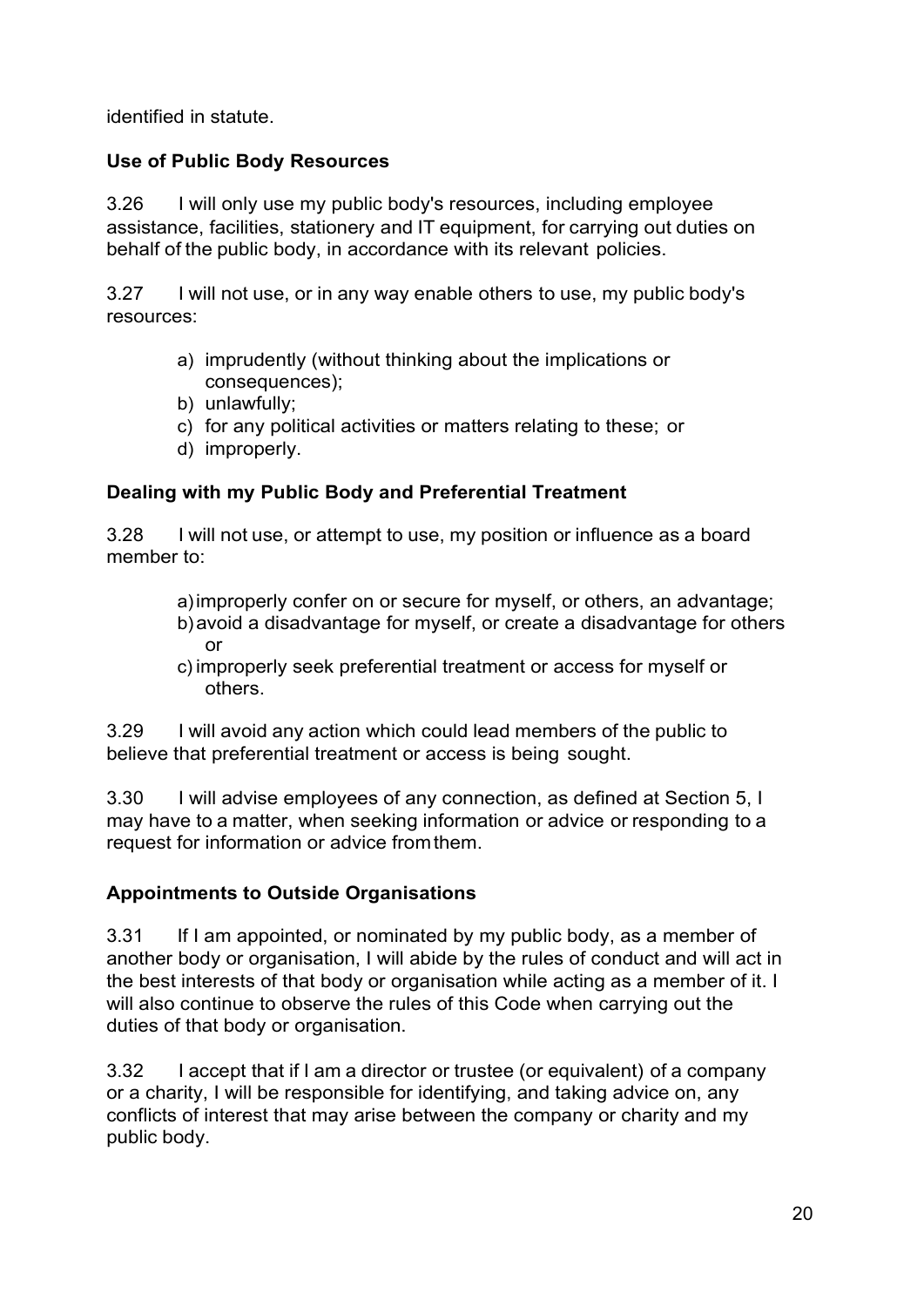## **Section 4: Registration of Interests**

4.1 The following paragraphs set out what I have to register when I am appointed and whenever my circumstances change. The register covers my current term of appointment.

4.2 I understand that regulations made by the Scottish Ministers describe the detail and timescale for registering interests; including a requirement that a board member must register their registrable interests within one month of becoming a board member, and register any changes to those interests within one month of those changes having occurred.

4.3 The interests which I am required to register are those set out in the following paragraphs. Other than as required by paragraph 4.23, I understand it is not necessary to register the interests of my spouse or cohabitee.

# **Category One: Remuneration**

4.4 I will register any work for which I receive, or expect to receive, payment. I have a registrable interest where I receive remuneration by virtue of being:

- a) employed;
- b) self-employed;
- c) the holder of an office;
- d) a director of an undertaking;
- e) a partner in a firm;
- f) appointed or nominated by my public body to another body; or
- g) engaged in a trade, profession or vocation or any other work.

4.5 I understand that in relation to 4.4 above, the amount of remuneration does not require to be registered. I understand that any remuneration received as a board member of this specific public body does not have to be registered.

4.6 I understand that if a position is not remunerated it does not need to be registeredunder this category. However, unremunerated directorships may need to be registered under Category Two, "Other Roles".

4.7 I must register any allowances I receive in relation to membershipof any organisation under Category One.

4.8 When registering employment as an employee, I must give the full name of the employer, the nature of its business, and the nature of the post I hold in theorganisation.

with my role as board member of my public body in terms of paragraph 6.8 of  $\,$   $_{21}$ 4.9 When registering remuneration from the categories listed in paragraph 4.4 (b) to (g) above, I must provide the full name and give details of the nature of the business, organisation, undertaking, partnership or other body, as appropriate. I recognise that some other employments may be incompatible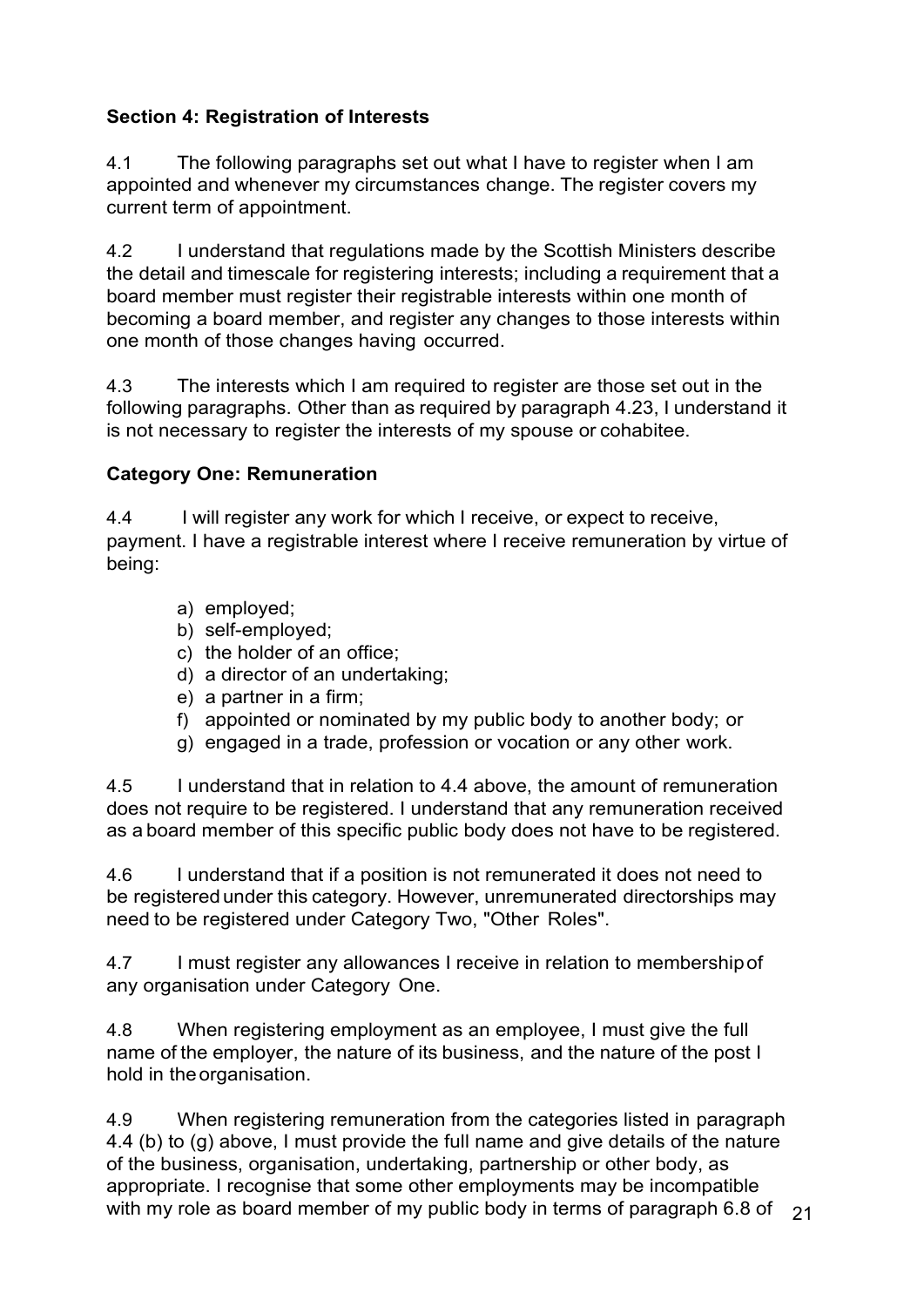this Code.

4.10 Where I otherwise undertake a trade, profession or vocation, or any other work, the detail to be given is the nature of the work and how often it is undertaken.

4.11 When registering a directorship, it is necessary to provide the registered name and registered number of the undertaking in which the directorship is held and provide information about the nature of its business.

4.12 I understand that registration of a pension is not required as this falls outside the scope of the category.

# **Category Two: Other Roles**

4.13 I will register any unremunerated directorships where the body in question is a subsidiary or parent company of an undertaking in which I hold a remunerated directorship.

4.14 I will register the registered name and registered number ofthe subsidiary or parent company or other undertaking and the nature of its business, and its relationship tothe company or other undertaking in which I am a director and from which I receive remuneration.

# **Category Three: Contracts**

4.15 I have a registerable interest where I (or a firm in which I am a partner, or an undertaking in which I am a director or in which I have shares of a value as described in paragraph 4.20 below) have made a contract with my public body:

- a) under which goods or services are to be provided, or works are to be executed; and
- b) which has not been fully discharged.

4.16 I will register a description of the contract, including its duration, but excluding the value.

# **Category Four: Election Expenses**

4.17 If I have been elected to my public body, then I will register a description of, and statement of, any assistance towards election expenses relating to election to my public body.

# **Category Five: Houses, Land and Buildings**

4.18 I have a registrable interest where I own or have any other right or interest in houses, land and buildings, which may be significant to, of relevance to, or bear upon, the work and operation of my public body.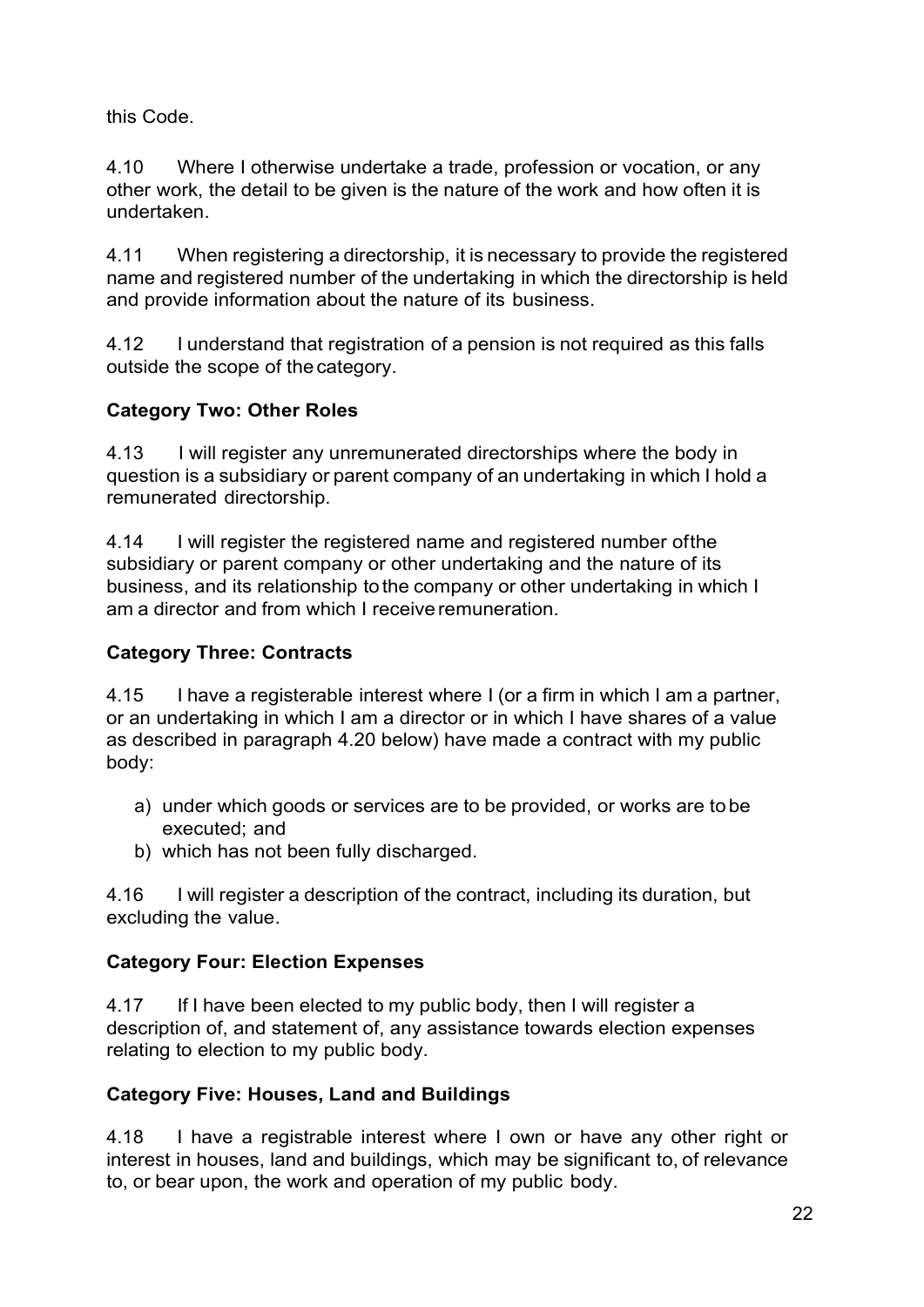4.19 I accept that, when deciding whether or not I need to register any interest I have in houses, land or buildings, the test to be applied is whether a member of the public, with knowledge of the relevant facts, would reasonably regard the interest as being so significant that it could potentially affect my responsibilities to my public body and to the public, or could influence my actions, speeches or decision- making.

## **Category Six: Interest in Shares and Securities**

- 4.20 I have a registerable interest where:
	- a) I own or have an interest in more than 1% of the issued share capital of the company or other body; or
	- b) Where, at the relevant date, the market value of any shares and securities (in any one specific company or body) that I own orhave an interest in is greater than £25,000.

## **Category Seven: Gifts and Hospitality**

4.21 I understand the requirements of paragraphs 3.13 to 3.21 regarding giftsand hospitality. As I will not accept any gifts or hospitality, other than under the limited circumstances allowed, I understand there is no longer the need to register any.

## **Category Eight: Non-Financial Interests**

4.22 I may also have other interests and I understand it is equally important that relevant interests such as membership or holding office in other public bodies, companies, clubs, societies and organisations such as trades unions and voluntary organisations, are registered and described. In this context, I understand non-financial interests are those which members of the public with knowledge of the relevant facts might reasonably think could influence my actions, speeches, votes or decision-making in my public body (this includes its Committees and memberships of other organisations to which I have been appointed or nominated by my public body).

## **Category Nine: Close Family Members**

4.23 I will register the interests of any close family member who has transactions with my public body or is likely to have transactions or do business with it

## **Section 5: Declaration of Interests**

## **Stage 1: Connection**

5.1 For each particular matter I am involved in as a board member, I will first consider whether I have a connection to that matter.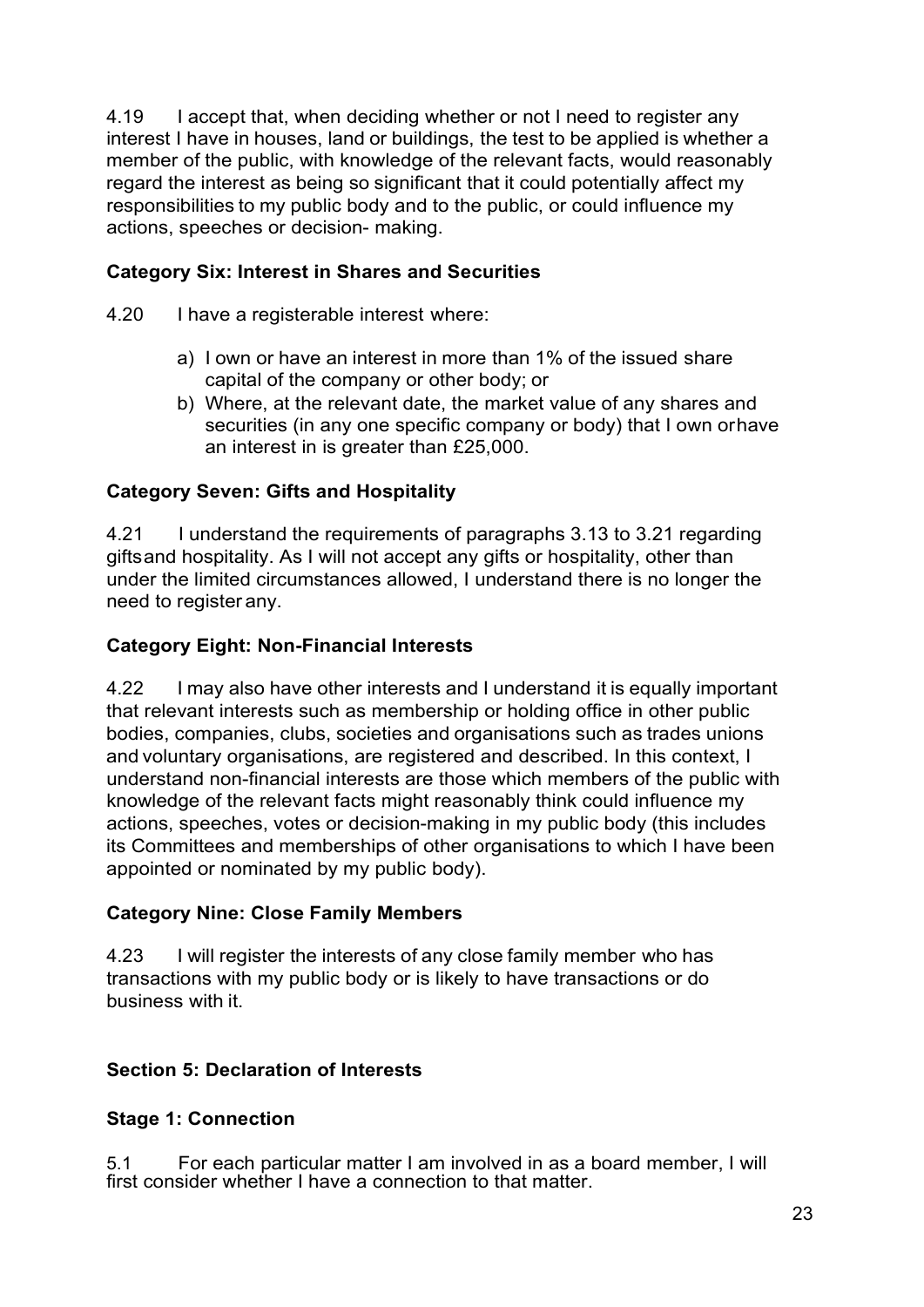5.2 I understand that a connection is any link between the matter being considered and me, or a person or body I amassociated with. This could be a family relationship or a social or professional contact.

5.3 A connection includes anything that I have registered as an interest.

5.4 A connection does not include being a member of a body to which I have been appointed or nominated by my public body as a representative of my public body, unless:

- a) The matter being considered by my public body is quasi-judicialor regulatory; or
- b) I have a personal conflict by reason of my actions, my connections or my legal obligations.

# **Stage 2: Interest**

5.5 I understand my connection is an interest that requires to be declared where the objective test is met - that is where a member of the public with knowledge of the relevant facts would reasonably regard my connection to a particular matter as being so significant that it would be considered as being likely to influence the discussion or decision-making.

# **Stage 3: Participation**

5.6 I will declare my interest as early as possible in meetings. I will not remain in the meeting nor participate in any way in those parts of meetings where I have declared an interest.

5.7 I will consider whether it is appropriate for transparency reasons to state publicly where I have a connection, which I do not consider amounts to an interest.

5.8 I note that I can apply to the Standards Commission and ask it to grant a dispensation to allow me to take part in the discussion and decision-making on a matter where I would otherwise have to declare an interest and withdraw (as a result of having a connection to the matter that would fall within the objective test). I note that such an application must be made in advance of any meetings where the dispensation is sought and that I cannot take part in any discussion or decision- making on the matter in question unless, and until, the application is granted.

5.9 I note that public confidence in a public body is damaged by the perception that decisions taken by that body are substantially influenced by factors other than the public interest. I will not accept a role or appointment if doing so means I will have to declare interests frequently at meetings in respect of my role as a board member. Similarly, if any appointment or nomination to another body would give rise to objective concern because of my existing personal involvement or affiliations, I will not accept the appointment ornomination.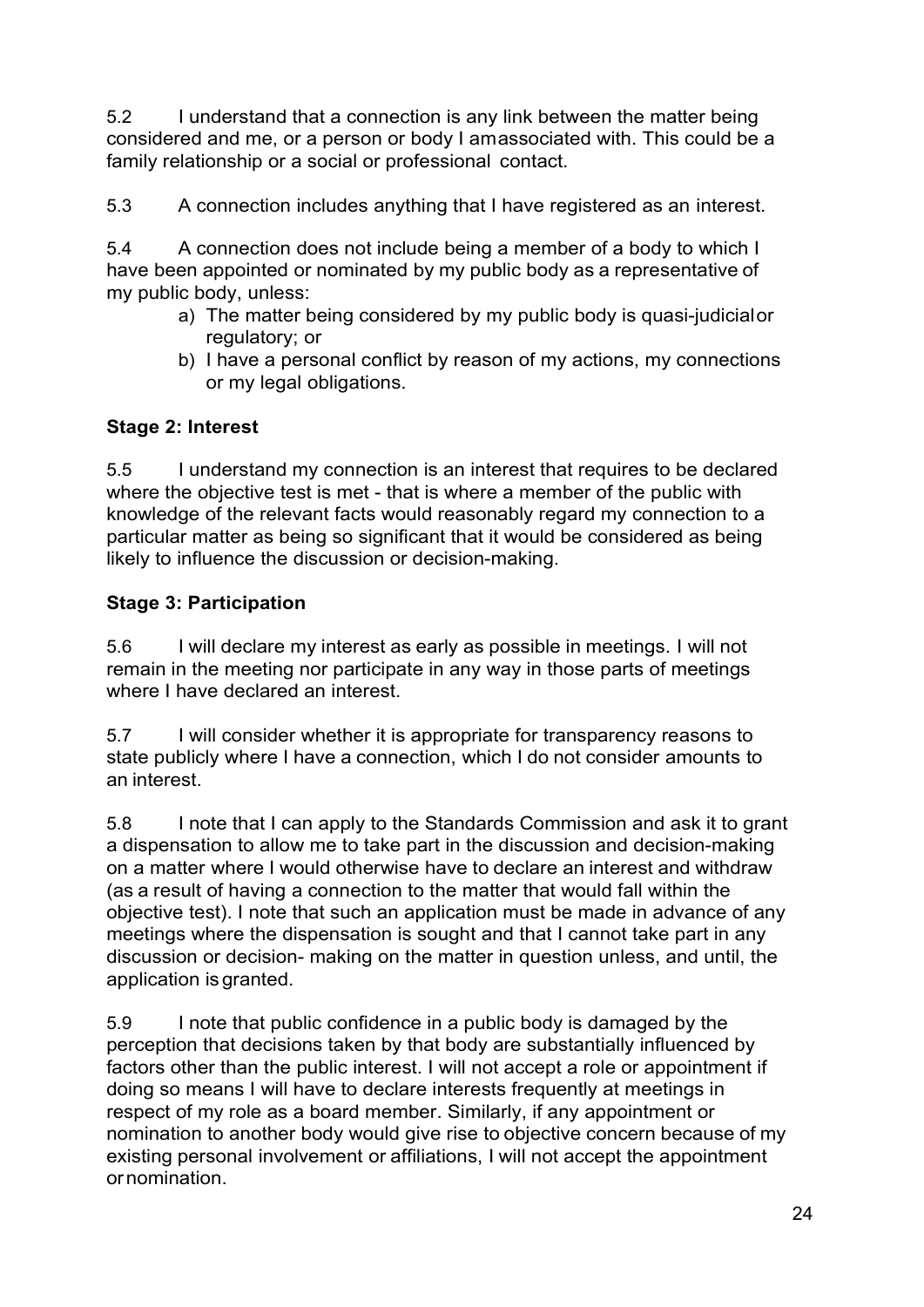# **Section 6: Lobbying and Access**

6.1 I understand that a wide range of people will seek access to me as a board member and will try to lobby me, including individuals, organisations and companies. I must distinguish between:

- a) any role I have in dealing with enquiries from the public;
- b) any community engagement where I am working with individualsand organisations to encourage their participation and involvement,and;
- c) lobbying, which is where I am approached by any individual or organisation who is seeking to influence me for financial gain or advantage, particularly those who are seeking to do business with my public body (for example contracts/procurement).

6.2 In deciding whether, and if so how, to respond to such lobbying, I will always have regard to the objective test, which is whether a member of the public, with knowledge of the relevant facts, would reasonably regard my conduct as being likely to influence my, or my public body's, decision-making role.

6.3 I will not, in relation to contact with any person or organisation that lobbies, do anything which contravenes this Code or any otherrelevant rule of my public body or any statutory provision.

6.4 I will not, in relation to contact with any person or organisation that lobbies, act in any way which could bring discredit upon my public body.

6.5 If I have concerns about the approach or methods used by any person or organisation in their contacts with me, I will seek the guidance of the Chair, Chief Executive or Standards Officer of my public body.

6.6 The public must be assured that no person or organisation will gain better access to, or treatment by, me as a result of employing a company or individual to lobby on a fee basis on their behalf. I will not, therefore, offer or accord any preferential access or treatment to those lobbying on a fee basis on behalf of clients compared with that which I accord any other person or organisation who lobbies or approaches me. I will ensure that those lobbying on a fee basis on behalf of clients are not given to understand that preferential access or treatment, compared to that accorded to another person or organisation, might be forthcoming.

6.7 Before taking any action as a result of being lobbied, I will seek to satisfy myself about the identity of the person or organisation that is lobbying and the motive for lobbying. I understand I may choose to act in response to person or organisation lobbying on a fee basis on behalf of clients but it is important that I understand the basis on which I am being lobbied in order to ensure that any action taken in connection with the lobbyist complies withthe standards set out in this Code and the [Lobbying \(Scotland\) Act](https://www.legislation.gov.uk/asp/2016/16/contents) 2016.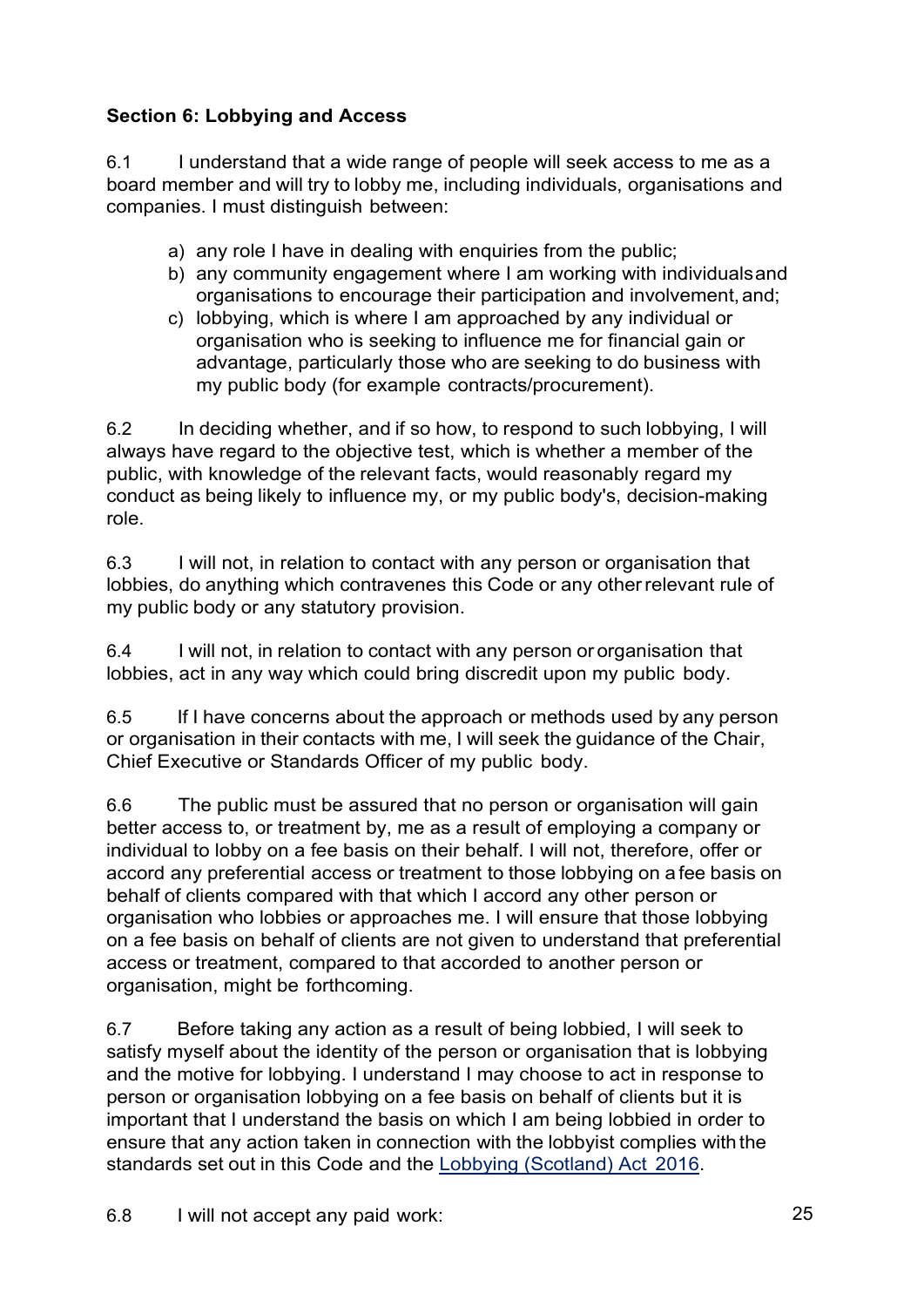- a) which would involve me lobbying on behalf of any person or organisation or any clients of a person or organisation.
- b) to provide services as a strategist, adviser or consultant, for example, advising on how to influence my public body and its members. This does not prohibit me from being remunerated for activity which may arise because of, or relate to, membership of my public body, such as journalism or broadcasting, or involvement in representative or presentational work, such as participation in delegations, conferences or other events.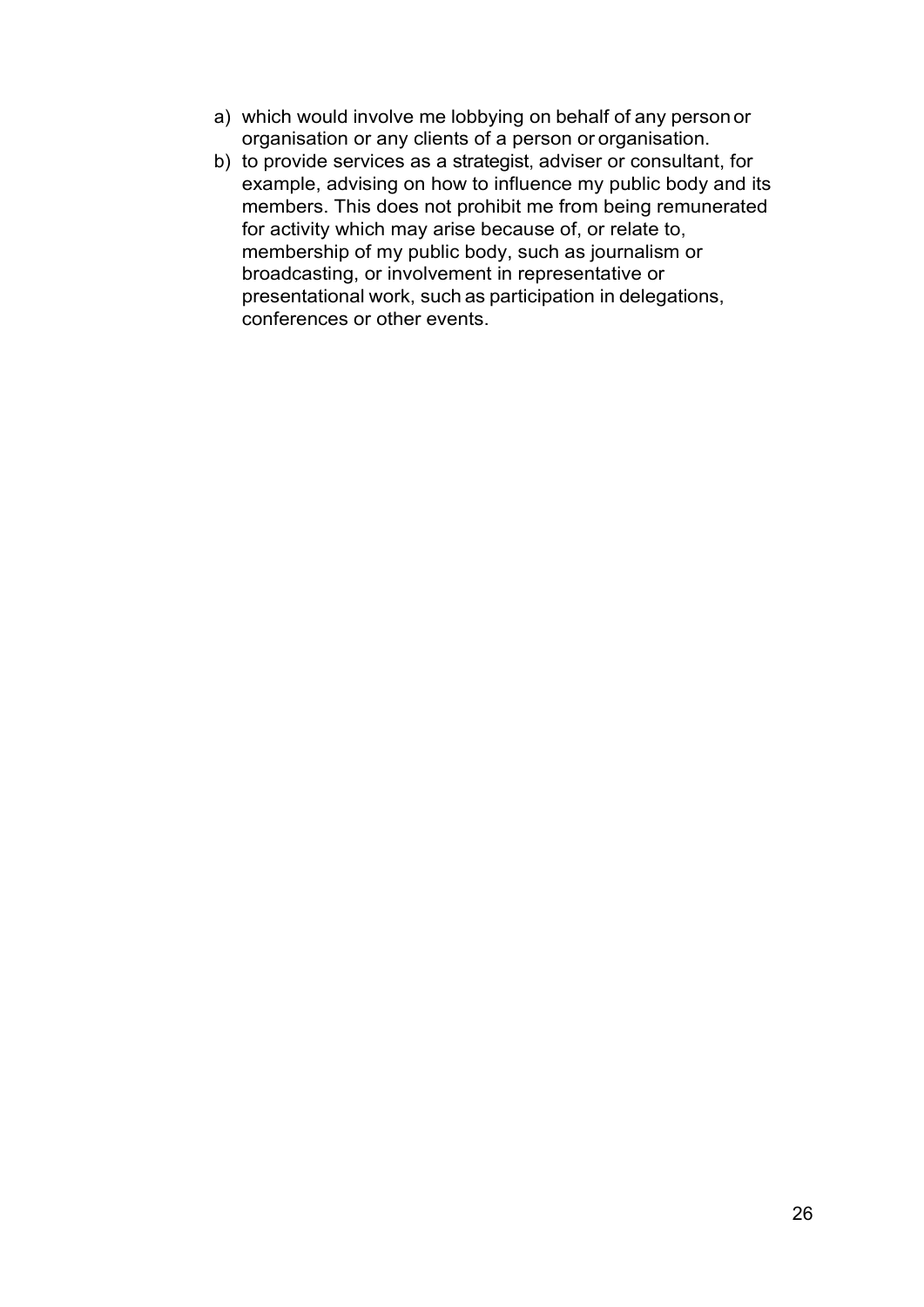## **Annex A1: Breaches of The Code Introduction**

1. The Ethical [Standards](http://www.legislation.gov.uk/asp/2000/7/contents) in Public Life etc. (Scotland) Act 2000 ("the Act") provided for a framework to encourage and, where necessary, enforce high ethical standards in public life.

2. The Act provided for the introduction of new codes of conduct for local authority councillors and members of relevant public bodies, imposing on councils and relevant public bodies a duty to help their members comply with the relevant code.

3. The Act and the subsequent Scottish Parliamentary Commissions and Commissioners etc. Act 2010 established the Standards [Commission](https://www.standardscommissionscotland.org.uk/) for [Scotland](https://www.standardscommissionscotland.org.uk/) ("Standards Commission") and the post of [Commissioner for Ethical](https://www.ethicalstandards.org.uk/)  [Standards in Public Life in Scotland](https://www.ethicalstandards.org.uk/) ("ESC").

4. The Standards Commission and ESC are separate and independent, each with distinct functions. Complaints of breaches of a public body's Code of Conduct are investigated by the ESC and adjudicated upon by the Standards **Commission** 

5. The first Model Code of Conduct came into force in 2002. The Code has since been reviewed and re-issued in 2014. The 2021 Code has been issued by the Scottish Ministers following consultation, and with the approval of the Scottish Parliament, as required by the Act.

#### **Investigation of Complaints**

6. The ESC is responsible for investigating complaints about members of devolved public bodies. It is not, however, mandatory to report a complaint about a potential breach of the Code to the ESC. It may be more appropriate in some circumstances for attempts to be made to resolve the matter informally at a local level.

7. On conclusion of the investigation, the ESC will send a report to the Standards Commission.

## **Hearings**

8. On receipt of a report from the ESC, the Standards Commission can choose to:

- Do nothing;
- Direct the ESC to carry out further investigations; or
- Hold a Hearing.

9. Hearings are held (usually in public) to determine whether the member concerned has breached their public body's Code of Conduct. The Hearing Panel comprises of three members of the Standards Commission. The ESC will present evidence and/or make submissions at the Hearing about the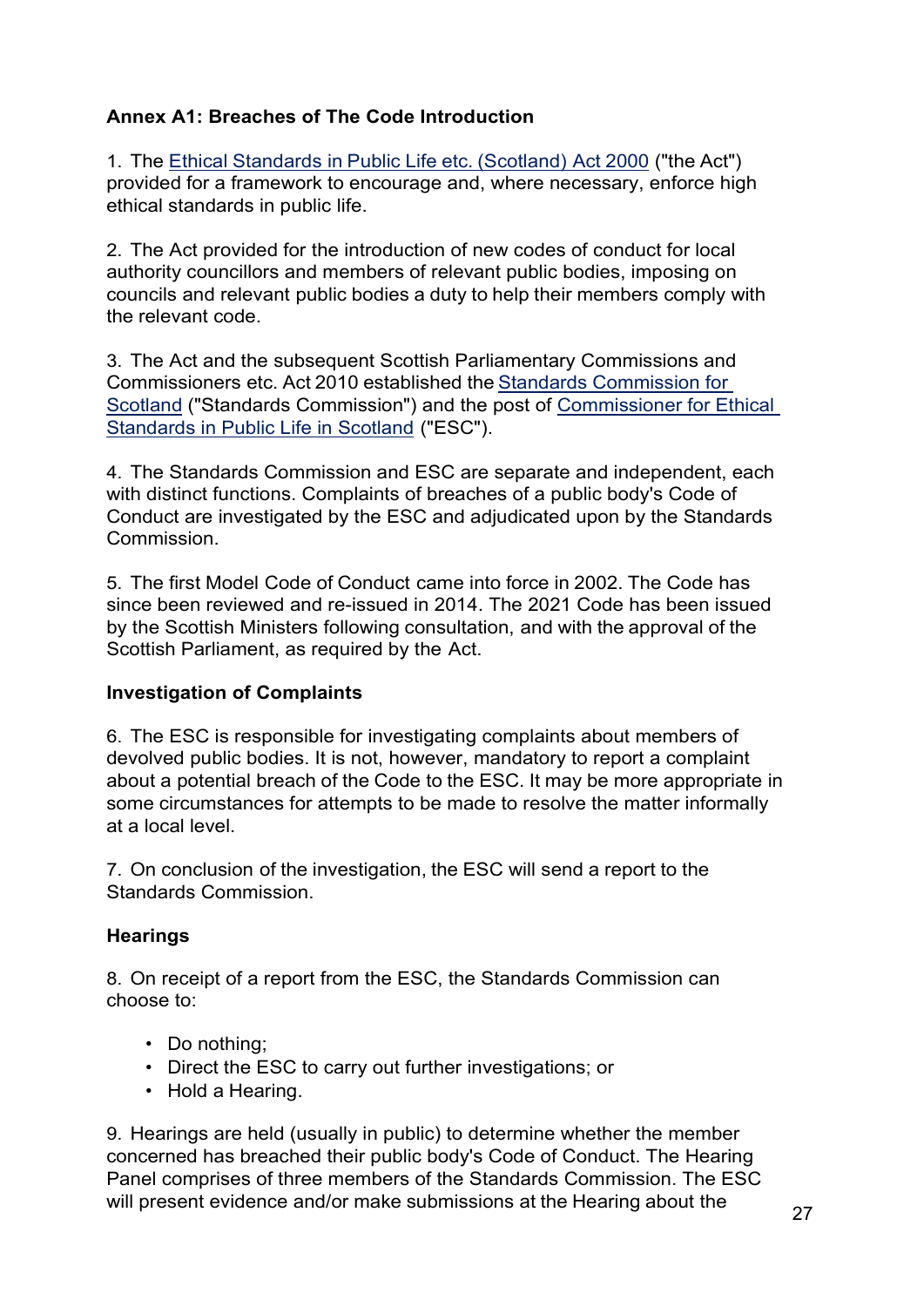investigation and any conclusions as to whether the member has contravened the Code. The member is entitled to attend or be represented at the Hearing and can also present evidence andmake submissions. Both parties can call witnesses. Once it has heard all the evidence and submissions, the Hearing Panel will make a determination about whether or not it is satisfied, on the balance of probabilities, that there has been a contravention of the Code by the member. If the Hearing Panel decides that a member has breached their public body's Code, it is obliged to impose a sanction.

## **Sanctions**

10. The sanctions that can be imposed following a finding of a breach of the Code are as follows:

- **Censure:** A censure is a formal record of the Standards Commission's severe and public disapproval of the member concerned.
- **Suspension:** This can be a full or partial suspension (for up to one year). A full suspension means that the member is suspended from attending all meetings of the public body. Partial suspension means that the member is suspended from attending some of the meetings of the public body. The Commission can direct that any remuneration or allowance the member receives as a result of their membership of the public body be reduced ornot paid during a period of suspension.
- **Disqualification:** Disqualification means that the member is removed from membership of the body and disqualified (for a period not exceeding five years), from membership of the body. Where a member is also amember of another devolved public body (as defined in the Act), the Commission may also remove or disqualify that person in respect of that membership. Full details of the sanctions are set out in section 19 of the Act.

## **Interim Suspensions**

11. Section 21 of the Act provides the Standards Commission with the power to impose an interim suspension on a member on receipt of an interim report from the ESC about an ongoing investigation. In making a decision about whether or not to impose an interim suspension, a Panel comprising of three Members of the Standards Commission will review the interim report and any representations received from the member and will consider whether it is satisfied:

- That the further conduct of the ESC's investigation is likely to be prejudiced if such an action is not taken (for example if there are concerns that the member may try to interfere with evidence or witnesses); or
- That it is otherwise in the public interest to take such a measure. A policy outlining how the Standards Commission makes any decision under Section 21 and the procedures it will follow in doing so, should any such a report be received from the ESC can be found [here.](https://www.standardscommissionscotland.org.uk/cases)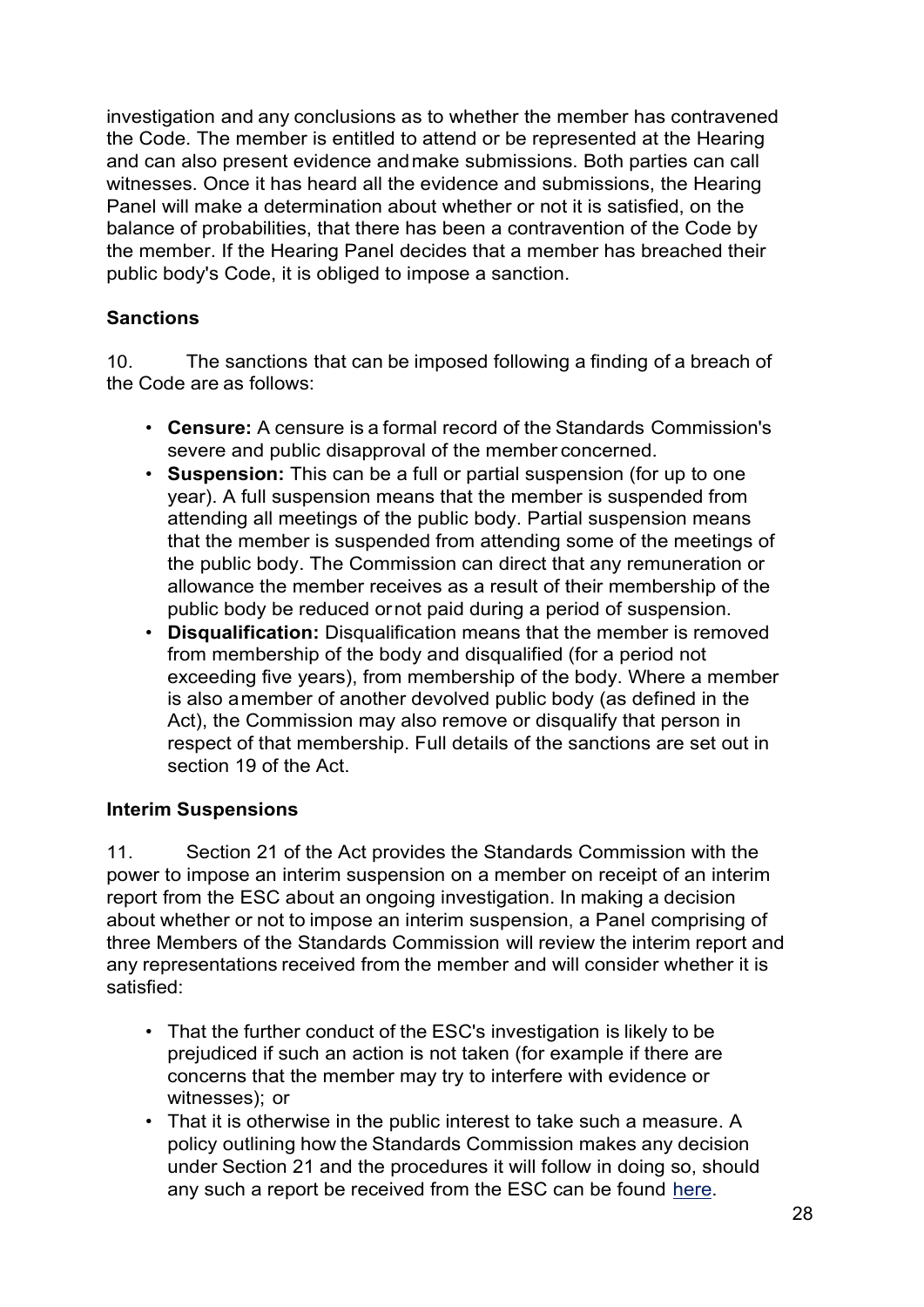12. The decision to impose an interim suspension is not, and should not be seen as, a finding on the merits of any complaint or the validity of any allegations against a member of a devolved public body, nor should it be viewed as a disciplinary measure.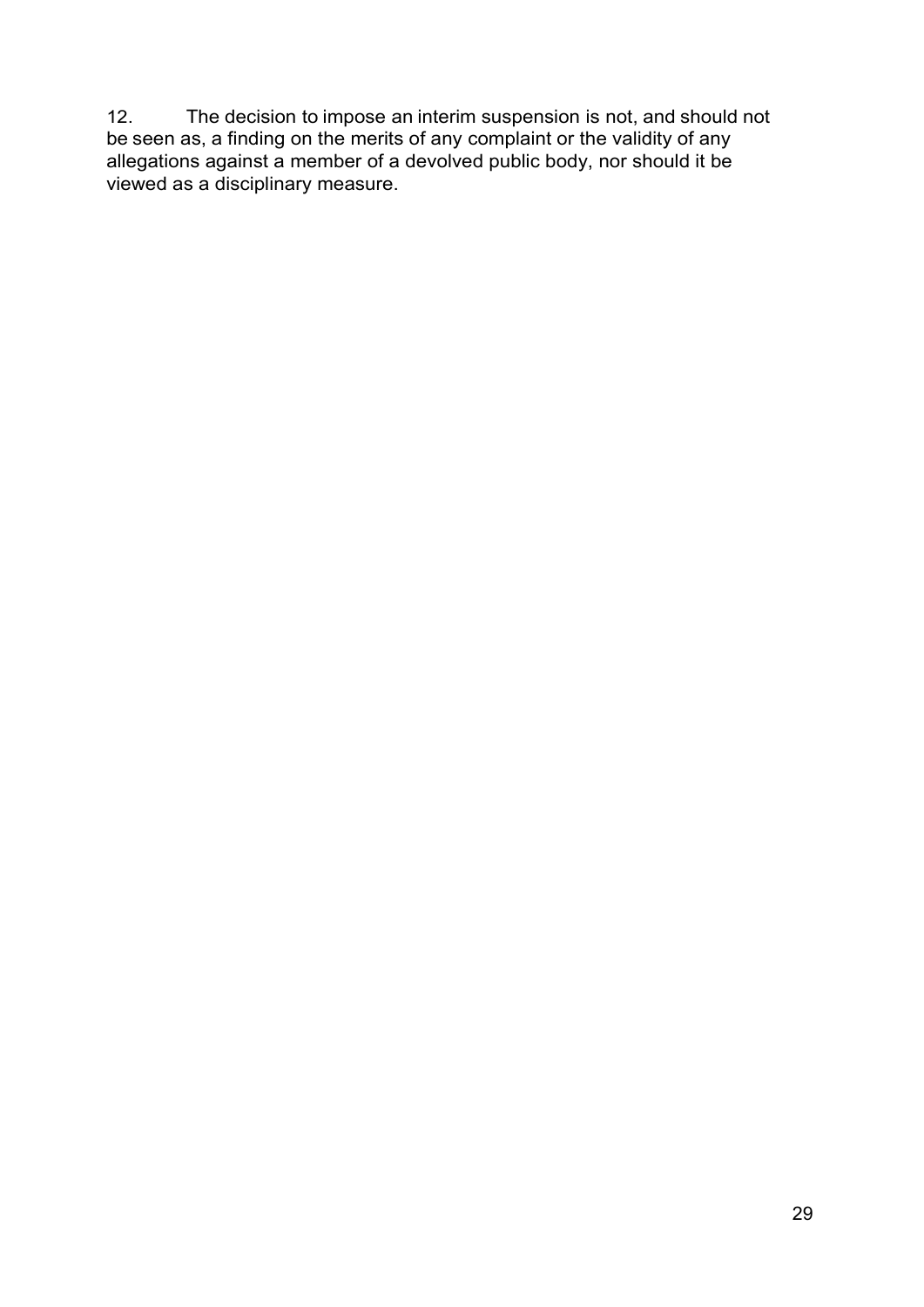## **Annex A2: Definitions**

**"Bullying"** is inappropriate and unwelcome behaviour which is offensive and intimidating, and which makes an individual or group feel undermined, humiliated or insulted.

**"Chair"** includes Board Convener or any other individual discharging a similar function to that of a Chair or Convener under alternative decision-making **structures** 

**"Code"** is the code of conduct for members of your devolved public body, which is based on the Model Code of Conduct for members of devolved public bodies in Scotland.

**"Cohabitee"** includes any person who is living with you in a relationship similar to that of a partner, civil partner, or spouse.

## **"Confidential Information"** includes:

- any information passed on to the public body by a Government department (even if it is not clearly marked as confidential) which does not allow the disclosure of that information to the public;
- information of which the law prohibits disclosure (under statute or by the order of a Court);
- any legal advice provided to the public body; or
- any other information which would reasonably be considered a breach of confidence should it be made public.

**"Election expenses"** means expenses incurred, whether before, during or after the election, on account of, or in respect of, the conduct or management of the election.

**"Employee"** includes individuals employed:

- directly by the public body;
- as contractors by the public body, or
- by a contractor to work on the public body's premises.

**"Gifts"** a gift can include any item or service received free of charge, or which may be offered or promised at a discounted rate or on terms not available to the general public. Gifts include benefits such as relief from indebtedness, loan concessions, or provision of property, services or facilities at a cost below that generally charged to members of the public. It can also include gifts received directly or gifts received by any company in which the recipient holds a controlling interest in, or by a partnership of which the recipient is a partner.

**"Harassment"** is any unwelcome behaviour or conduct which makes someone feel offended, humiliated, intimidated, frightened and/ or uncomfortable.

Harassment can be experienced directly or indirectly and can occur as an isolated incident or as a course of persistent behaviour.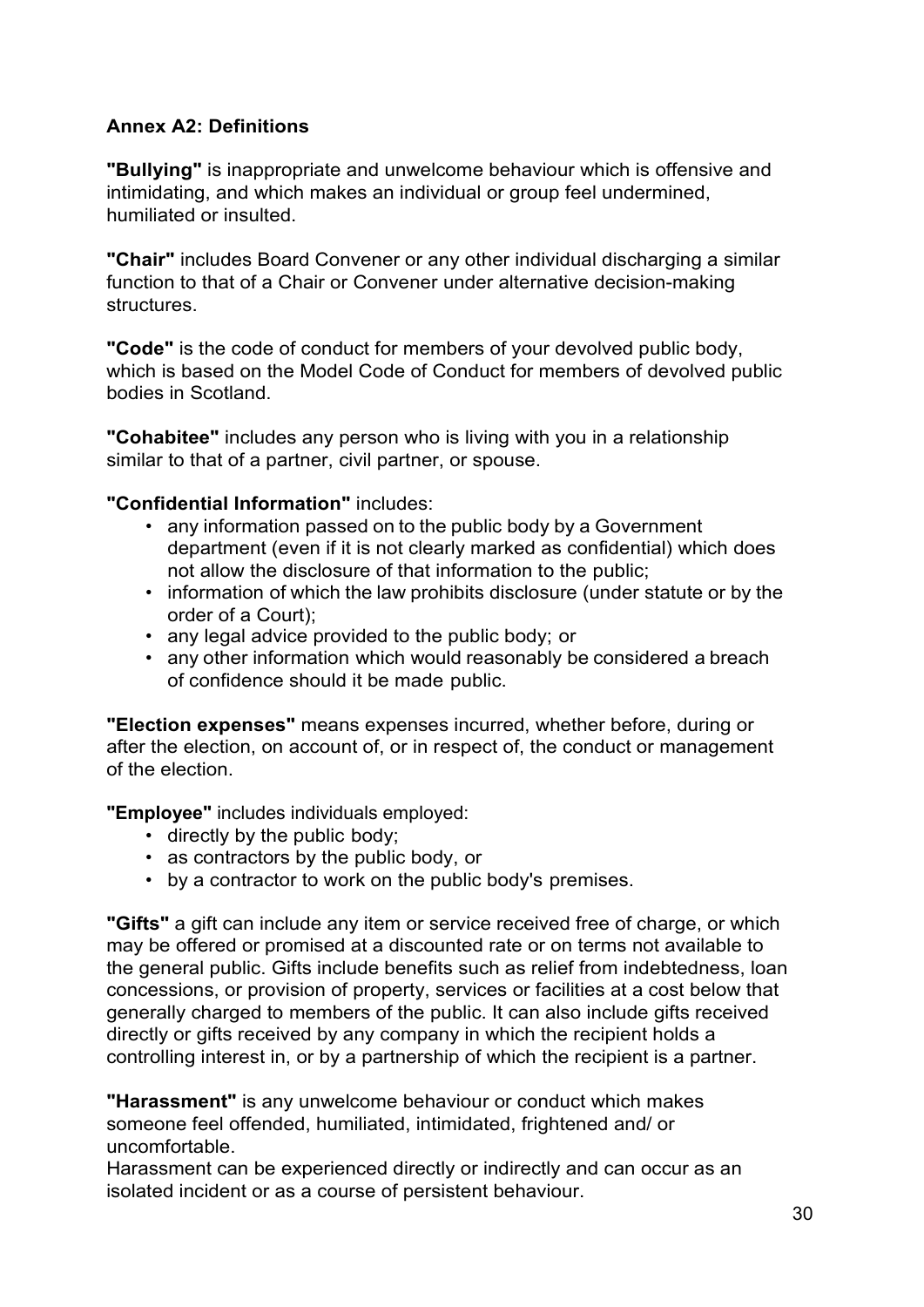**"Hospitality"** includes the offer or promise of food, drink, accommodation, entertainment or the opportunity to attend any cultural or sporting event on terms not available to the general public.

**"Relevant Date"** Where a board member had an interest in shares at the date on which the member was appointed as a member, the relevant date is - (a) that date; and (b) the 5th April immediately following that date and in each succeeding year, where the interest is retained on that 5th April.

**"Public body"** means a devolved public body listed in Schedule 3 of the Ethical Standards in Public Life etc. (Scotland) Act 2000, as amended.

**"Remuneration"** includes any salary, wage, share of profits, fee, other monetary benefit or benefit in kind.

**"Securities"** a security is a certificate or other financial instrument that has monetary value and can be traded. Securities includes equity and debt securities, such as stocks bonds and debentures.

#### **"Undertaking"** means:

- a) a body corporate or partnership; or
- b) an unincorporated association carrying on a trade or business, with or without a view to a profit.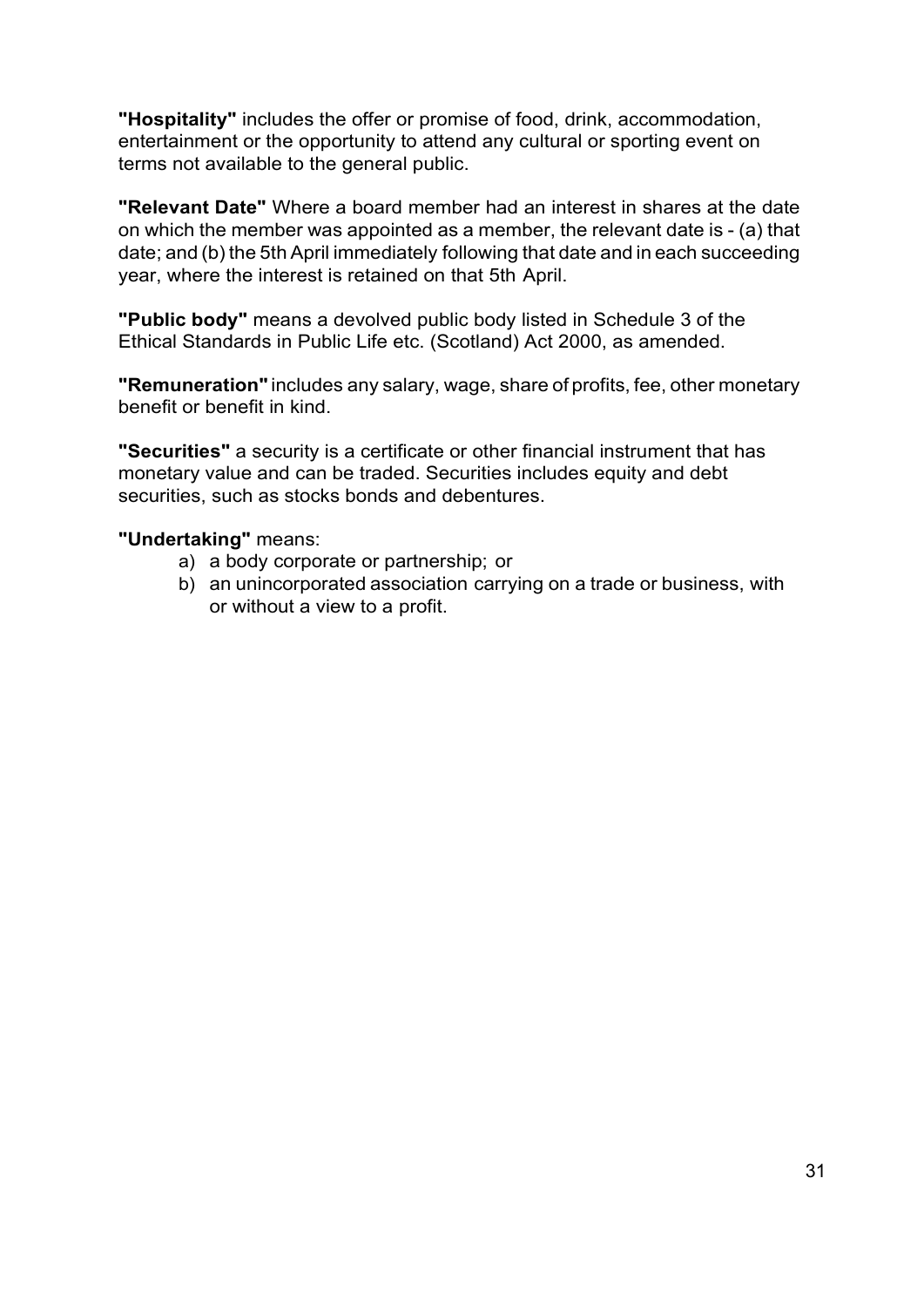#### **ANNEX B: SCHEME OF INTERNAL DELEGATION**

#### **Introduction**

1.1 Section 9 of the Standing Orders sets out the functions which are reserved to the Board. Other functions are delegated to Committees or to the Chief Executive as set out in the following table, but the Board remains ultimately responsible for performance of all functions in line with the provisions of paragraph 8 of schedule 1 of the Continuity Act.

1.2 Where this scheme delegates responsibility to the Chief Executive, that responsibility may be delivered by or with the support of other members of the ESS staff, but the Chief Executive will remain accountable to the Board for effective delivery.

<span id="page-32-0"></span>

| <b>ESS Responsibility</b>                                   | <b>Delegated Responsibility</b><br>Delegated to                                                                                   |                        |  |  |
|-------------------------------------------------------------|-----------------------------------------------------------------------------------------------------------------------------------|------------------------|--|--|
| 1. Governance, Scrutiny and Risk                            |                                                                                                                                   |                        |  |  |
|                                                             | The Chief Executive, as Accountable Officer, has responsibilities that are set out in the 'Memorandum to Accountable Officers for |                        |  |  |
| parts of the                                                |                                                                                                                                   |                        |  |  |
|                                                             | Scottish Administration' in the Scottish Public Finance Manual. These responsibilities are outlined in the ESS Framework          |                        |  |  |
| Document and are not delegated by the ESS Board.            |                                                                                                                                   |                        |  |  |
| 1.1 Ensure effective governance and                         | 1.1.1 Ensure that ESS internal governance and control                                                                             | <b>Chief Executive</b> |  |  |
| scrutiny of all aspects of ESS business.                    | arrangements are sound and that issues which raise any                                                                            |                        |  |  |
|                                                             | concern to the Chief Executive as Accountable Officer                                                                             |                        |  |  |
| and/or which may have reputational consequences for         |                                                                                                                                   |                        |  |  |
| ESS are presented to the Board for thorough scrutiny.       |                                                                                                                                   |                        |  |  |
| This includes any issues of regularity or propriety in the  |                                                                                                                                   |                        |  |  |
| use of public funds, protection of ESS assets and/or any    |                                                                                                                                   |                        |  |  |
|                                                             | proposals which are novel or contentious.                                                                                         |                        |  |  |
|                                                             |                                                                                                                                   |                        |  |  |
|                                                             | 1.1.2 Lead the staff of ESS, supporting their wellbeing and                                                                       | <b>Chief Executive</b> |  |  |
| skills development while ensuring their effective           |                                                                                                                                   |                        |  |  |
| engagement and delivery of business. Ensure that plans      |                                                                                                                                   |                        |  |  |
| are in place for succession and continuity of core business |                                                                                                                                   |                        |  |  |
| in the event of vacancies or significant unavoidable        |                                                                                                                                   |                        |  |  |
|                                                             | absence.                                                                                                                          |                        |  |  |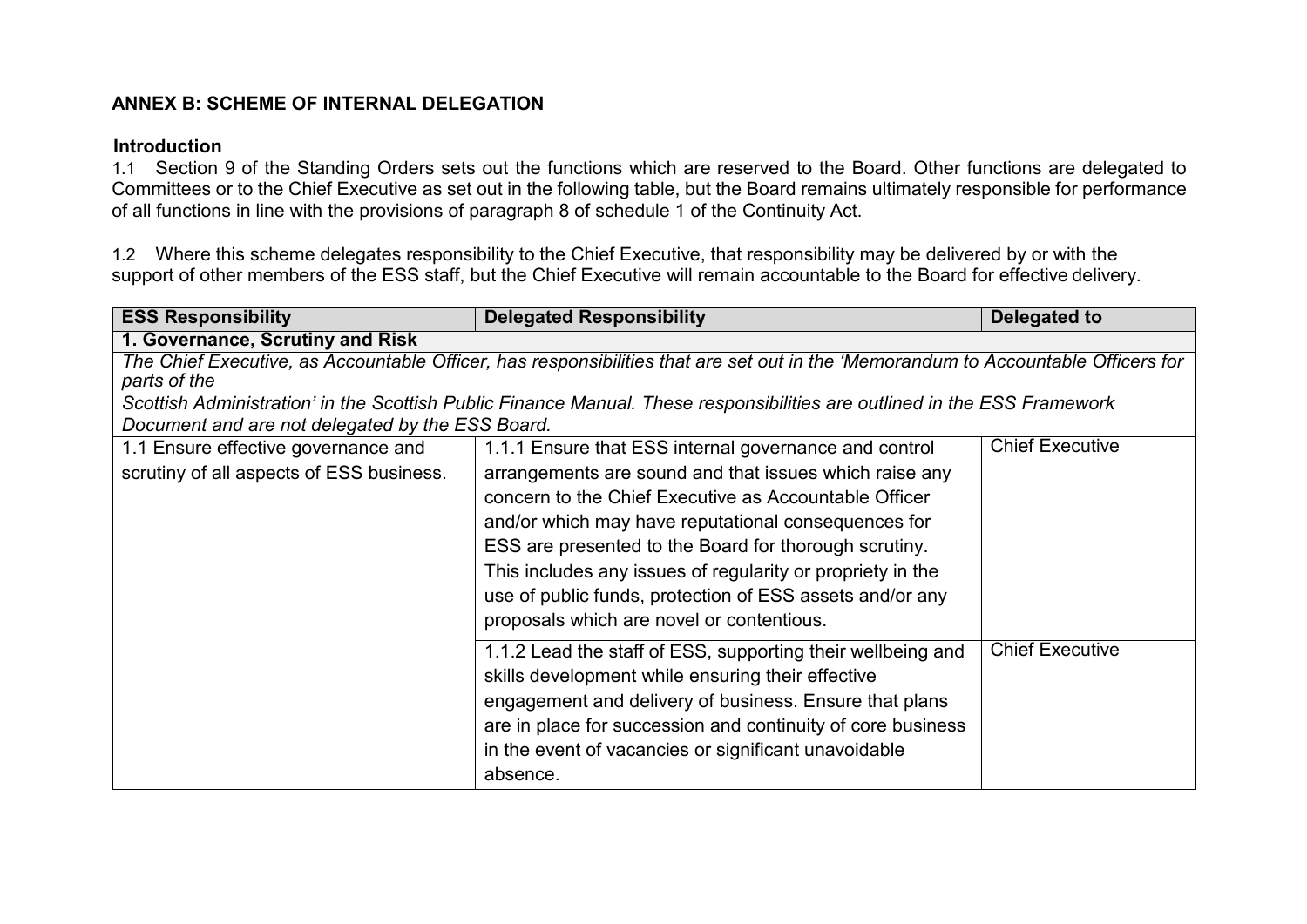| <b>ESS Responsibility</b>                  | <b>Delegated Responsibility</b>                            | <b>Delegated to</b>    |
|--------------------------------------------|------------------------------------------------------------|------------------------|
| 1.2 Establish and maintain the             | 1.2.1 Scrutinise and approve overall approach              | Audit and              |
| overall framework for risk                 | to risk identification and risk management.                | <b>Risk</b>            |
| management and assurance.                  |                                                            | Committee              |
|                                            | 1.2.2 Approve audit plans and review of sources of         | <b>Chief Executive</b> |
|                                            | assurance on all aspects of ESS governance.                |                        |
|                                            |                                                            |                        |
|                                            | 1.2.3 Oversee drafting of risk management documents for    | <b>Chief Executive</b> |
|                                            | Audit and Risk Committee. Implement agreed approach to     |                        |
|                                            | risk management, ensure identified risks are documented    |                        |
|                                            | and action is taken where required to manage these and     |                        |
|                                            | provide regular                                            |                        |
|                                            | updates on risk to the Board and Audit and Risk Committee. |                        |
| 2. Strategy, Planning and Performance      |                                                            |                        |
| 2.1 Set strategic direction of the         | 2.1.1 Oversee drafting of strategy, corporate plans and    | <b>Chief Executive</b> |
| organisation including: approving the      | business plans to timetables agreed with the Board and     |                        |
| strategy required under section 18 of the  | provide robust analysis and advice on resource             |                        |
| Continuity Act, approving the corporate    | implications of all proposed commitments, targets and      |                        |
| plan and annual business plans and         | deliverables to support Board decision-taking.             |                        |
| setting the performance                    |                                                            |                        |
| framework.                                 |                                                            |                        |
| 2.2 Ensure delivery of statutory functions | 2.2.1 Lead the staff of ESS to deliver the statutory       | <b>Chief Executive</b> |
| and meet agreed plans and targets,         | functions of ESS, to meet agreed plans and targets and     |                        |
| approving remedial action where            | provide regular monitoring reports on performance to the   |                        |
| required.                                  | Board. Highlight any emerging risks or issues that may     |                        |
|                                            | prevent or are preventing successful delivery and offer    |                        |
|                                            | advice on options for remedial action. Ensure remedial     |                        |
|                                            | actions agreed with the Board are implemented              |                        |
|                                            | effectively.                                               |                        |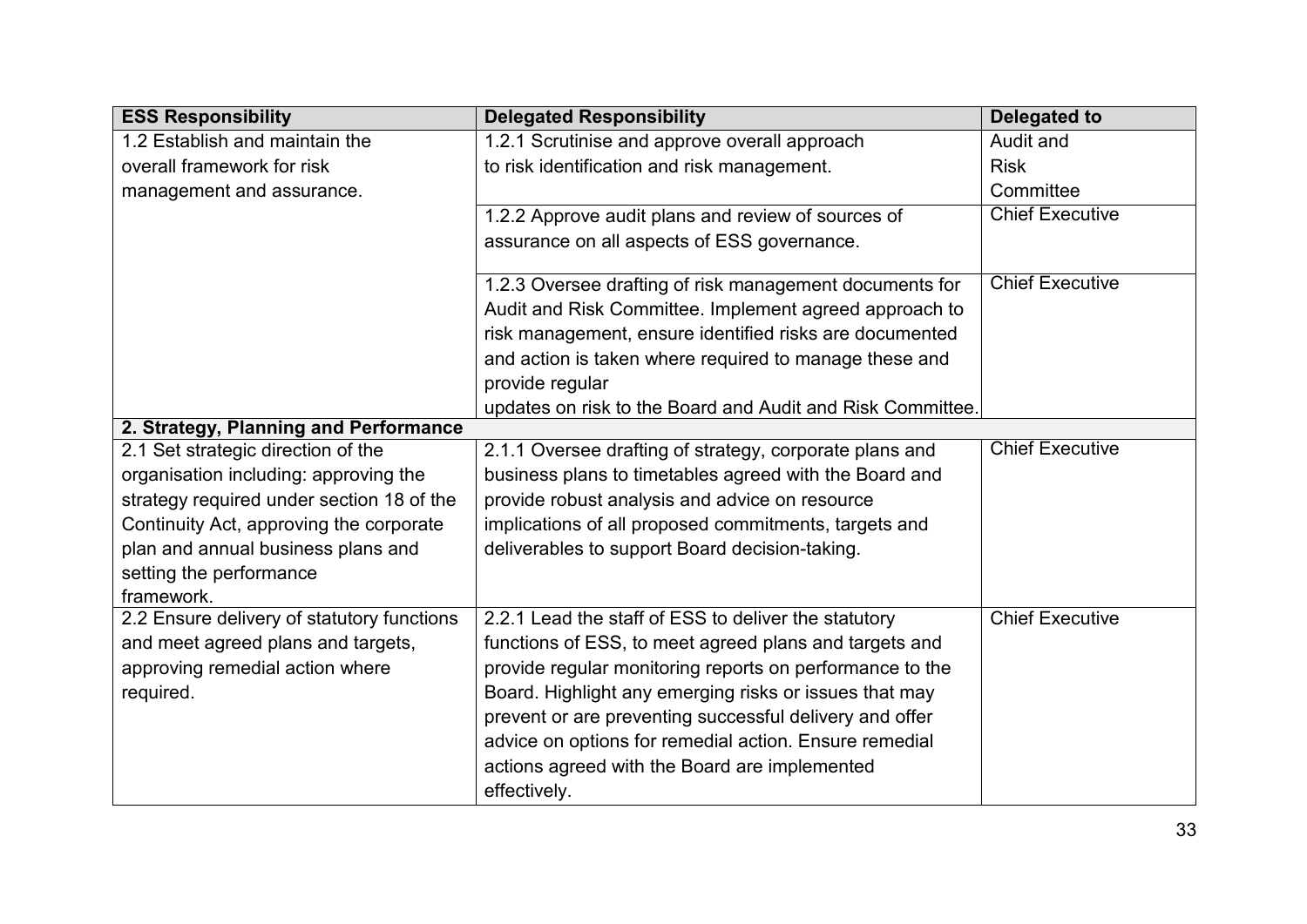| <b>ESS Responsibility</b>                                                                                                                                                                      | <b>Delegated Responsibility</b>                                                                                                                                                                                                                                                                                                                                                                                 | <b>Delegated to</b>    |
|------------------------------------------------------------------------------------------------------------------------------------------------------------------------------------------------|-----------------------------------------------------------------------------------------------------------------------------------------------------------------------------------------------------------------------------------------------------------------------------------------------------------------------------------------------------------------------------------------------------------------|------------------------|
| 2.3 Ensure ESS meets its<br>responsibilities on performance reporting<br>to the Scottish Parliament and the<br>general public.                                                                 | 2.3.1 Oversee drafting of the annual report and any other<br>agreed reports and/or performance data in good time for<br>the Board to scrutinise the drafts. Ensure that final reports<br>and data are published to the agreed timetable.                                                                                                                                                                        | <b>Chief Executive</b> |
| 2.4 Ensure that ESS meets its<br>commitments to effective working with<br>Scottish Government, stakeholders and<br>other national and international<br>environmental governance organisations. | 2.4.1 Establish and maintain working relationships with<br>relevant staff in Scottish Government, other stakeholder<br>bodies in Scotland and with staff in national and<br>international environmental governance organisations.<br>Advise and support the Board on its engagement with<br>these other bodies.                                                                                                 | <b>Chief Executive</b> |
| 3. Resources and Expenditure                                                                                                                                                                   |                                                                                                                                                                                                                                                                                                                                                                                                                 |                        |
| 3.1 Ensure that ESS has the necessary<br>people and services in place to deliver<br>its strategy and deliver statutory,<br>corporate plan and business plan<br>requirements.                   | 3.1.1 Advise the Board on resource requirements in each<br>Spending Review or Scottish Budget process and support<br>the Chair in engagement with Ministers as necessary.<br>Oversee analysis to be provided to Scottish Government<br>during the Spending Review or Scottish Budget process<br>and engage directly with Scottish Government staff on the<br>implications of any proposals under consideration. | <b>Chief Executive</b> |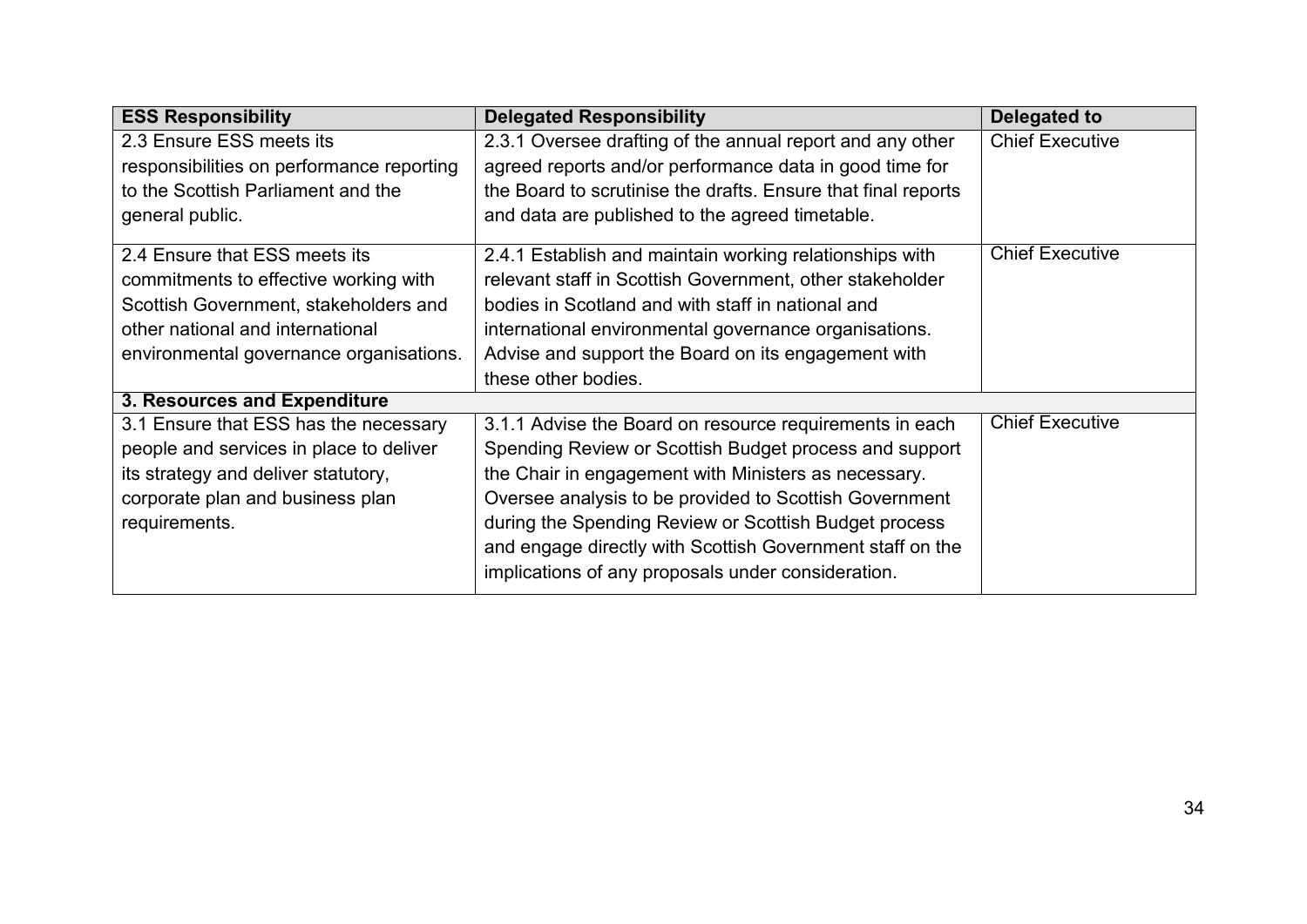| <b>ESS Responsibility</b>                | <b>Delegated Responsibility</b>                             | Delegated to           |
|------------------------------------------|-------------------------------------------------------------|------------------------|
| 3.2 Agree the internal allocation of     | 3.2.1 Provide analysis and advice to the Board on the       | <b>Chief Executive</b> |
| revenue and capital expenditure to       | allocation of revenue and capital budgets within the totals |                        |
| support delivery of ESS functions within | approved and manage ESS expenditure during the              |                        |
| budgets approved each year by the        | financial year to ensure that ESS does not breach its       |                        |
| <b>Scottish Parliament.</b>              | overall revenue or capital budget. Within this constraint,  |                        |
|                                          | approve adjustments to spending allocations in-year up to   |                        |
|                                          | 5% of total revenue or capital budgets respectively where   |                        |
|                                          | necessary to ensure value for money and effective           |                        |
|                                          | performance of ESS functions, in line with the agreed       |                        |
|                                          | strategy, corporate plan and business plan. Report          |                        |
|                                          | financial performance regularly to the Board, highlighting  |                        |
|                                          | any changes within delegated limits. Where changes in       |                        |
|                                          | spending plans above the delegated limit appear             |                        |
|                                          | necessary, present these to the ESS Board for scrutiny in   |                        |
|                                          | good time for decisions to be taken.                        |                        |
| 3.3 Establish medium-term financial      | 3.3.1 Oversee work to analyse future financial              | <b>Chief Executive</b> |
| plans to ensure the financial            | requirements alongside the overall public funding           |                        |
| sustainability of ESS                    | outlook and bring draft medium-term financial plans to      |                        |
|                                          | the Board for scrutiny.                                     |                        |
| 3.4 Ensure that ESS provides a           | 3.4.1 Scrutinise annual accounts and governance             | Audit and              |
| proper account of its use of public      | statement, and review accounting policies as required.      | <b>Risk</b>            |
| funds.                                   | Final annual accounts will be signed off by the Board.      | Committee              |
|                                          |                                                             |                        |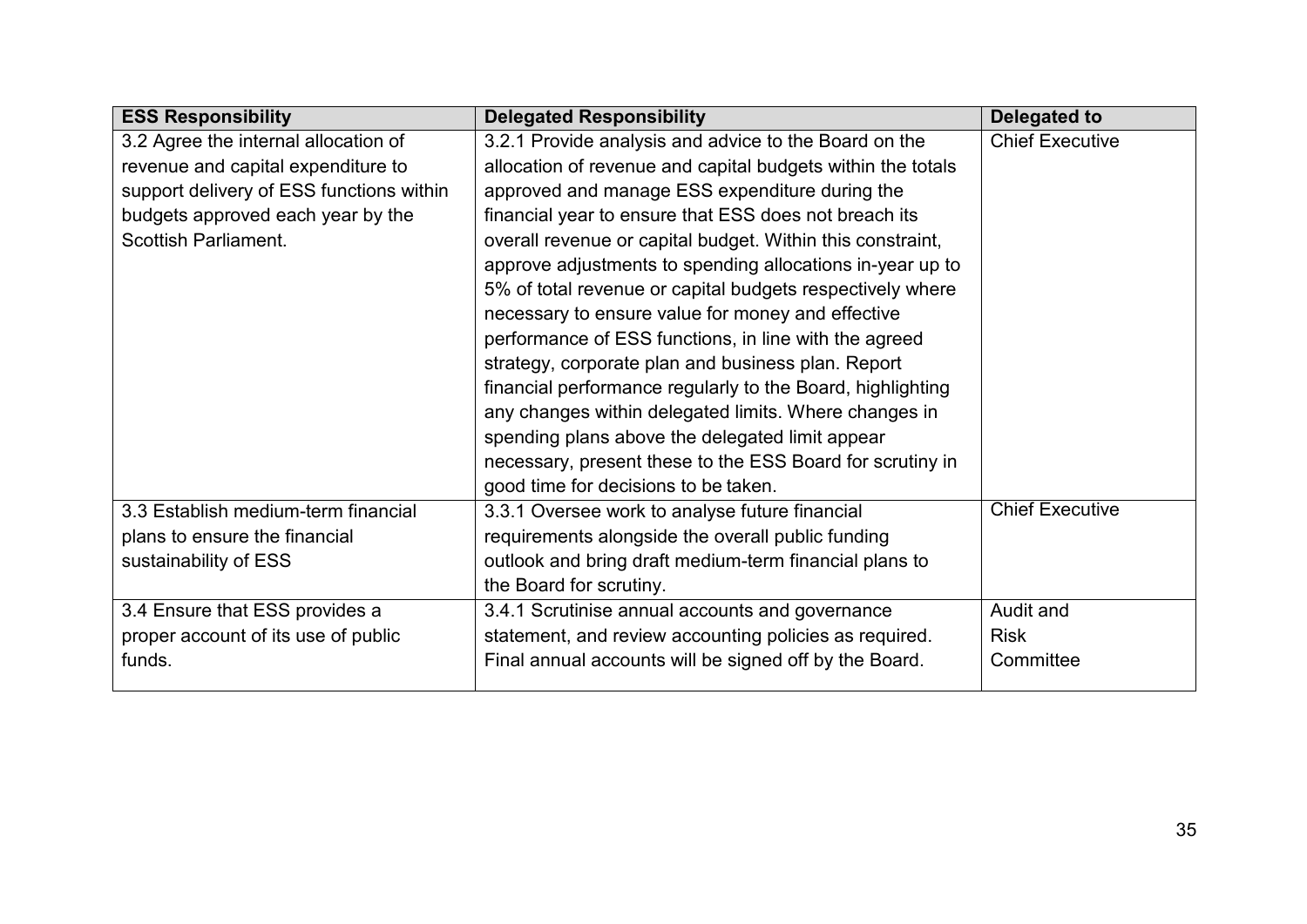| <b>ESS Responsibility</b>                    | <b>Delegated Responsibility</b>                             | Delegated to           |
|----------------------------------------------|-------------------------------------------------------------|------------------------|
| 4. Procurement                               |                                                             |                        |
| 4.1 Ensure that procurement of all goods     | 4.1.1 Procure goods and services necessary for ESS          | <b>Chief Executive</b> |
| and services required for the effective      | operations, using established shared or collaborative       |                        |
| functioning of ESS is carried out in line    | contracts accessible by ESS wherever possible, or           |                        |
| with legislation and relevant guidance,      | oversee individual procurements for ESS in line with        |                        |
| and represents good value for money.         | guidance and legislation for goods or services up to        |                        |
|                                              | £25,000. Anything over this limit will be signed off by the |                        |
|                                              | Board.                                                      |                        |
|                                              | 4.1.2 Bring a business case, including benefits and         | <b>Chief Executive</b> |
|                                              | appropriate contingency allowance, to the Board for any     |                        |
|                                              | necessary goods or services above the £25,000 threshold     |                        |
|                                              | and carry out procurement, in line with guidance and        |                        |
|                                              | legislation, within the agreed limits including contingency |                        |
|                                              | allowance and ensuring delivery of the benefits. Any        |                        |
|                                              | revisions to the business case benefits or costs must be    |                        |
|                                              | approved by the Board.                                      |                        |
| <b>5. Statutory Compliance</b>               |                                                             |                        |
| 5.1 Ensure that ESS meets all statutory      | 5.1.1 Monitor ESS compliance with statutory obligations,    | <b>Chief Executive</b> |
| obligations, including in relation to health | keeping records as required and taking actions wherever     |                        |
| and safety, employment, data protection,     | possible within delegated responsibility to ensure full     |                        |
| freedom of information and equality.         | statutory compliance as soon as is practicable after the    |                        |
|                                              | establishment of ESS.                                       |                        |
|                                              | 5.1.2 Identify any significant risks or issues of non-      | <b>Chief Executive</b> |
|                                              | compliance with statutory requirements which may have a     |                        |
|                                              | negative impact on the reputation or finances of ESS or     |                        |
|                                              | may lead to legal challenge - and ensure these are          |                        |
|                                              | highlighted to the Board at the                             |                        |
|                                              | earliest opportunity.                                       |                        |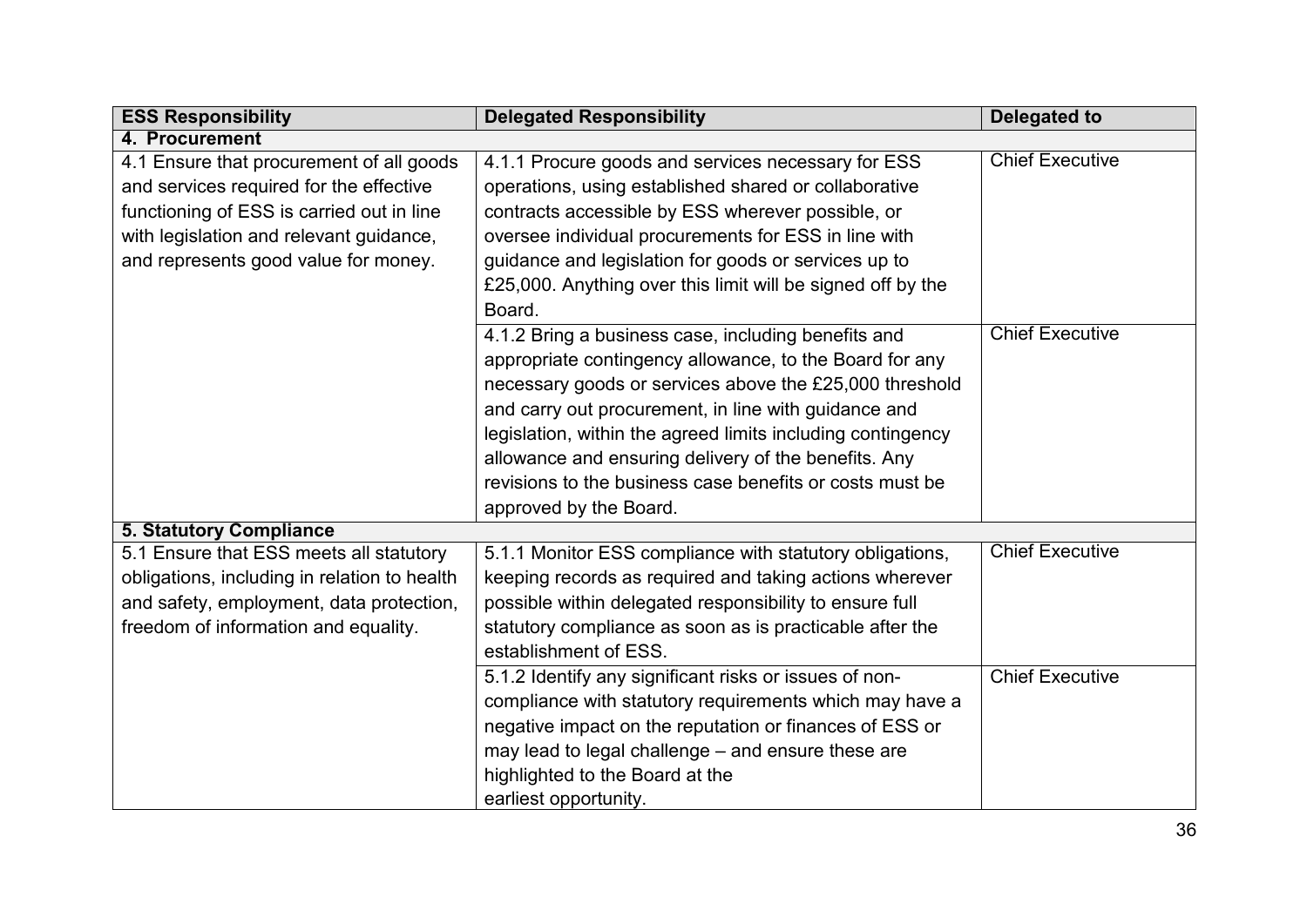| <b>ESS Responsibility</b>             | <b>Delegated Responsibility</b>                             | Delegated to           |
|---------------------------------------|-------------------------------------------------------------|------------------------|
| <b>6. Communications</b>              |                                                             |                        |
| 6.1 Establish the ESS approach to     | preparation of a draft media<br>6.1.1<br>Oversee<br>and     | <b>Chief Executive</b> |
| communications and ensure that both   | communications strategy (covering both proactive and        |                        |
| proactive and reactive communications | reactive communications) for consideration by the Board     |                        |
| are handled effectively.              | and support the Board on                                    |                        |
|                                       | reviewing and updating the strategy to an agreed timetable. |                        |
|                                       | 6.1.2 Deliver and maintain an effective ESS website and     | <b>Chief Executive</b> |
|                                       | social media accounts, in line with the agreed strategy.    |                        |
|                                       |                                                             |                        |
|                                       | 6.1.3 Oversee the issuing of proactive media                | <b>Chief Executive</b> |
|                                       | statements and announcements, cleared in advance            |                        |
|                                       | with the Chair of ESS.                                      |                        |
|                                       | 6.1.4 Authorise reactive media statements on a day-to-      | <b>Chief Executive</b> |
|                                       | day basis, consulting the Chair or nominated Deputy in      |                        |
|                                       | advance if                                                  |                        |
|                                       | possible.                                                   |                        |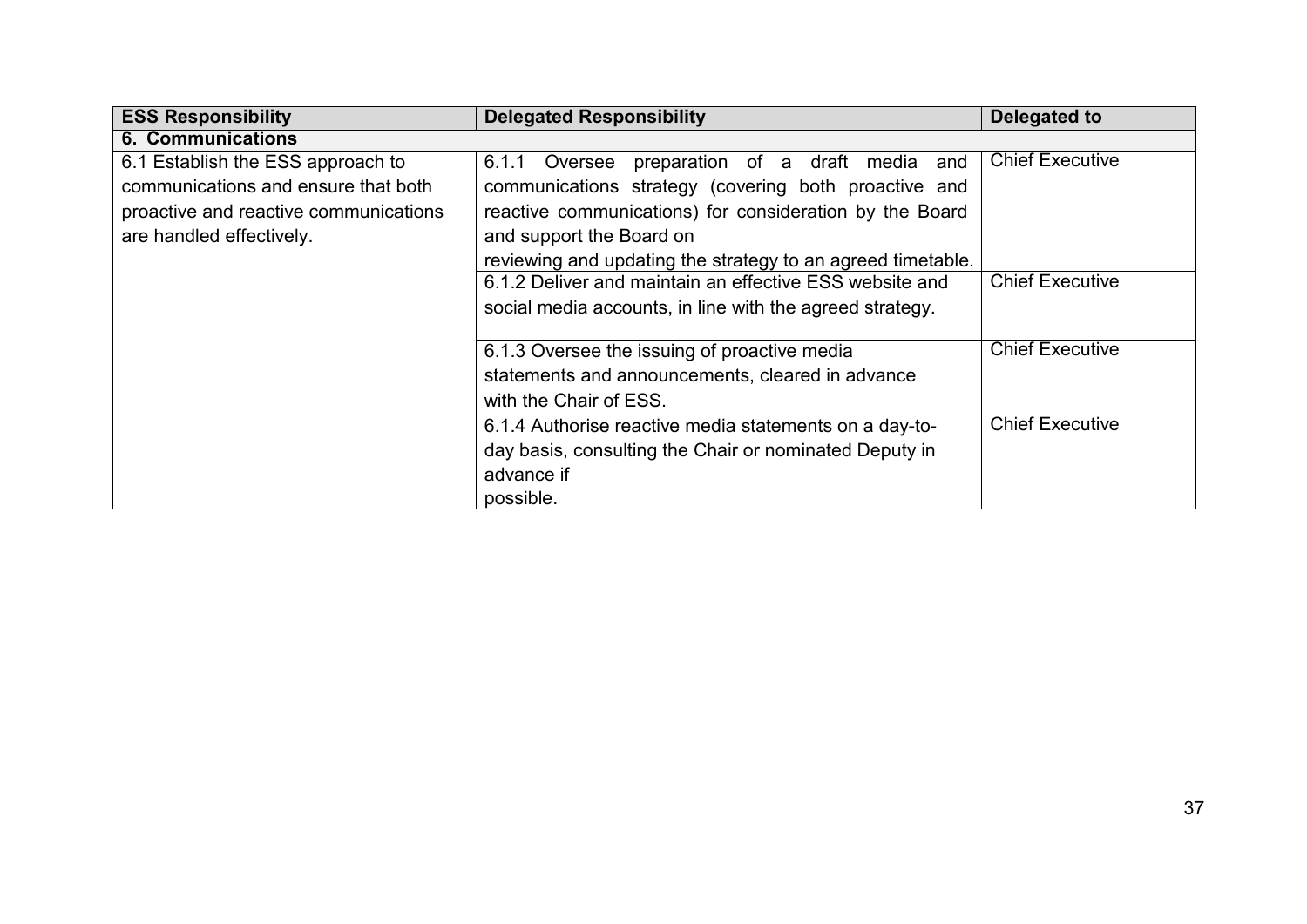## <span id="page-38-0"></span>**ANNEX C: REMUNERATION AND EXPENSES**

1. Remuneration

1.1 In line with paragraph 4(1) of the Continuity Act, ESS will pay ESS Board members and members of any ESS Committee a daily fee at a rate approved by the Scottish Ministers. The current rate of daily fee is £301.92 per day for the Chair of ESS and £201.92 per day for ESS Board members, including Committee Chairs.

1.2 Daily fees will not be paid to any Board or Committee member who is already receiving a salary from the public purse that covers the time being spent on ESS business.

2. Expenses

2.1 Travel and subsistence expenses necessarily incurred on ESS business will be refunded. Board and Committee members, in common with ESS staff, must ensure that any travel costs reflect good value to the public purse and that any mode(s) of travel reflect environmental guidelines on minimising carbon emissions.

2.2 The rates in the table below are the current rates for the most commonly incurred travel and subsistence costs. Claims for any travel or subsistence costs not included in the table below should be discussed with the Chief Executive, in advance of incurring the expense if at all possible. The Chief Executive may consult the Chair if necessary.

| <b>Expense type</b>                    | <b>Rate or limit</b>                                      | <b>Receipt</b><br>required |
|----------------------------------------|-----------------------------------------------------------|----------------------------|
| Bed and breakfast                      | London £100 per night. Elsewhere £75 per<br>night         | Yes                        |
| Overnight staying with<br>friends      | £36 per night                                             | No                         |
| Day subsistence over 5<br><b>hours</b> | £4.90 per day                                             | Yes                        |
| Day subsistence over 10<br>hrs         | $£10.70$ per day                                          | Yes                        |
| 24-hour subsistence                    | London £24.10 per 24 hrs. Elsewhere £23.50<br>per 24 hrs. | Yes                        |
| Personal incidental<br>expenses        | £5 per night                                              | Yes                        |
| Motor mileage rate                     | £0.45 per mile                                            | No                         |
| Motorcycle mileage rate                | £0.24 per mile                                            | No                         |
| Passenger supplement                   | £0.05 per mile                                            | No                         |
| Pedal cycle allowance                  | £0.20 per mile                                            | No                         |
| Car parking                            |                                                           | Yes                        |

## **Rates in force on 1 January 2021**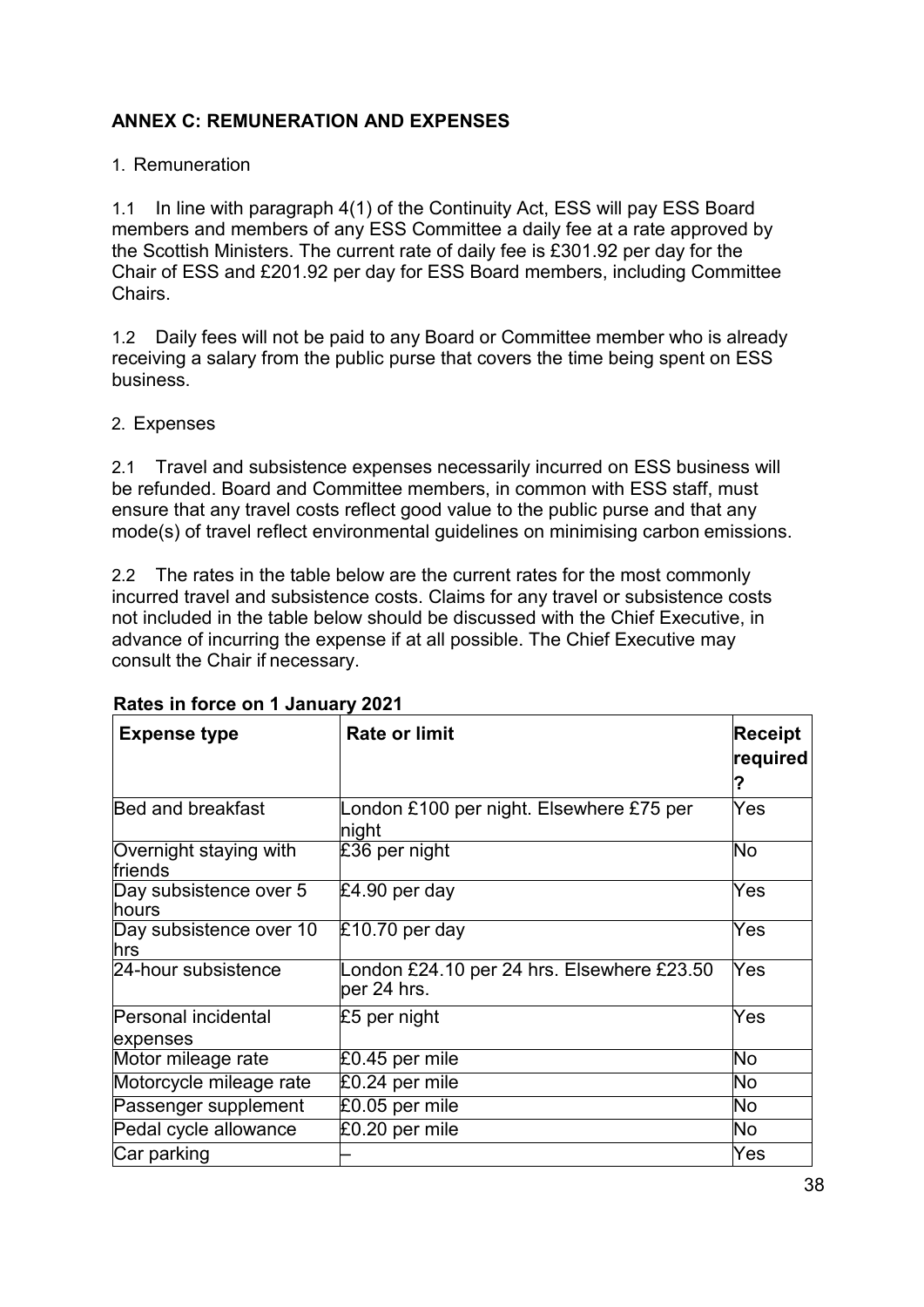| <b>Toll charges</b>                             |                                              | <b>No</b>  |
|-------------------------------------------------|----------------------------------------------|------------|
| Public transport (air, rail,                    |                                              | <b>Yes</b> |
| bus, ferry, taxi, Tube)                         |                                              |            |
| Foreign travel (air, rail,                      |                                              | Yes        |
| taxi)                                           |                                              |            |
| Overnight travel by train or $£24.10$ per night |                                              | Yes        |
| boat                                            |                                              |            |
| Foreign travel night and                        | Variable (contact Scottish Government Travel | Yes        |
| day subsistence                                 | and Subsistence team)                        |            |

This table reflects Scottish Government Travel and Subsistence rates. Paragraph 2 of Schedule 1 of the Continuity Bill makes provision for ESS to agree appropriate rates with Scottish Ministers as required.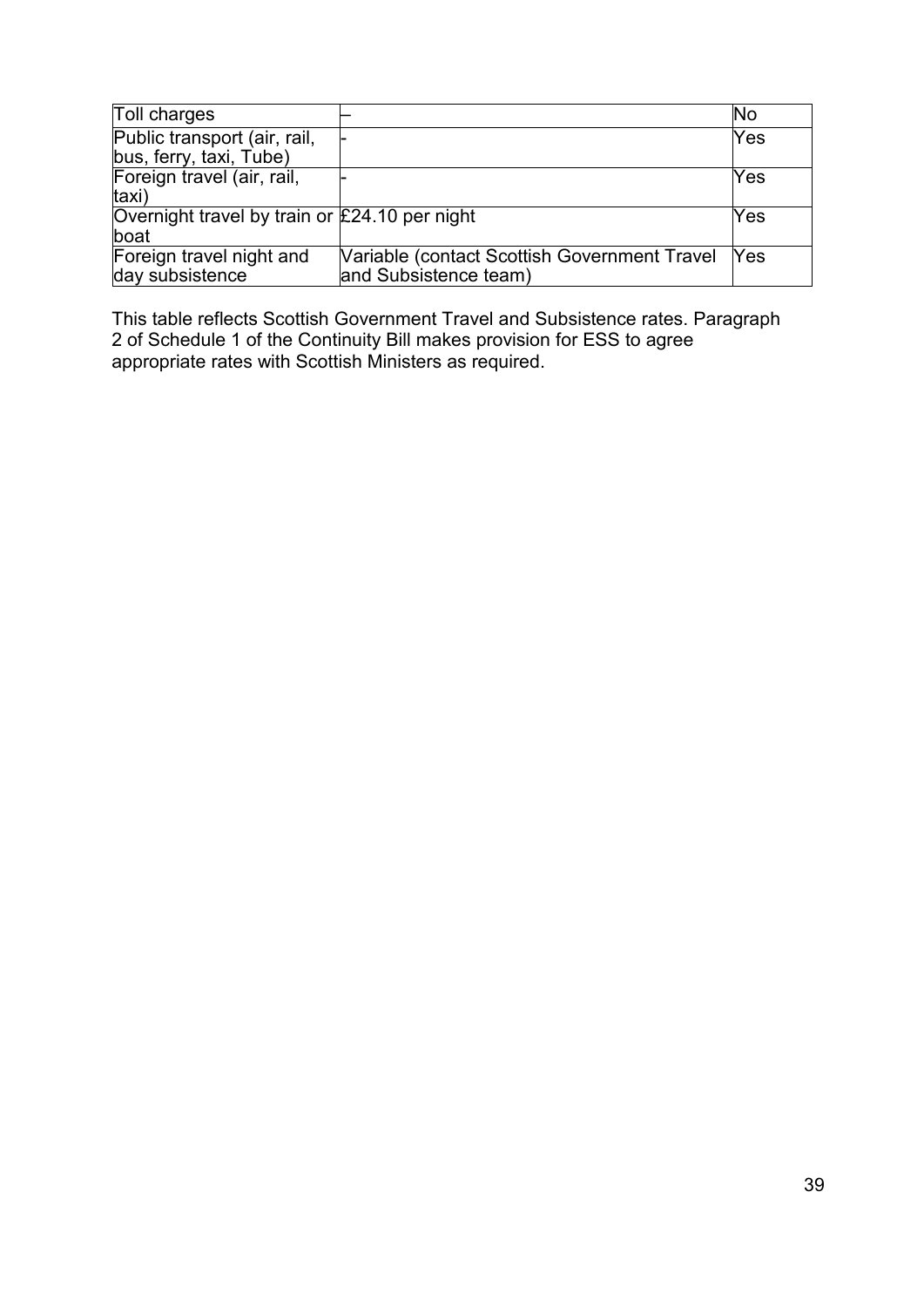## **Register of Appointed Member Interests**

## **Category One: Remuneration**

[Environmental Standards Scotland Code of Conduct,](#page-14-0) Section 4, paras 4.4 – 4.12 refer.

| <b>Member</b>                                                           | Organisation | <b>Role</b> |
|-------------------------------------------------------------------------|--------------|-------------|
|                                                                         |              |             |
| <b>Appointed Member to</b><br><b>Audit and Risk</b><br><b>Committee</b> | Organisation | <b>Role</b> |
|                                                                         |              |             |

## **Category Two: Other Roles**

Environmental Standards Scotland Code of Conduct, Section 4, paras 4.13 – 4.14 refer.

| <b>Member</b>                                                              | Name of<br>Organisation | <b>Nature of</b><br><b>Business</b> | <b>Relationship to</b><br>company where<br>you hold a<br>remuneration<br>position |
|----------------------------------------------------------------------------|-------------------------|-------------------------------------|-----------------------------------------------------------------------------------|
| <b>Appointed</b><br><b>Member to Audit</b><br>and Risk<br><b>Committee</b> | Name of<br>Organisation | Nature of<br><b>Business</b>        | <b>Relationship to</b><br>company where<br>you hold a<br>remuneration<br>position |

## **Category Three: Contracts**

Environmental Standards Scotland Code of Conduct, Section 4, paras 4.15 – 4.16 refer.

| <b>Member</b>                                                           | Description of the contract and its duration |
|-------------------------------------------------------------------------|----------------------------------------------|
|                                                                         |                                              |
| <b>Appointed Member to</b><br><b>Audit and Risk</b><br><b>Committee</b> | Description of the contract and its duration |
|                                                                         |                                              |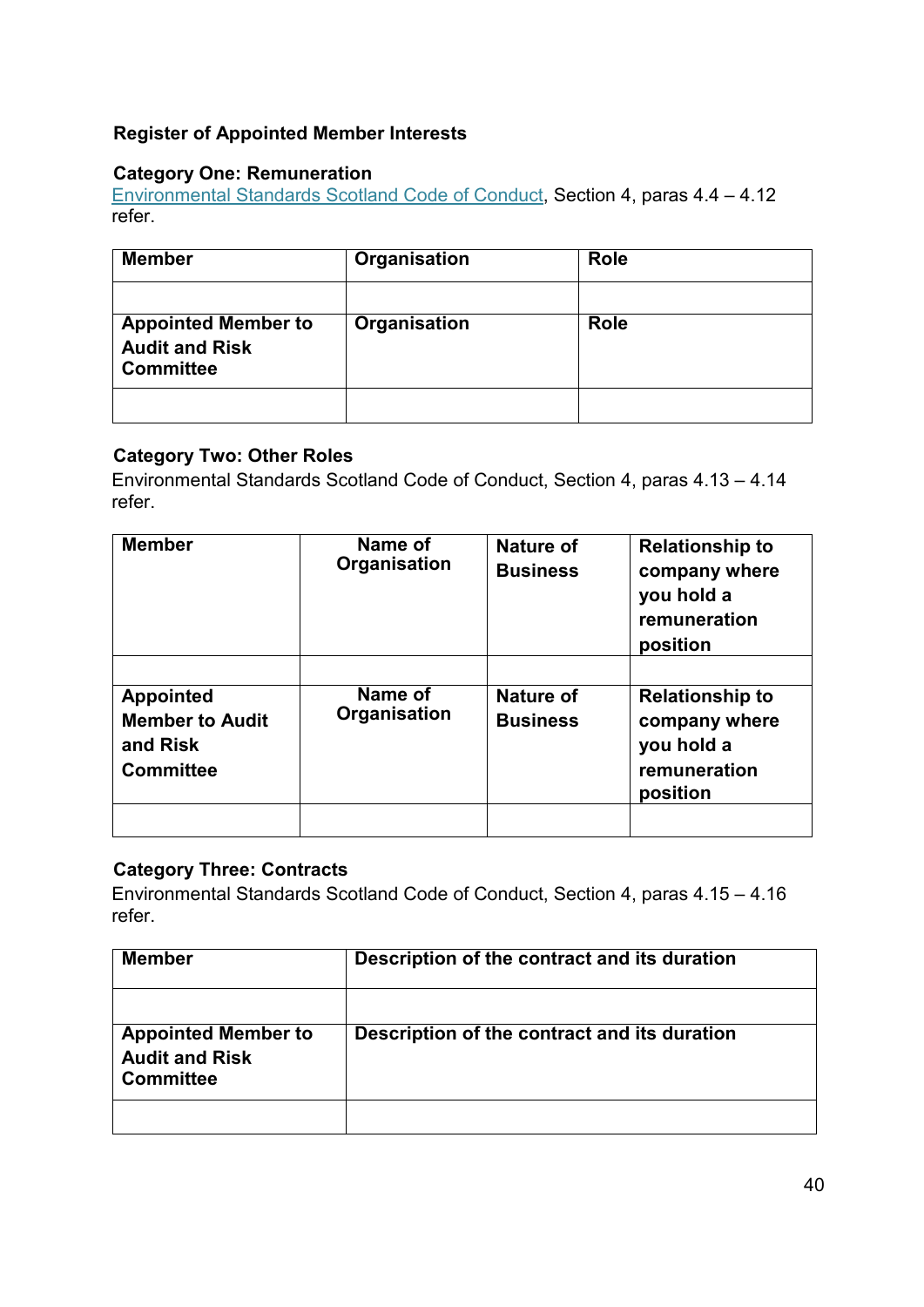#### **Category Four: Election Expenses**

Environmental Standards Scotland Code of Conduct, Section 4, para 4.17 refers.

| <b>Member</b>                                                           | Description of the contract and its duration |
|-------------------------------------------------------------------------|----------------------------------------------|
|                                                                         |                                              |
| <b>Appointed Member to</b><br><b>Audit and Risk</b><br><b>Committee</b> | Description of the contract and its duration |
|                                                                         |                                              |

#### **Category Five: Houses, Land and Buildings**

Environmental Standards Scotland Code of Conduct, Section 4, paras 4.18 – 4.19 refer.

| <b>Member</b>                                                           | Registerable House, Land or Building |  |
|-------------------------------------------------------------------------|--------------------------------------|--|
|                                                                         |                                      |  |
| <b>Appointed Member to</b><br><b>Audit and Risk</b><br><b>Committee</b> | Registerable House, Land or Building |  |
|                                                                         |                                      |  |

#### **Category Six: Interest in Shares and Securities**

Environmental Standards Scotland Code of Conduct, Section 4, para 4.20 refers.

| <b>Member</b>                             | Registered name of company in which you hold<br>shares |  |
|-------------------------------------------|--------------------------------------------------------|--|
| <b>Appointed Member to</b>                | Registered name of company in which you hold           |  |
| <b>Audit and Risk</b><br><b>Committee</b> | shares                                                 |  |
|                                           |                                                        |  |

#### **Category Seven: Gifts and Hospitality**

Environmental Standards Scotland Code of Conduct, Section 4, para 4.21 refers.

| <b>Member</b>                                                           | <b>Gifts received</b> |
|-------------------------------------------------------------------------|-----------------------|
|                                                                         |                       |
| <b>Appointed Member to</b><br><b>Audit and Risk</b><br><b>Committee</b> | Organisation          |
|                                                                         |                       |

**Category Eight: Non-Financial Interests**